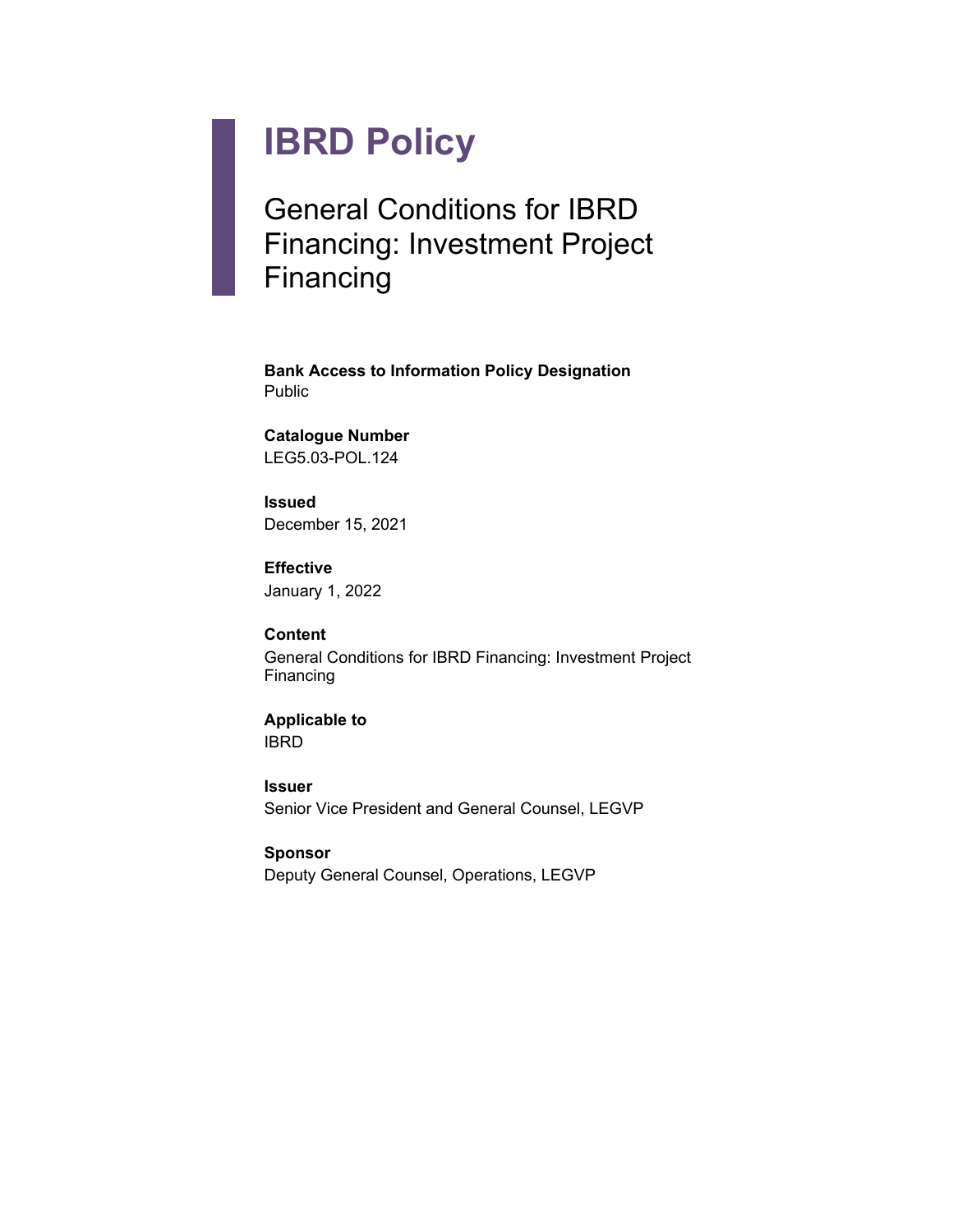## **International Bank for Reconstruction and Development**

# **General Conditions for IBRD Financing**

**Investment Project Financing**

**Dated December 14, 2018**

**(Revised on August 1, 2020, December 21, 2020, April 1, 2021, and January 1, 2022)**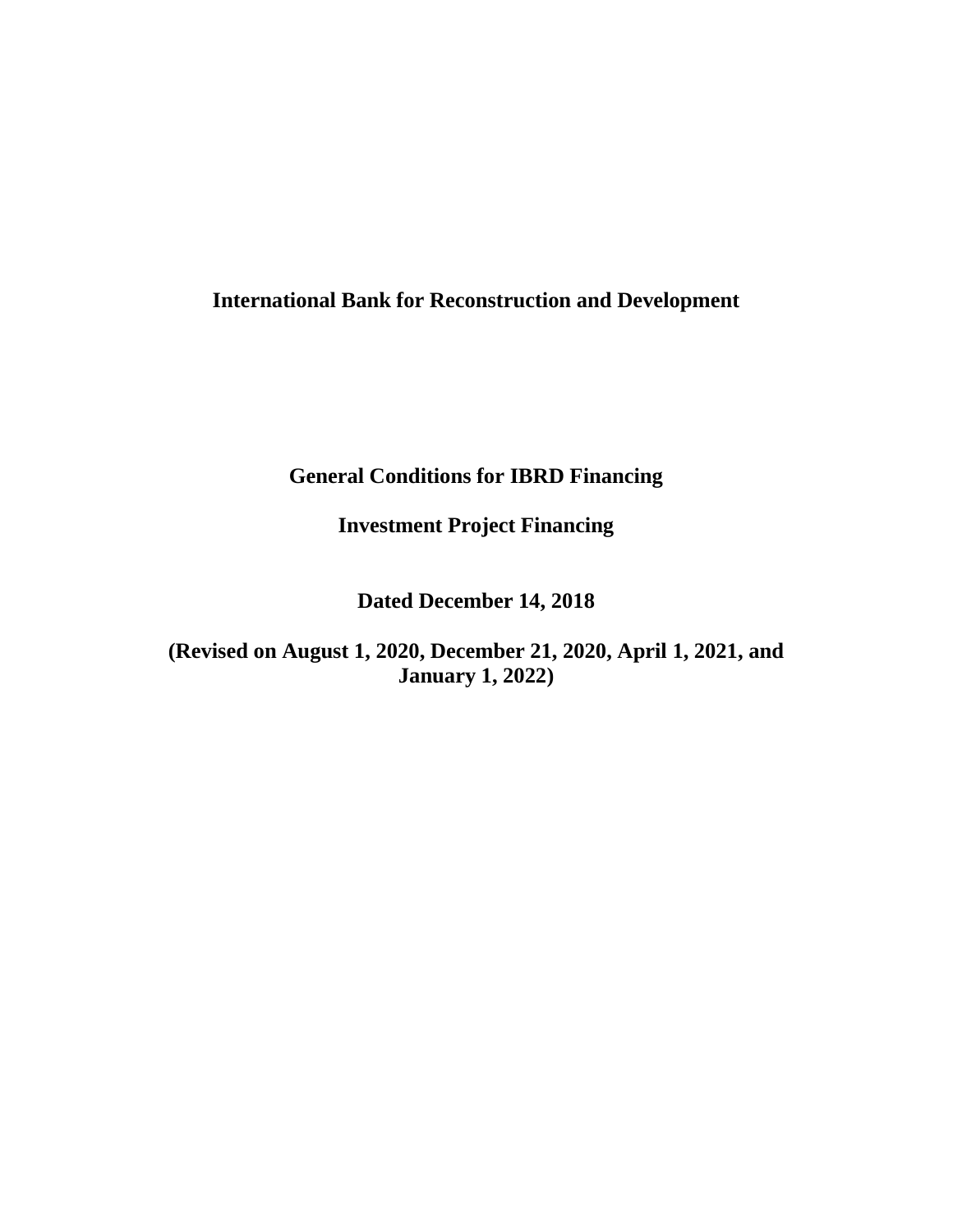## **Table of Contents**

| <b>ARTICLE I</b>                                                                                          |  |
|-----------------------------------------------------------------------------------------------------------|--|
|                                                                                                           |  |
|                                                                                                           |  |
|                                                                                                           |  |
|                                                                                                           |  |
|                                                                                                           |  |
|                                                                                                           |  |
|                                                                                                           |  |
|                                                                                                           |  |
|                                                                                                           |  |
|                                                                                                           |  |
|                                                                                                           |  |
| Section 2.07. Refinancing Preparation Advance; Capitalizing Front-end Fee, Interest and Other Charges 3   |  |
|                                                                                                           |  |
|                                                                                                           |  |
|                                                                                                           |  |
|                                                                                                           |  |
|                                                                                                           |  |
|                                                                                                           |  |
|                                                                                                           |  |
|                                                                                                           |  |
|                                                                                                           |  |
|                                                                                                           |  |
|                                                                                                           |  |
|                                                                                                           |  |
|                                                                                                           |  |
|                                                                                                           |  |
| Section 4.02. Conversion to a Fixed Rate or Fixed Spread of Loan that Accrues Interest at a Rate Based on |  |
| Section 4.03. Interest Payable Following Interest Rate Conversion or Currency Conversion10                |  |
|                                                                                                           |  |
|                                                                                                           |  |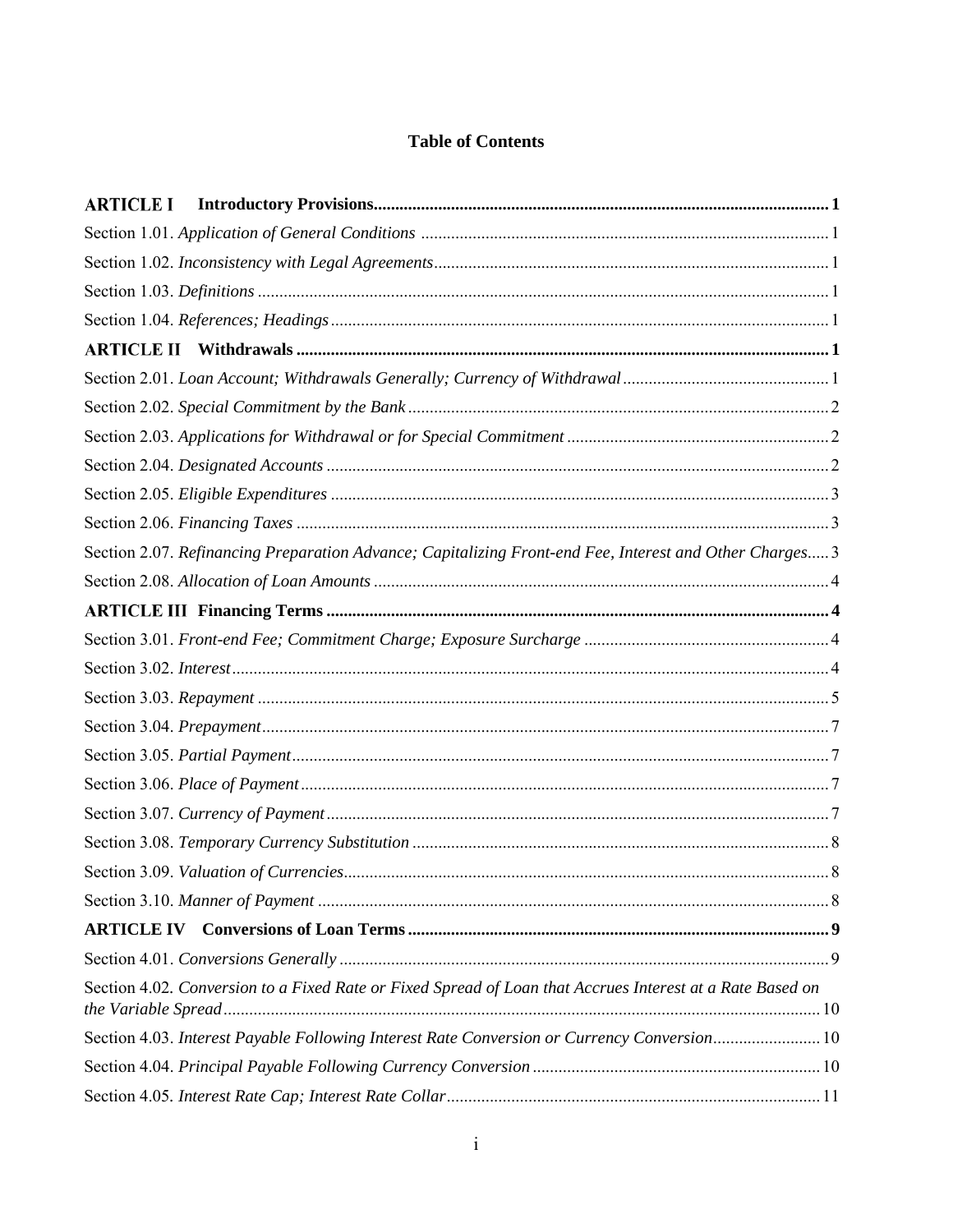| Section 5.02. Performance under the Loan Agreement, Project Agreement and Subsidiary Agreement  12    |  |
|-------------------------------------------------------------------------------------------------------|--|
|                                                                                                       |  |
|                                                                                                       |  |
|                                                                                                       |  |
|                                                                                                       |  |
|                                                                                                       |  |
|                                                                                                       |  |
|                                                                                                       |  |
|                                                                                                       |  |
|                                                                                                       |  |
|                                                                                                       |  |
|                                                                                                       |  |
|                                                                                                       |  |
| ARTICLE VI Financial and Economic Data; Negative Pledge; Financial Condition  16                      |  |
|                                                                                                       |  |
|                                                                                                       |  |
|                                                                                                       |  |
|                                                                                                       |  |
|                                                                                                       |  |
|                                                                                                       |  |
|                                                                                                       |  |
| Section 7.04. Amounts Subject to Special Commitment not Affected by Cancellation or Suspension by the |  |
|                                                                                                       |  |
|                                                                                                       |  |
|                                                                                                       |  |
|                                                                                                       |  |
|                                                                                                       |  |
| Section 7.09. Effectiveness of Provisions after Cancellation, Suspension, Refund, or Acceleration23   |  |
|                                                                                                       |  |
|                                                                                                       |  |
|                                                                                                       |  |
|                                                                                                       |  |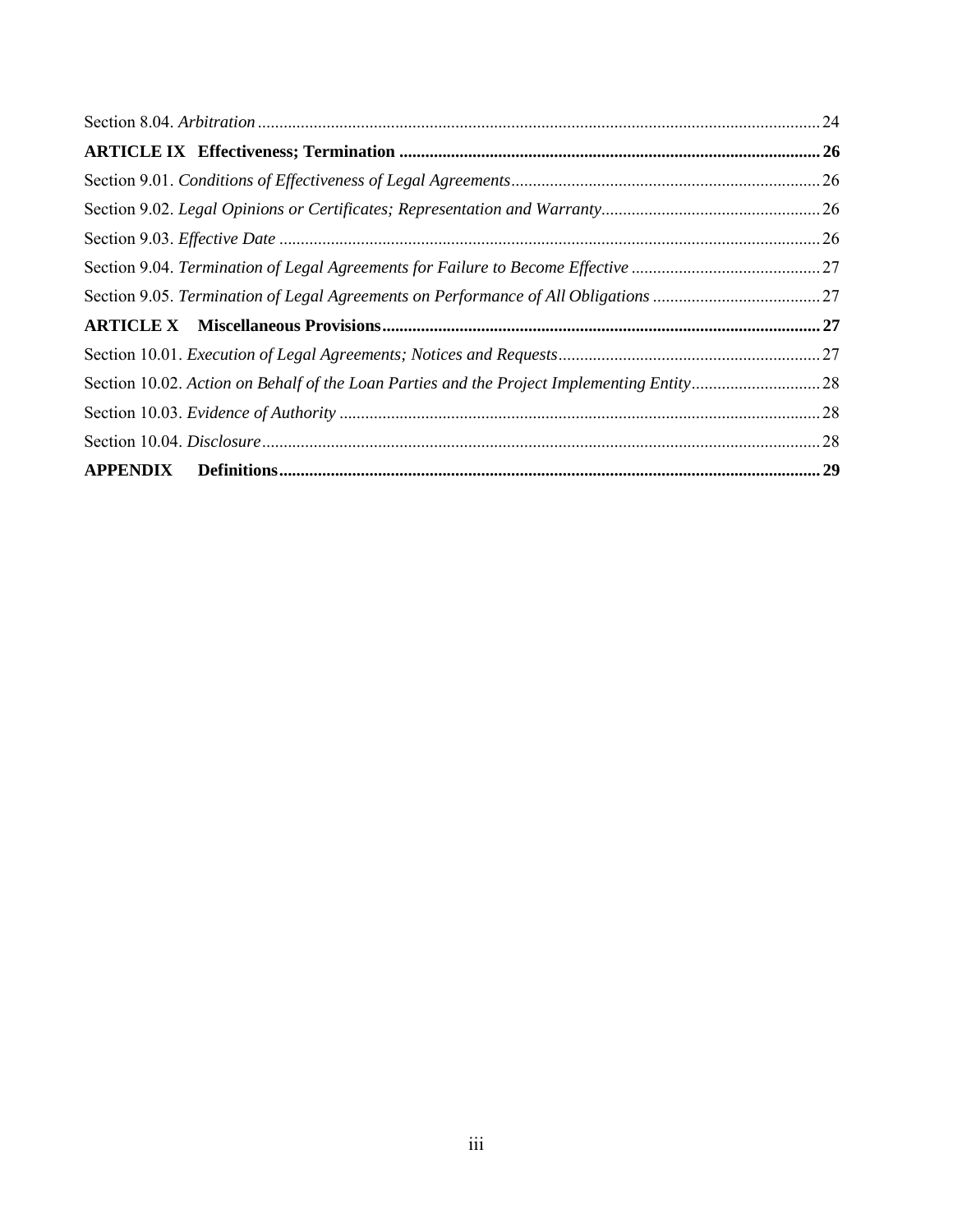#### **ARTICLE I Introductory Provisions**

#### <span id="page-5-1"></span><span id="page-5-0"></span>Section 1.01. *Application of General Conditions*

These General Conditions set forth terms and conditions generally applicable to the Legal Agreements, to the extent the Legal Agreements so provide. If the Loan Agreement is between the Member Country and the Bank, references in these General Conditions to the Guarantor and the Guarantee Agreement shall be disregarded. If there is no Project Agreement between the Bank and a Project Implementing Entity or Subsidiary Agreement between the Borrower and the Project Implementing Entity, references in these General Conditions to the Project Implementing Entity, the Project Agreement or the Subsidiary Agreement shall be disregarded.

#### <span id="page-5-2"></span>Section 1.02. *Inconsistency with Legal Agreements*

If any provision of the Loan Agreement, the Guarantee Agreement, or the Project Agreement is inconsistent with a provision of these General Conditions, the provision of the Loan Agreement, Guarantee Agreement, or Project Agreement shall prevail.

<span id="page-5-3"></span>Section 1.03. *Definitions*

Capitalized terms used in these General Conditions have the meanings set out in the Appendix.

<span id="page-5-4"></span>Section 1.04. *References; Headings*

References in these General Conditions to Articles, Sections and Appendix are to the Articles and Sections of, and the Appendix to, these General Conditions. The headings of the Articles, Sections and Appendix, and the Table of Contents are inserted in these General Conditions for reference only and shall not be taken into consideration in interpreting these General Conditions.

#### **ARTICLE II Withdrawals**

<span id="page-5-6"></span><span id="page-5-5"></span>Section 2.01. *Loan Account; Withdrawals Generally; Currency of Withdrawal*

(a) The Bank shall credit the amount of the Loan to the Loan Account in the Loan Currency. If the Loan is denominated in more than one currency, the Bank shall divide the Loan Account into multiple sub-accounts, one for each Loan Currency.

(b) The Borrower may from time to time request withdrawals of Loan amounts from the Loan Account in accordance with the provisions of the Loan Agreement, the Disbursement and Financial Information Letter, and such additional instructions as the Bank may specify from time to time by notice to the Borrower.

(c) Each withdrawal of a Loan amount from the Loan Account shall be made in the Loan Currency of such amount. The Bank shall, at the request and acting as an agent of the Borrower, and on such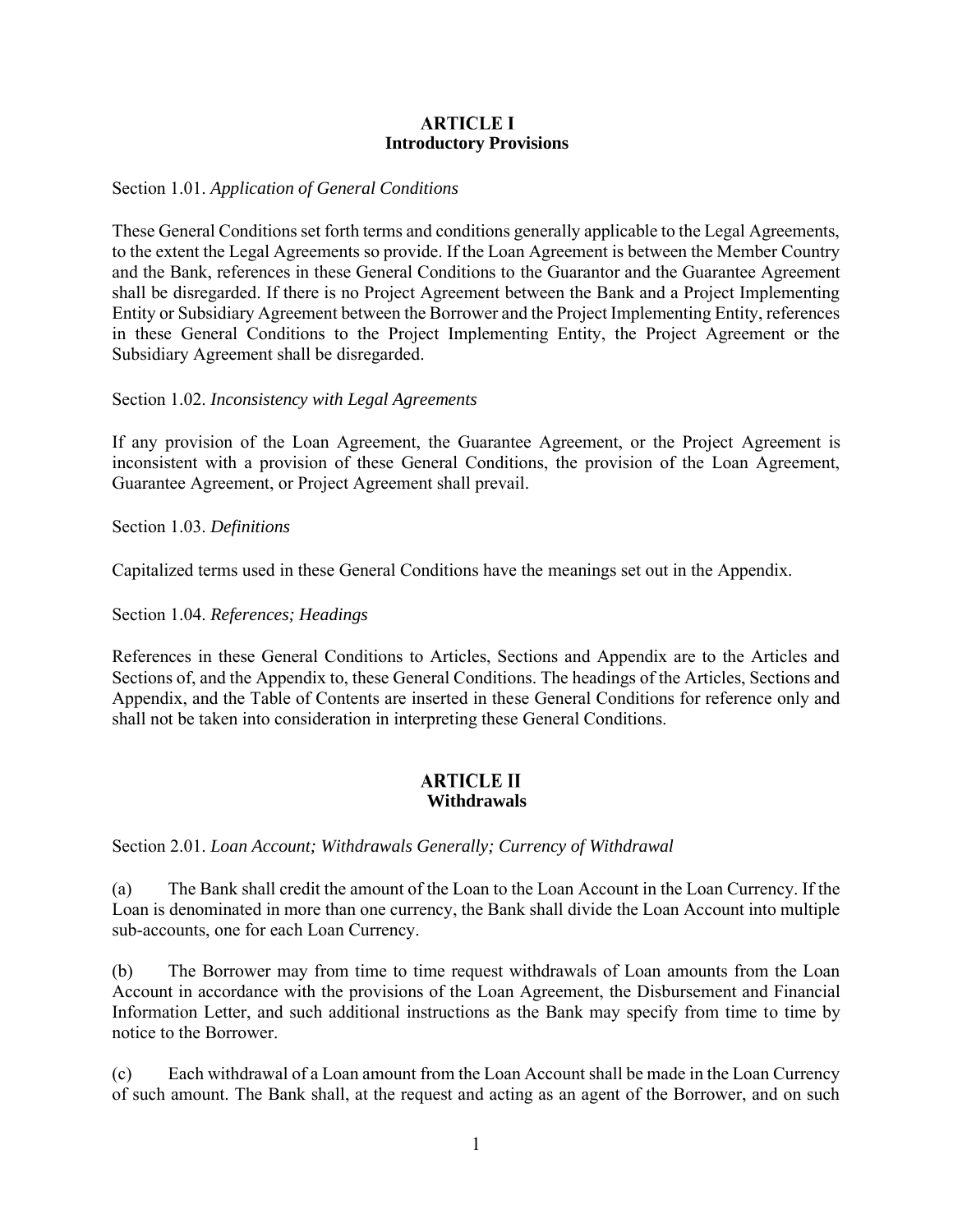terms and conditions as the Bank shall determine, purchase with the Loan Currency withdrawn from the Loan Account such Currencies as the Borrower shall reasonably request to meet payments for Eligible Expenditures.

(d) No withdrawal of any Loan amount from the Loan Account shall be made (other than to repay the Preparation Advance) until the Bank has received from the Borrower payment in full of the Frontend Fee.

#### <span id="page-6-0"></span>Section 2.02. *Special Commitment by the Bank*

At the Borrower's request and on such terms and conditions as the Bank and the Borrower shall agree, the Bank may enter into special commitments in writing to pay amounts for Eligible Expenditures notwithstanding any subsequent suspension or cancellation by the Bank or the Borrower ("Special Commitment").

#### <span id="page-6-1"></span>Section 2.03. *Applications for Withdrawal or for Special Commitment*

(a) When the Borrower wishes to request a withdrawal from the Loan Account or to request the Bank to enter into a Special Commitment, the Borrower shall promptly deliver to the Bank a written application in such form and substance as the Bank shall reasonably request.

(b) The Borrower shall furnish to the Bank evidence satisfactory to the Bank of the authority of the person or persons authorized to sign such applications and the authenticated specimen signature of each such person.

(c) The Borrower shall furnish to the Bank such documents and other evidence in support of each such application as the Bank shall reasonably request, whether before or after the Bank has permitted any withdrawal requested in the application.

(d) Each such application and accompanying documents and other evidence shall be sufficient in form and substance to satisfy the Bank that the Borrower is entitled to withdraw from the Loan Account the amount applied for and that the amount to be withdrawn from the Loan Account shall be used only for the purposes specified in the Loan Agreement.

(e) The Bank shall pay the amounts withdrawn by the Borrower from the Loan Account only to, or on the order of, the Borrower.

#### <span id="page-6-2"></span>Section 2.04. *Designated Accounts*

(a) The Borrower may open and maintain one or more designated accounts into which the Bank may, at the request of the Borrower, deposit amounts withdrawn from the Loan Account as advances for purposes of the Project. All designated accounts shall be opened in a financial institution acceptable to the Bank, and on terms and conditions acceptable to the Bank.

(b) Deposits into, and payments out of, any such designated account shall be made in accordance with the Loan Agreement and such additional instructions as the Bank may specify from time to time by notice to the Borrower, including the World Bank Disbursement Guidelines for Projects. The Bank may, in accordance with the Loan Agreement and such instructions, cease making deposits into any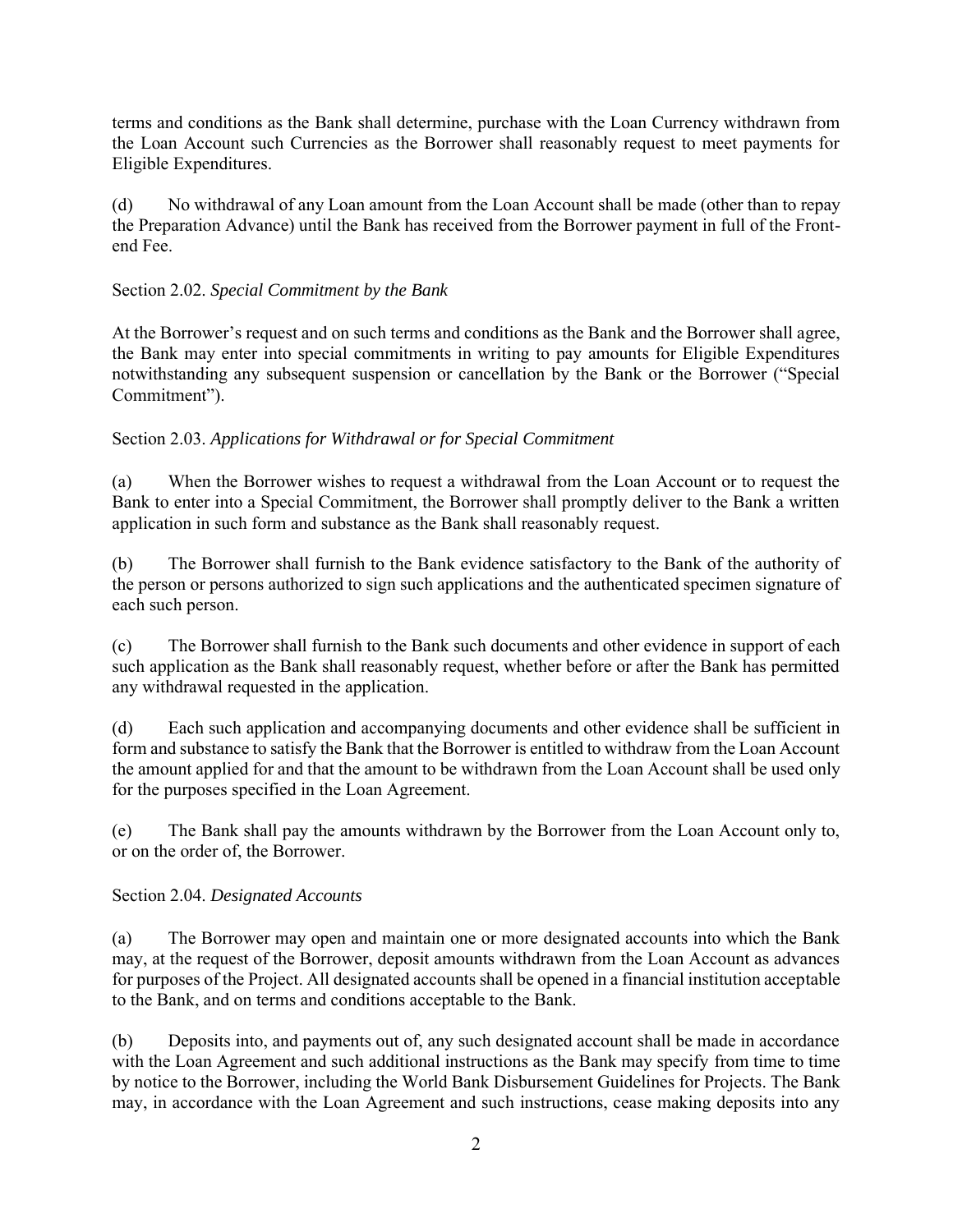such account upon notice to the Borrower. In such case, the Bank shall notify the Borrower of the procedures to be used for subsequent withdrawals from the Loan Account.

#### <span id="page-7-0"></span>Section 2.05. *Eligible Expenditures*

Expenditures eligible to be financed out of the Loan proceeds shall, except as otherwise provided in the Legal Agreements, satisfy the following requirements ("Eligible Expenditure"):

(a) the payment is for the reasonable cost of Project activities that meet the requirements of the relevant Legal Agreements;

(b) the payment is not prohibited by a decision of the United Nations Security Council taken under Chapter VII of the Charter of the United Nations; and

(c) the payment is made on or after the date of the Loan Agreement, and, except as the Bank may otherwise agree, is for expenditures incurred on or before the Closing Date.

#### <span id="page-7-1"></span>Section 2.06. *Financing Taxes*

The use of any proceeds of the Loan to pay for Taxes levied by, or in the territory of, the Member Country on or in respect of Eligible Expenditures, or on their importation, manufacture, procurement or supply, if permitted pursuant to the Legal Agreements, is subject to the Bank's policy of requiring economy and efficiency in the use of the proceeds of its loans. To that end, if the Bank at any time determines that the amount of any such Tax is excessive, or that such Tax is discriminatory or otherwise unreasonable, the Bank may, by notice to the Borrower, adjust the percentage of such Eligible Expenditures to be financed out of the proceeds of the Loan.

#### <span id="page-7-2"></span>Section 2.07. *Refinancing Preparation Advance; Capitalizing Front-end Fee, Interest and Other Charges*

(a) If the Borrower requests the repayment out of the proceeds of the Loan of an advance (or a portion thereof) made by the Bank or the Association ("Preparation Advance") and the Bank agrees to such request, the Bank shall, on behalf of the Borrower, withdraw from the Loan Account on or after the Effective Date the amount required to repay the withdrawn and outstanding balance of the advance (or a portion thereof) as at the date of such withdrawal from the Loan Account and to pay all accrued and unpaid charges, if any, on the advance as at such date. The Bank shall pay the amount so withdrawn to itself or the Association, and, unless otherwise agreed between the Bank and the Borrower, shall cancel the remaining unwithdrawn amount of the advance.

(b) If the Borrower requests that the Front-end Fee be paid out of the proceeds of the Loan and the Bank agrees to such request, the Bank shall, on behalf of the Borrower, withdraw from the Loan Account and pay to itself such fee.

(c) If the Borrower requests that interest, Commitment Charge, or other charges on the Loan be paid out of the proceeds of the Loan as applicable and the Bank agrees to such request, the Bank shall, on behalf of the Borrower, withdraw from the Loan Account on each of the Payment Dates, and pay to itself the amount required to pay such interest and other charges accrued and payable as at such date, subject to any limit specified in the Loan Agreement on the amount to be so withdrawn.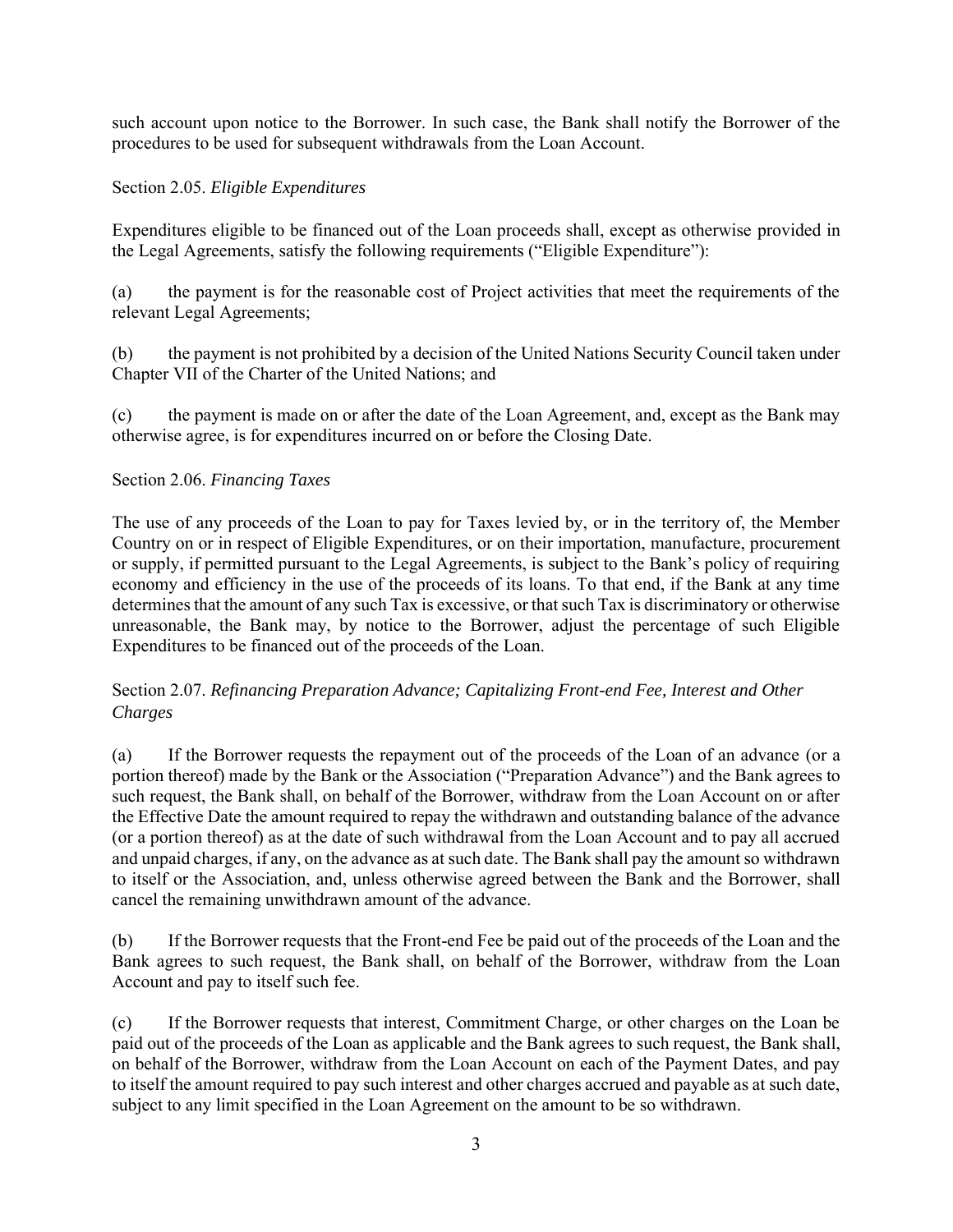#### <span id="page-8-0"></span>Section 2.08. *Allocation of Loan Amounts*

If the Bank reasonably determines that in order to meet the purposes of the Loan it is appropriate to reallocate Loan amounts among withdrawal categories, modify the existing withdrawal categories, or modify the percentage of expenditures to be financed by the Bank under each withdrawal category, the Bank may, after consultation with the Borrower, make such modifications, and shall notify the Borrower accordingly.

#### <span id="page-8-1"></span>**ARTICLE III Financing Terms**

<span id="page-8-2"></span>Section 3.01. *Front-end Fee; Commitment Charge; Exposure Surcharge*

(a) The Borrower shall pay the Bank a Front-end Fee on the Loan amount at the rate specified in the Loan Agreement. Except as otherwise provided in Section 2.07 (b), the Borrower shall pay the Front-end Fee not later than sixty (60) days after the Effective Date.

(b) The Borrower shall pay the Bank a Commitment Charge on the Unwithdrawn Loan Balance at the rate specified in the Loan Agreement. The Commitment Charge shall accrue from a date sixty (60) days after the date of the Loan Agreement to the respective dates on which amounts are withdrawn by the Borrower from the Loan Account or cancelled. Except as otherwise provided in Section 2.07 (c), the Borrower shall pay the Commitment Charge semi-annually in arrears on each Payment Date.

(c) If, on any given day, the Total Exposure exceeds the Standard Exposure Limit and the Allocated Excess Exposure Amount is applicable to the Loan (or a portion thereof), the Borrower shall pay to the Bank the Exposure Surcharge on such Allocated Excess Exposure Amount for each said day. Whenever the Total Exposure exceeds the Standard Exposure Limit, the Bank shall promptly notify the Member Country thereof. The Bank shall also notify the Loan Parties of the Allocated Excess Exposure Amount, if any, with respect to the Loan. The Exposure Surcharge (if any) shall be payable semi-annually in arrears on each Payment Date.

<span id="page-8-3"></span>Section 3.02. *Interest*

(a) The Borrower shall pay the Bank interest on the Withdrawn Loan Balance at the rate specified in the Loan Agreement; provided, however, that the interest rate applicable to any Interest Period shall in no event be less than zero percent  $(0\%)$  per annum; and provided further that, such rate may be modified from time to time in accordance with the provisions of Article IV. Interest shall accrue from the respective dates on which amounts of the Loan are withdrawn and shall be payable semi-annually in arrears on each Payment Date.

(b) If interest on any amount of the Withdrawn Loan Balance is based on a Variable Spread, the Bank shall notify the Loan Parties of the interest rate on such amount for each Interest Period, promptly upon its determination.

(c) If interest on any amount of the Loan is based on a Reference Rate, and the Bank determines that (i) such Reference Rate has permanently ceased to be quoted for the relevant Currency, or (ii) the Bank is no longer able, or it is no longer commercially acceptable for the Bank, to continue to use such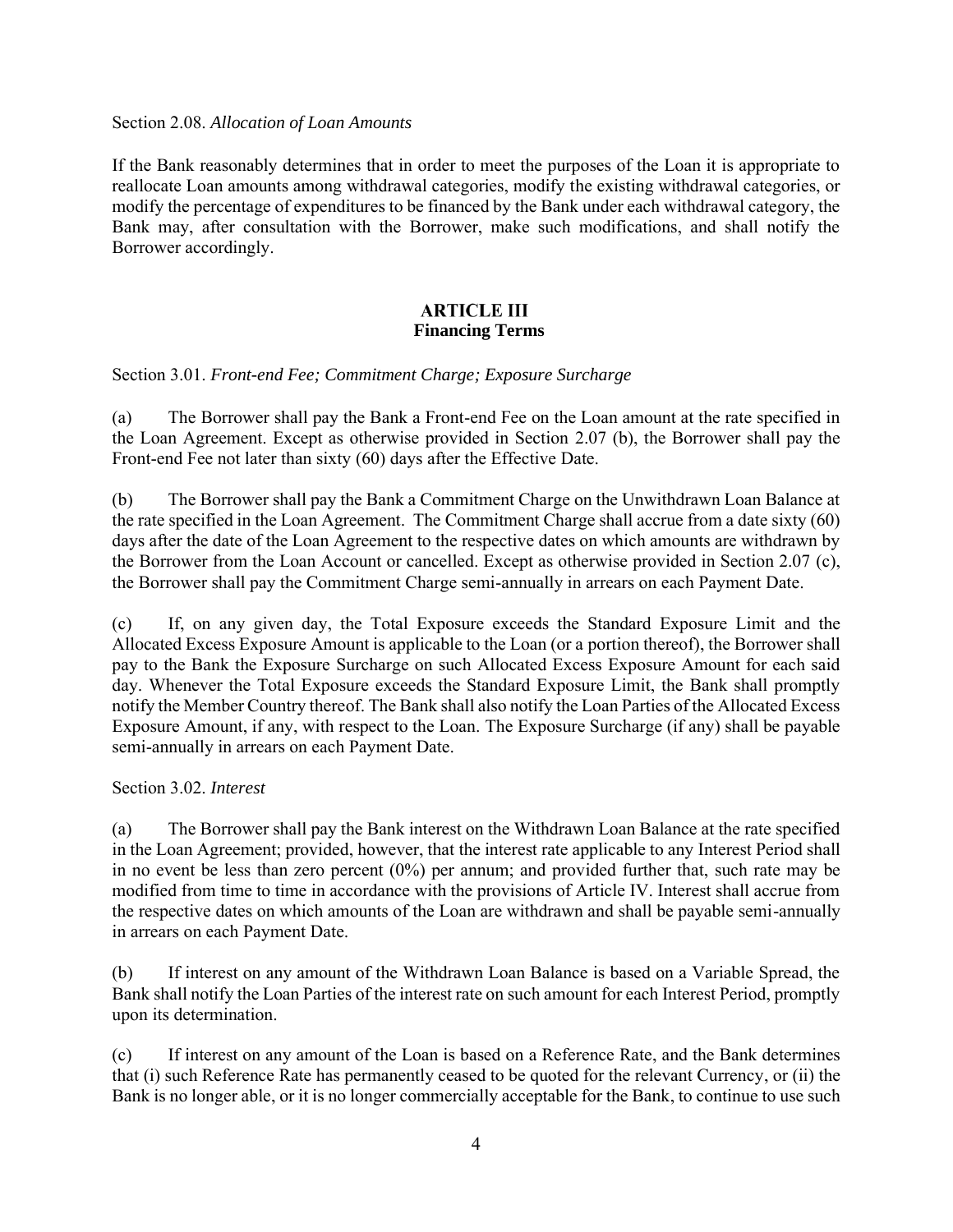Reference Rate, for purposes of its asset and liability management, the Bank shall apply such other Reference Rate for the relevant Currency, including any applicable spread, as it may reasonably determine. The Bank shall promptly notify the Loan Parties of such other rate and related amendments to the provisions of the Loan Agreements, which shall become effective as of the date set forth in such notice.

(d) If interest on any amount of the Withdrawn Loan Balance is payable at the Variable Rate, then whenever, in light of changes in market practice affecting the determination of the interest rate applicable to such amount, the Bank determines that it is in the interest of its borrowers as a whole and of the Bank to apply a basis for determining such interest rate other than as provided in the Loan Agreement, the Bank may modify the basis for determining such interest rate upon not less than three months' notice to the Loan Parties of the new basis. The new basis shall become effective on the expiry of the notice period unless a Loan Party notifies the Bank during such period of its objection to such modification, in which case the modification shall not apply to such amount of the Loan.

(e) Notwithstanding the provisions of paragraph (a) of this Section, if any amount of the Withdrawn Loan Balance remains unpaid when due and such non-payment continues for a period of thirty days, then the Borrower shall pay the Default Interest Rate on such overdue amount in lieu of the interest rate specified in the Loan Agreement (or such other interest rate as may be applicable pursuant to Article IV as a result of a Conversion) until such overdue amount is fully paid. Interest at the Default Interest Rate shall accrue from the first day of each Default Interest Period and shall be payable semi-annually in arrears on each Payment Date.

#### <span id="page-9-0"></span>Section 3.03. *Repayment*

(a) The Borrower shall repay the Withdrawn Loan Balance to the Bank in accordance with the provisions of the Loan Agreement and, if applicable, as further provided in paragraphs (b), (c) (d) and (e) of this Section 3.03. The Withdrawn Loan Balance shall be repaid on either a Commitment-linked Amortization Schedule or a Disbursement-linked Amortization Schedule.

(b) For Loans with a Commitment-linked Amortization Schedule:

The Borrower shall repay the Withdrawn Loan Balance to the Bank in accordance with the provisions of the Loan Agreement provided that:

- (i) If the proceeds of the Loan have been fully withdrawn as of the first Principal Payment Date specified in the Loan Agreement, the principal amount of the Loan repayable by the Borrower on each Principal Payment Date shall be determined by the Bank by multiplying: (x) the Withdrawn Loan Balance as of the first Principal Payment Date; by (y) the Installment Share specified in the Loan Agreement for each Principal Payment Date, adjusted, as necessary, to deduct any amounts to which a Currency Conversion applies in accordance with Section 3.03 (e).
- (ii) If the proceeds of the Loan have not been fully withdrawn as of the first Principal Payment Date, the principal amount of the Loan repayable by the Borrower on each Principal Payment Date shall be determined as follows: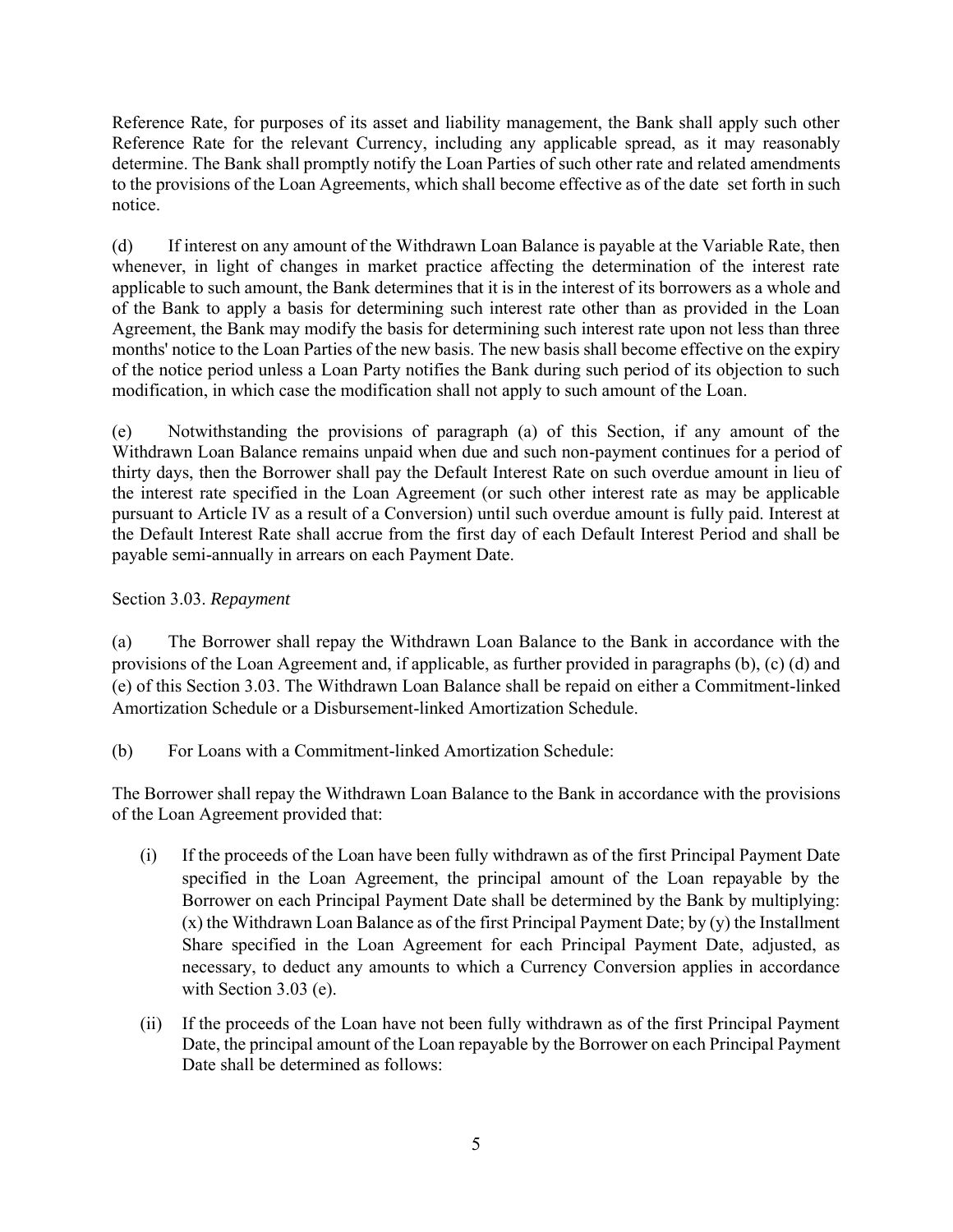- (A) To the extent that any proceeds of the Loan have been withdrawn as of the first Principal Payment Date, the Borrower shall repay the Withdrawn Loan Balance as of such date in accordance with the Amortization Schedule under the Loan Agreement.
- (B) Any amount withdrawn after the first Principal Payment Date shall be repaid on each Principal Payment Date falling after the date of such withdrawal in amounts determined by the Bank by multiplying the amount of each such withdrawal by a fraction, the numerator of which is the original Installment Share specified in the Loan Agreement for said Principal Payment Date and the denominator of which is the sum of all remaining original Installment Shares for Principal Payment Dates falling on or after such date, such amounts repayable to be adjusted, as necessary, to deduct any amounts to which a Currency Conversion applies in accordance with Section 3.03(e).
- (iii) (A) Amounts of the Loan withdrawn within two calendar months prior to any Principal Payment Date shall, for the purposes solely of calculating the principal amounts payable on any Principal Payment Date, be treated as withdrawn and outstanding on the second Principal Payment Date following the date of withdrawal and shall be repayable on each Principal Payment Date commencing with the second Principal Payment Date following the date of withdrawal.
	- (B) Notwithstanding the provisions of this paragraph, if at any time the Bank adopts a due date billing system under which invoices are issued on or after the respective Principal Payment Date, the provisions of this paragraph shall no longer apply to any withdrawals made after the adoption of such billing system.
- (c) For Loans with a Disbursement-linked Amortization Schedule:
	- (i) The Borrower shall repay the Withdrawn Loan Balance to the Bank in accordance with the provisions of the Loan Agreement.
	- (ii) The Bank shall notify the Loan Parties of the Amortization Schedule for each Disbursed Amount promptly after the Maturity Fixing Date for the Disbursed Amount.

(d) If the Withdrawn Loan Balance is denominated in more than one Loan Currency, the provisions of the Loan Agreement and this Section 3.03 shall apply separately to the amount denominated in each Loan Currency (and a separate Amortization Schedule shall be produced for each such amount, as applicable).

(e) Notwithstanding the provisions in paragraphs (b) (i) and (ii) above and in the Amortization Schedule in the Loan Agreement, as applicable, upon a Currency Conversion of all or any portion of the Withdrawn Loan Balance or Disbursed Amount, as applicable, to an Approved Currency, the amount so converted in the Approved Currency that is repayable on any Principal Payment Date occurring during the Conversion Period, shall be determined by the Bank in accordance with the Conversion Guidelines.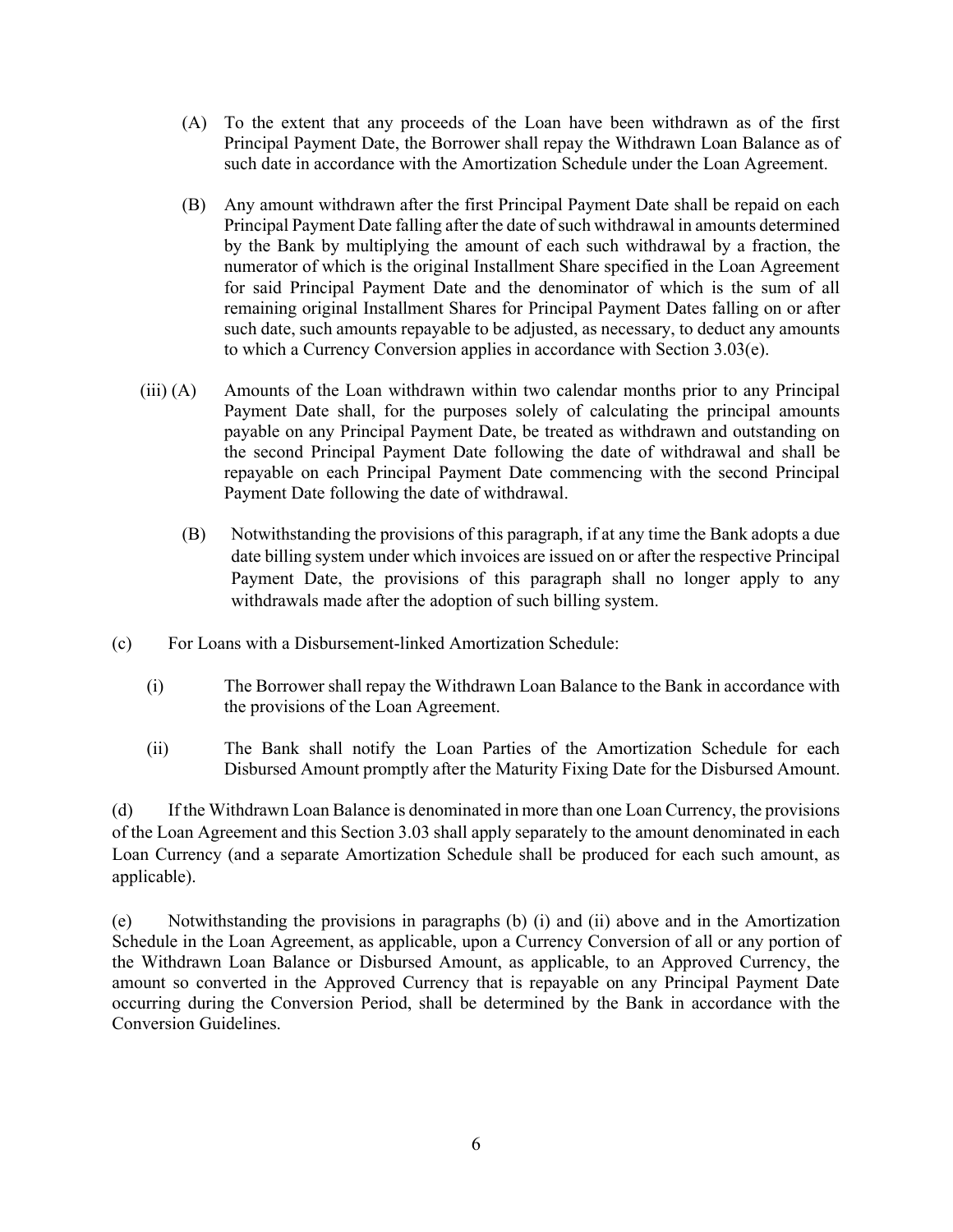#### <span id="page-11-0"></span>Section 3.04. *Prepayment*

(a) After giving not less than forty-five (45) days' notice to the Bank, the Borrower may repay the Bank the following amounts in advance of maturity, as of a date acceptable to the Bank (provided that the Borrower has paid all Loan Payments due as at such date, including any prepayment premium calculated pursuant to paragraph (b) of this Section): (i) the entire Withdrawn Loan Balance as at such date; or (ii) the entire principal amount of any one or more maturities of the Loan. Any partial prepayment of the Withdrawn Loan Balance shall be applied in the manner specified by the Borrower, or in the absence of any specification by the Borrower, in the following manner: (A) if the Loan Agreement provides for the separate amortization of specified Disbursed Amounts of the principal of the Loan the prepayment shall be applied in the inverse order of such Disbursed Amounts, with the Disbursed Amount which has been withdrawn last being repaid first and with the latest maturity of said Disbursed Amount being repaid first; and (B) in all other cases, the prepayment shall be applied in the inverse order of the Loan maturities, with the latest maturity being repaid first.

(b) The prepayment premium payable under paragraph (a) of this Section shall be an amount reasonably determined by the Bank to represent any cost to it of redeploying the amount to be prepaid from the date of its prepayment to its maturity date.

(c) If, in respect of any amount of the Loan to be prepaid, a Conversion has been effected and the Conversion Period has not terminated at the time of prepayment: (i) the Borrower shall pay a transaction fee for the early termination of the Conversion, in such amount or at such rate as announced by the Bank from time to time and in effect at the time of receipt by the Bank of the Borrower's notice of prepayment; and (ii) the Borrower or the Bank, shall pay an Unwinding Amount, if any, for the early termination of the Conversion, in accordance with the Conversion Guidelines. Transaction fees provided for under this paragraph and any Unwinding Amount payable by the Borrower pursuant to this paragraph shall be paid at the time of the prepayment and in any event, no later than sixty (60) days after the date of prepayment.

(d) Notwithstanding Section 3.04 (a) above and unless the Bank agrees otherwise, the Borrower may not prepay in advance of maturity any portion of the Withdrawn Loan Balance that is subject to a Currency Conversion that has been effected through a Currency Hedge Notes Transaction.

#### <span id="page-11-1"></span>Section 3.05. *Partial Payment*

If the Bank at any time receives less than the full amount of any Loan Payment then due, it shall have the right to allocate and apply the amount so received in any manner and for such purposes under the Loan Agreement as it determines in its sole discretion.

<span id="page-11-2"></span>Section 3.06. *Place of Payment*

All Loan Payments shall be paid at such places as the Bank shall reasonably request.

<span id="page-11-3"></span>Section 3.07. *Currency of Payment*

(a) The Borrower shall pay all Loan Payments in the Loan Currency; and if a Conversion has been effected in respect of any amount of the Loan, as further specified in the Conversion Guidelines.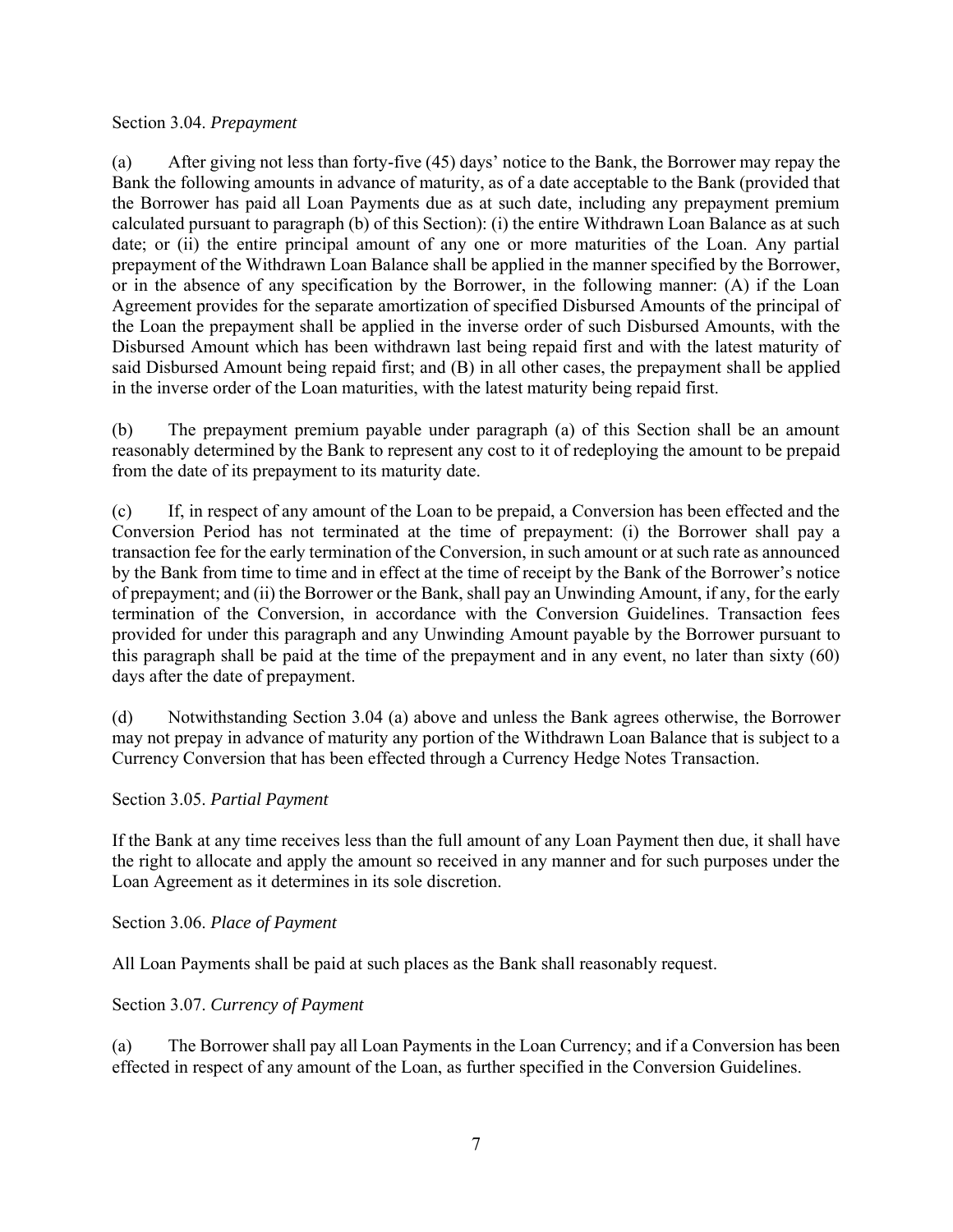(b) If the Borrower so requests and the Bank agrees to such request, the Bank shall, acting as agent of the Borrower, and on such terms and conditions as the Bank shall determine, purchase the Loan Currency for the purpose of paying a Loan Payment upon timely payment by the Borrower of sufficient funds for that purpose in a Currency or Currencies acceptable to the Bank; provided, however, that the Loan Payment shall be deemed to have been paid only when and to the extent that the Bank has received such payment in the Loan Currency.

#### <span id="page-12-0"></span>Section 3.08. *Temporary Currency Substitution*

(a) If the Bank reasonably determines that an extraordinary situation has arisen under which the Bank shall be unable to provide the Loan Currency at any time for purposes of funding the Loan, the Bank may provide such substitute Currency or Currencies ("Substitute Loan Currency") for the Loan Currency ("Original Loan Currency") as the Bank shall select. During the period of such extraordinary situation: (i) the Substitute Loan Currency shall be deemed to be the Loan Currency for purposes of the Legal Agreements; and (ii) Loan Payments shall be paid in the Substitute Loan Currency, and other related financial terms shall be applied, in accordance with principles reasonably determined by the Bank. The Bank shall promptly notify the Loan Parties of the occurrence of such extraordinary situation, the Substitute Loan Currency and the financial terms of the Loan related to the Substitute Loan Currency.

(b) Upon notification by the Bank under paragraph (a) of this Section, the Borrower may within thirty (30) days thereafter notify the Bank of its selection of another Currency acceptable to the Bank as the Substitute Loan Currency. In such case, the Bank shall notify the Borrower of the financial terms of the Loan applicable to said Substitute Loan Currency, which shall be determined in accordance with principles reasonably established by the Bank.

(c) During the period of the extraordinary situation referred to in paragraph (a) of this Section, no premium shall be payable on prepayment of the Loan.

(d) Once the Bank is again able to provide the Original Loan Currency, it shall, at the Borrower's request, change the Substitute Loan Currency to the Original Loan Currency in accordance with principles reasonably established by the Bank.

#### <span id="page-12-1"></span>Section 3.09. *Valuation of Currencies*

Whenever it becomes necessary for the purposes of any Legal Agreement, to determine the value of one Currency in terms of another, such value shall be as reasonably determined by the Bank.

#### <span id="page-12-2"></span>Section 3.10. *Manner of Payment*

(a) Any Loan Payment required to be paid to the Bank in the Currency of any country shall be made in such manner, and in the Currency acquired in such manner, as shall be permitted under the laws of such country for the purpose of making such payment and effecting the deposit of such Currency to the account of the Bank with a depository of the Bank authorized to accept deposits in such Currency.

(b) All Loan Payments shall be paid without restrictions of any kind imposed by, or in the territory of, the Member Country and without deduction for, and free from, any Taxes levied by or in the territory of the Member Country.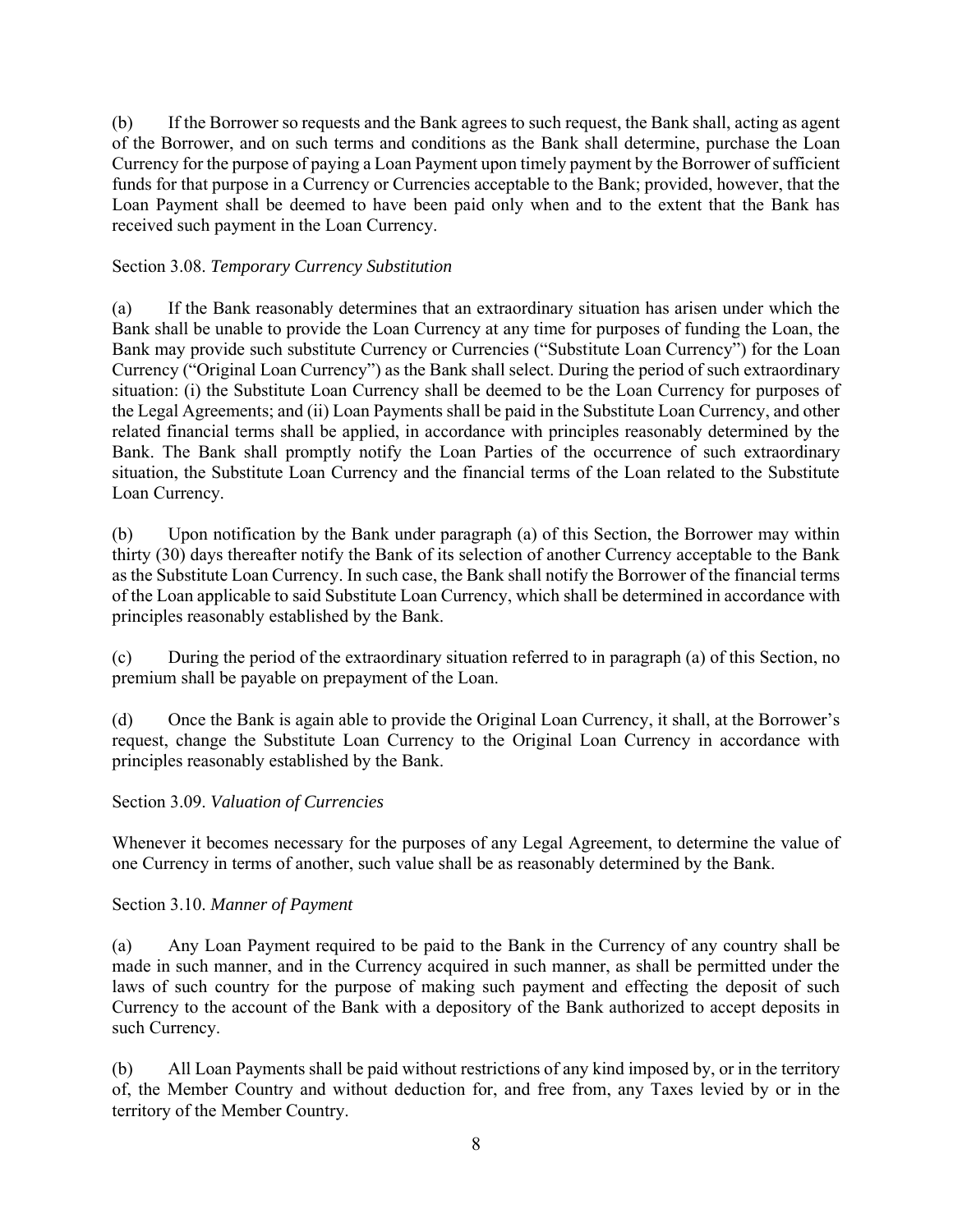<span id="page-13-0"></span>(c) The Legal Agreements shall be free from any Taxes levied by or in the territory of the Member Country on or in connection with their execution, delivery or registration.

#### **ARTICLE IV Conversions of Loan Terms**

<span id="page-13-1"></span>Section 4.01. *Conversions Generally*

(a) The Borrower may, at any time, request a Conversion of the terms of the Loan in accordance with the provisions of this Section in order to facilitate prudent debt management. Each such request shall be furnished by the Borrower to the Bank in accordance with the Conversion Guidelines and, upon acceptance by the Bank, the conversion requested shall be considered a Conversion for the purposes of these General Conditions.

(b) Subject to Section 4.01 (e) below, the Borrower may at any time request any of the following Conversions: (i) a Currency Conversion, including Local Currency Conversion and Automatic Conversion into Local Currency; (ii) an Interest Rate Conversion, including Automatic Rate Fixing Conversion; and (iii) an Interest Rate Cap or Interest Rate Collar. All Conversions shall be effected in accordance with the Conversion Guidelines and may be subject to such additional terms and conditions as may be agreed between the Bank and the Borrower.

(c) Upon acceptance by the Bank of a request for a Conversion, the Bank shall take all actions necessary to effect the Conversion in accordance with the Loan Agreement and the Conversion Guidelines. To the extent any modification of the provisions of the Loan Agreement providing for withdrawal or repayment of the proceeds of the Loan is required to give effect to the Conversion, such provisions shall be deemed to have been modified as of the Conversion Date. Promptly after the Execution Date for each Conversion, the Bank shall notify the Loan Parties of the financial terms of the Loan, including any revised amortization provisions and modified provisions providing for withdrawal of the proceeds of the Loan.

(d) The Borrower shall pay a transaction fee in connection with each Conversion, in such amount or at such rate as announced by the Bank from time to time and in effect on the date of the Bank's acceptance of the Conversion request. Transaction fees provided for under this paragraph shall be either: (i) payable as a lump sum not later than sixty (60) days after the Execution Date; or (ii) expressed as a percentage per annum and added to the interest rate payable on each Payment Date.

(e) Except as otherwise agreed by the Bank, the Borrower may not request additional Conversions of any portion of the Withdrawn Loan Balance that is subject to a Currency Conversion effected by a Currency Hedge Notes Transaction or otherwise terminate such Currency Conversion, for so long as such Currency Conversion is in effect. Each such Currency Conversion shall be effected on such terms and conditions as may be separately agreed by the Bank and the Borrower and may include transaction fees to cover the underwriting costs of the Bank in connection with Currency Hedge Notes Transaction.

(f) The Bank reserves the right at any time to terminate a Conversion prior to its maturity if: (i) the underlying hedging arrangements undertaken by the Bank in connection with the said Conversion are terminated as a result of it becoming impractical, impossible or unlawful for the Bank or its Counterparty to make a payment or to receive a payment on the terms agreed upon due to the: (A)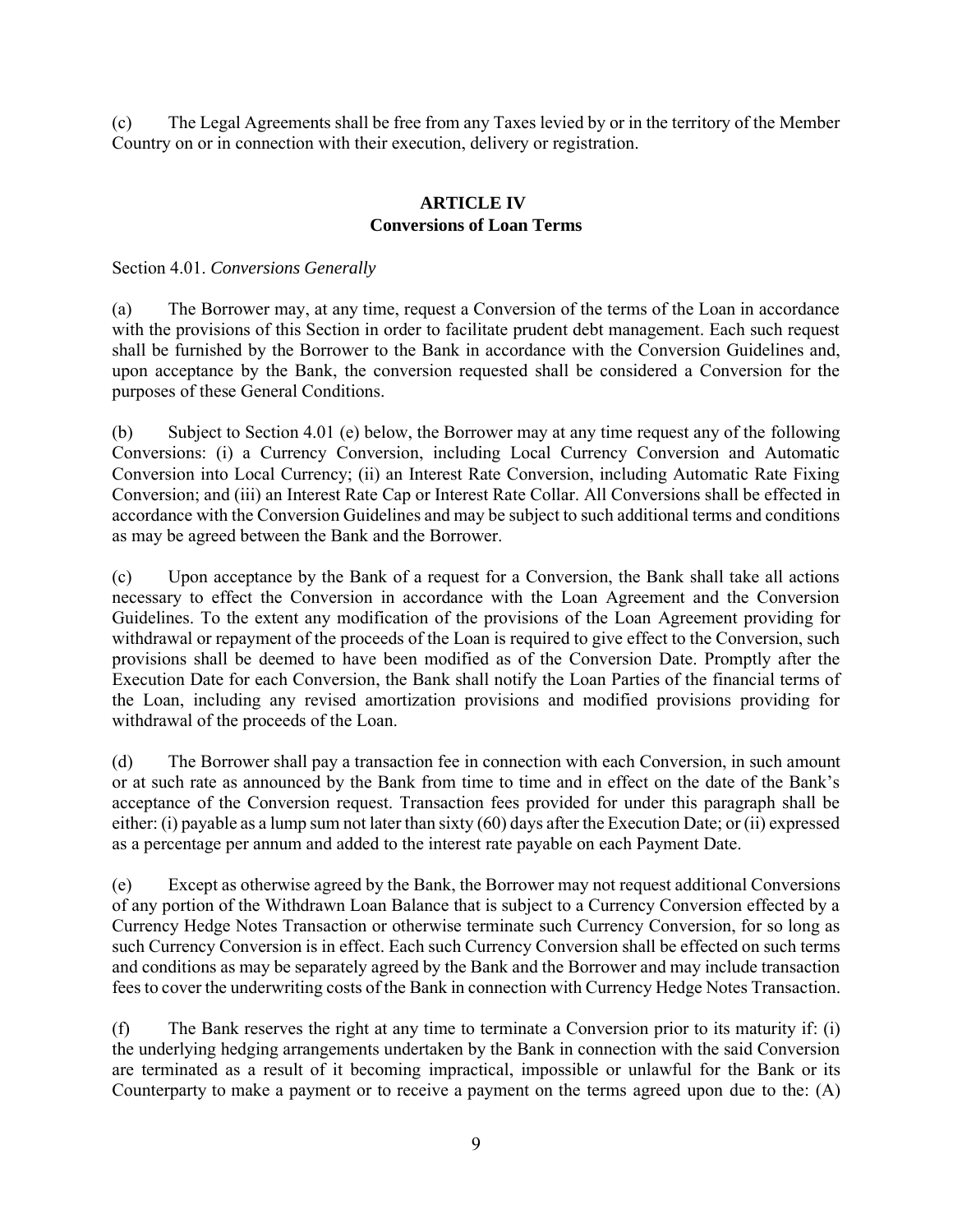adoption of, or any change in, any applicable law after the date on which such Conversion is executed; or (B) interpretation by any court, tribunal or regulatory authority with competent jurisdiction of any applicable law after such date or any change in any such interpretation; and (ii) the Bank is unable to find a replacement hedging arrangement. Upon any such termination, provisions of Section 4.06 apply.

<span id="page-14-0"></span>Section 4.02*. Conversion to a Fixed Rate or Fixed Spread of Loan that Accrues Interest at a Rate Based on the Variable Spread<sup>1</sup>*

A Conversion to a Fixed Rate or a Variable Rate with a Fixed Spread of all or any amount of the Loan that accrues interest at a rate based on the Variable Spread shall be effected by fixing the Variable Spread applicable to such amount into the Fixed Spread for the Loan Currency, applicable on the date of the Conversion request, and in the case of a Conversion to a Fixed Rate, followed immediately by the Conversion requested by the Borrower.

#### <span id="page-14-1"></span>Section 4.03. *Interest Payable Following Interest Rate Conversion or Currency Conversion*

(a) *Interest Rate Conversion.* Upon an Interest Rate Conversion, the Borrower shall, for each Interest Period during the Conversion Period, pay interest on the amount of the Withdrawn Loan Balance to which the Conversion applies at the Variable Rate or the Fixed Rate,<sup>2</sup> whichever applies to the Conversion.

(b) *Currency Conversion of Unwithdrawn Amounts.* Upon a Currency Conversion of all or any amount of the Unwithdrawn Loan Balance to an Approved Currency, the Borrower shall, for each Interest Period during the Conversion Period, pay interest and any applicable charges denominated in the Approved Currency on such amount as subsequently withdrawn and outstanding from time to time at the Variable Rate.

(c) *Currency Conversion of Withdrawn Amounts.* Upon a Currency Conversion of all or any amount of the Withdrawn Loan Balance to an Approved Currency, the Borrower shall, for each Interest Period during the Conversion Period, pay interest denominated in the Approved Currency in accordance with the Conversion Guidelines on such Withdrawn Loan Balance at a Variable Rate or Fixed Rate, whichever applies to the Conversion.

#### <span id="page-14-2"></span>Section 4.04. *Principal Payable Following Currency Conversion*

(a) *Currency Conversion of Unwithdrawn Amounts.* In the event of a Currency Conversion of an amount of the Unwithdrawn Loan Balance to an Approved Currency, the principal amount of the Loan so converted shall be determined by the Bank by multiplying the amount to be so converted in its Currency of denomination immediately prior to the Conversion by the Screen Rate. The Borrower shall repay such principal amount as subsequently withdrawn in the Approved Currency in accordance with the provisions of the Loan Agreement.

(b) *Currency Conversion of Withdrawn Amounts.* In the event of a Currency Conversion of an amount of the Withdrawn Loan Balance to an Approved Currency, the principal amount of the Loan so converted shall be determined by the Bank by multiplying the amount to be so converted in its

<sup>&</sup>lt;sup>1</sup> Suspended until further notice.

<sup>2</sup> Fixed Rate conversions are not available due to the suspension of the Fixed Spread terms until further notice.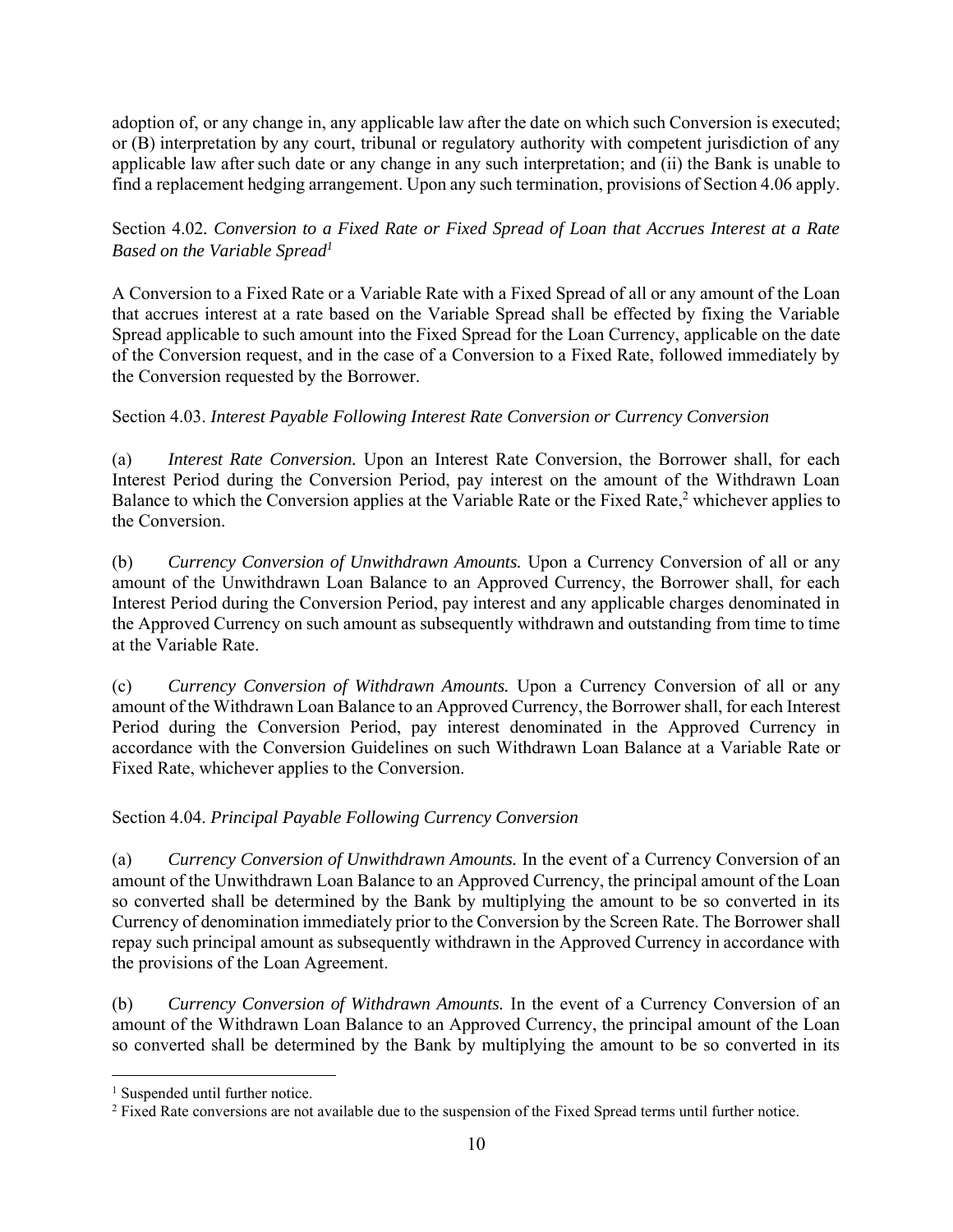Currency of denomination immediately prior to the Conversion by either: (i) the exchange rate that reflects the amounts of principal in the Approved Currency payable by the Bank under the Currency Hedge Transaction relating to the Conversion; or (ii) if the Bank so determines in accordance with the Conversion Guidelines, the exchange rate component of the Screen Rate. The Borrower shall repay such principal amount denominated in the Approved Currency in accordance with the provisions of the Loan Agreement.

(c) *Termination of Conversion Period Prior to Final Loan Maturity.* If the Conversion Period of a Currency Conversion applicable to a portion of the Loan terminates prior to the final maturity of such portion, the principal amount of such portion of the Loan remaining outstanding in the Loan Currency to which such amount shall revert upon such termination shall be determined by the Bank either: (i) by multiplying such amount in the Approved Currency of the Conversion by the spot or forward exchange rate prevailing between the Approved Currency and said Loan Currency for settlement on the last day of the Conversion Period; or (ii) in such other manner as specified in the Conversion Guidelines. The Borrower shall repay such principal amount in the Loan Currency in accordance with the provisions of the Loan Agreement.

#### <span id="page-15-0"></span>Section 4.05*. Interest Rate Cap; Interest Rate Collar*

(a) *Interest Rate Cap*. Upon the establishment of an Interest Rate Cap on the Variable Rate, the Borrower shall, for each Interest Period during the Conversion Period, pay interest on the amount of the Withdrawn Loan Balance to which the Conversion applies at the Variable Rate, unless with respect to the said Conversion Period: (i) for a Loan that accrues interest at a Variable Rate based on the Reference Rate and the Fixed Spread, the Variable Rate exceeds the Interest Rate Cap, in which case, for the relevant Interest Period, the Borrower shall pay interest on such amount at a rate equal to the Interest Rate Cap<sup>3</sup>; or (ii) for a Loan that accrues interest at a Variable Rate based on a Reference Rate and the Variable Spread, the Reference Rate exceeds the Interest Rate Cap, in which case, for the relevant Interest Period, the Borrower shall pay interest on such amount at a rate equal to the Interest Rate Cap plus the Variable Spread.

(b) *Interest Rate Collar*. Upon the establishment of an Interest Rate Collar on the Variable Rate, the Borrower shall, for each Interest Period during the Conversion Period, pay interest on the amount of the Withdrawn Loan Balance to which the Conversion applies at the Variable Rate, unless with respect to the said Conversion Period: (i) for a Loan that accrues interest at a Variable Rate based on a Reference Rate and the Fixed Spread, the Variable Rate<sup>4</sup>: (A) exceeds the upper limit of the Interest Rate Collar, in which case, for the relevant Interest Period, the Borrower shall pay interest on such amount at a rate equal to such upper limit; or (B) falls below the lower limit of the Interest Rate Collar, in which case, for the relevant Interest Period, the Borrower shall pay interest on such amount at a rate equal to such lower limit; or (ii) for a Loan that accrues interest at a Variable Rate based on a Reference Rate and the Variable Spread, the Reference Rate: (A) exceeds the upper limit of the Interest Rate Collar, in which case, for the relevant Interest Period, the Borrower shall pay interest on such amount at a rate equal to such upper limit plus the Variable Spread; or (B) falls below the lower limit of the Interest Rate Collar, in which case, for the relevant Interest Period, the Borrower shall pay interest on such amount at a rate equal to such lower limit plus the Variable Spread.

<sup>&</sup>lt;sup>3</sup> Not available due to suspension of Fixed Spread terms until further notice.

<sup>&</sup>lt;sup>4</sup> Not available due to suspension of Fixed Spread terms until further notice.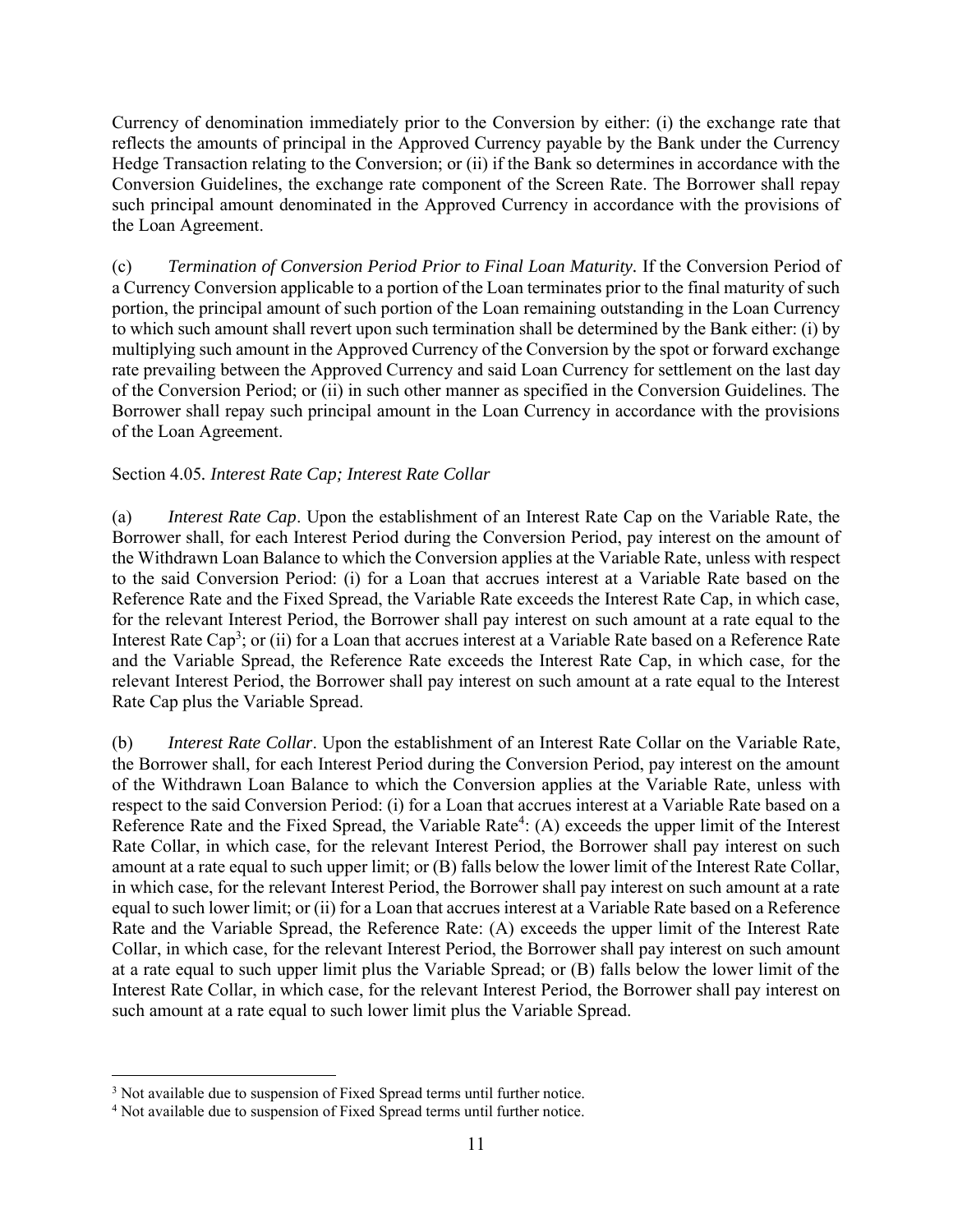(c) *Interest Rate Cap or Collar Premium*. Upon the establishment of an Interest Rate Cap or an Interest Rate Collar, the Borrower shall pay to the Bank a premium on the amount of the Withdrawn Loan Balance to which the Conversion applies, calculated: (A) on the basis of the premium, if any, payable by the Bank for an interest rate cap or collar purchased by the Bank from a Counterparty for the purpose of establishing the Interest Rate Cap or Interest Rate Collar; or (B) otherwise as specified in the Conversion Guidelines. Such premium shall be payable by the Borrower (i) not later than sixty (60) days after the Execution Date; or (ii) promptly following the Execution Date for an Interest Rate Cap or Interest Rate Collar for which the Borrower has requested that the premium be paid out of the proceeds of the Loan, the Bank shall, on behalf of the Borrower, withdraw from the Loan Account and pay to itself the amounts required to pay any premium payable in accordance with this Section up to the amount allocated from time to time for that purpose in the Loan Agreement.

#### <span id="page-16-0"></span>Section 4.06. *Early Termination*

(a) The Bank shall have the right to terminate any Conversion effected on such Loan during any period of time in which the Default Interest Rate accrues on the Loan as provided in Section 3.02 (e) above.

(b) Except as otherwise provided in the Conversion Guidelines, upon the early termination of any Conversion by either the Bank as provided in Section 4.01 (f) or Section 4.06 (a), or the Borrower: (i) the Borrower shall pay a transaction fee for the early termination, in such amount or at such rate as announced by the Bank from time to time and in effect at the time of receipt by the Bank of the Borrower's notice of early termination; and (ii) the Borrower or the Bank shall pay an Unwinding Amount, if any, for the early termination, in accordance with the Conversion Guidelines. Transaction fees provided for under this paragraph and any Unwinding Amount payable by the Borrower pursuant to this paragraph shall be paid not later than sixty (60) days after the effective date of the early termination.

#### **ARTICLE V Project Execution**

<span id="page-16-2"></span><span id="page-16-1"></span>Section 5.01. *Project Execution Generally*

The Borrower and the Project Implementing Entity shall carry out their Respective Parts of the Project:

(a) with due diligence and efficiency;

(b) in conformity with appropriate administrative, technical, financial, economic, environmental and social standards and practices; and

(c) in accordance with the provisions of the Legal Agreements.

<span id="page-16-3"></span>Section 5.02. *Performance under the Loan Agreement, Project Agreement and Subsidiary Agreement*

(a) The Guarantor shall not take or permit to be taken any action which would prevent or interfere with the execution of the Project or the performance of the obligations of the Borrower or the Project Implementing Entity under the Legal Agreement to which it is a party.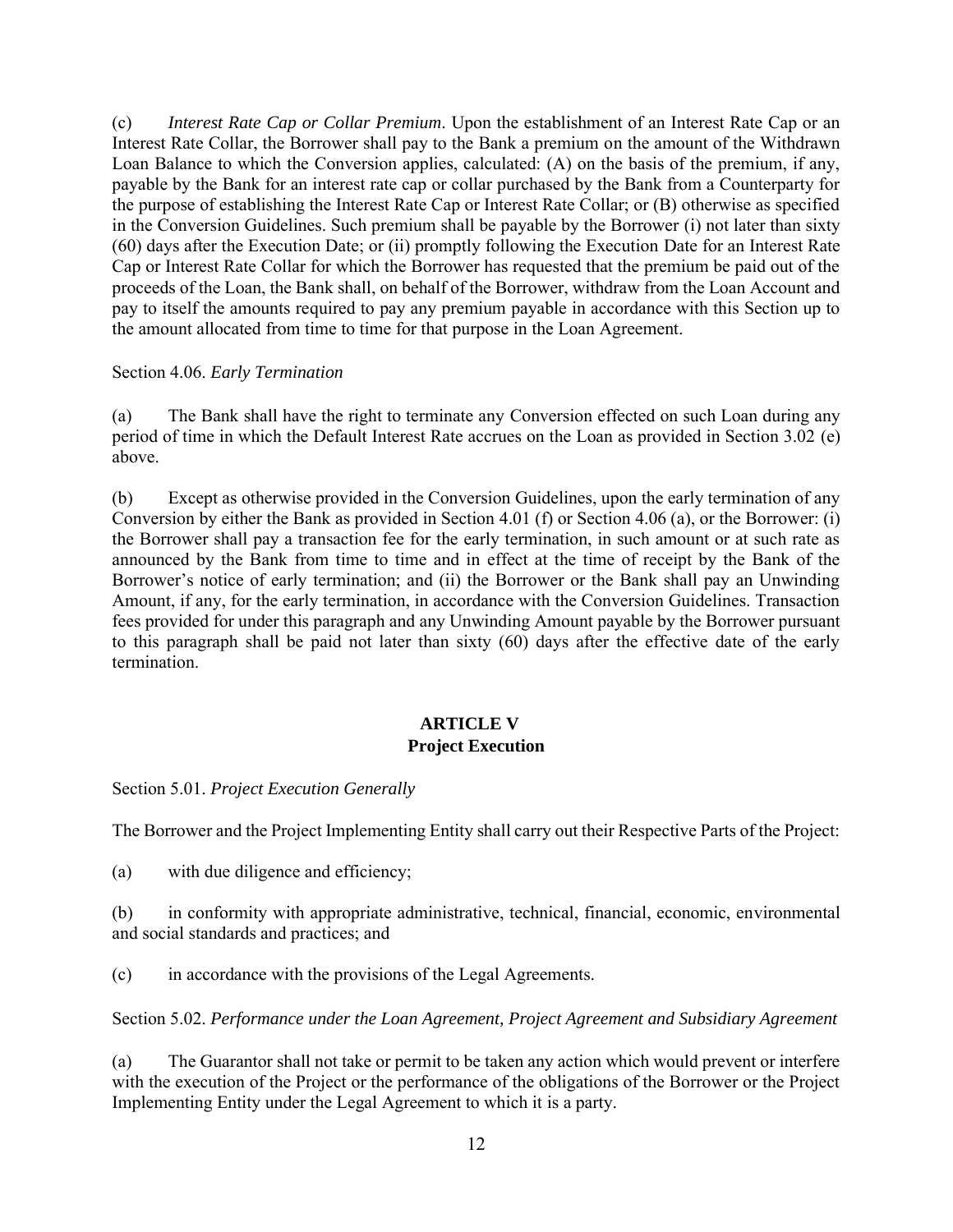(b) The Borrower shall: (i) cause the Project Implementing Entity to perform all of the obligations of the Project Implementing Entity set forth in the Project Agreement or the Subsidiary Agreement in accordance with the provisions of the Project Agreement or Subsidiary Agreement; and (ii) not take or permit to be taken any action which would prevent or interfere with such performance.

#### <span id="page-17-0"></span>Section 5.03. *Provision of Funds and other Resources*

The Borrower shall provide or cause to be provided, promptly as needed, the funds, facilities, services and other resources: (a) required for the Project; and (b) necessary or appropriate to enable the Project Implementing Entity to perform its obligations under the Project Agreement or the Subsidiary Agreement.

#### <span id="page-17-1"></span>Section 5.04. *Insurance*

The Borrower and the Project Implementing Entity shall make adequate provision for the insurance of any goods required for their Respective Parts of the Project and to be financed out of the proceeds of the Loan, against hazards incident to the acquisition, transportation and delivery of the goods to the place of their use or installation. Any indemnity for such insurance shall be payable in a freely usable Currency to replace or repair such goods.

#### <span id="page-17-2"></span>Section 5.05. *Land Acquisition*

The Borrower and the Project Implementing Entity shall take (or cause to be taken) all action to acquire as and when needed all land and rights in respect of land as shall be required for carrying out their Respective Parts of the Project and shall promptly furnish to the Bank, upon its request, evidence satisfactory to the Bank that such land and rights in respect of land are available for purposes related to the Project.

#### <span id="page-17-3"></span>Section 5.06. *Use of Goods, Works and Services; Maintenance of Facilities*

(a) Except as the Bank shall otherwise agree, the Borrower and the Project Implementing Entity shall ensure that all goods, works and services financed out of the proceeds of the Loan are used exclusively for the purposes of the Project.

(b) The Borrower and the Project Implementing Entity shall ensure that all facilities relevant to their Respective Parts of the Project shall at all times be properly operated and maintained and that all necessary repairs and renewals of such facilities shall be made promptly as needed.

#### <span id="page-17-4"></span>Section 5.07. *Plans; Documents; Records*

(a) The Borrower and the Project Implementing Entity shall furnish to the Bank all plans, schedules, specifications, reports and contract documents for their Respective Parts of the Project, and any material modifications of or additions to these documents, promptly upon their preparation and in such detail as the Bank shall reasonably request.

(b) The Borrower and the Project Implementing Entity shall maintain records adequate to record the progress of their Respective Parts of the Project (including its cost and the benefits to be derived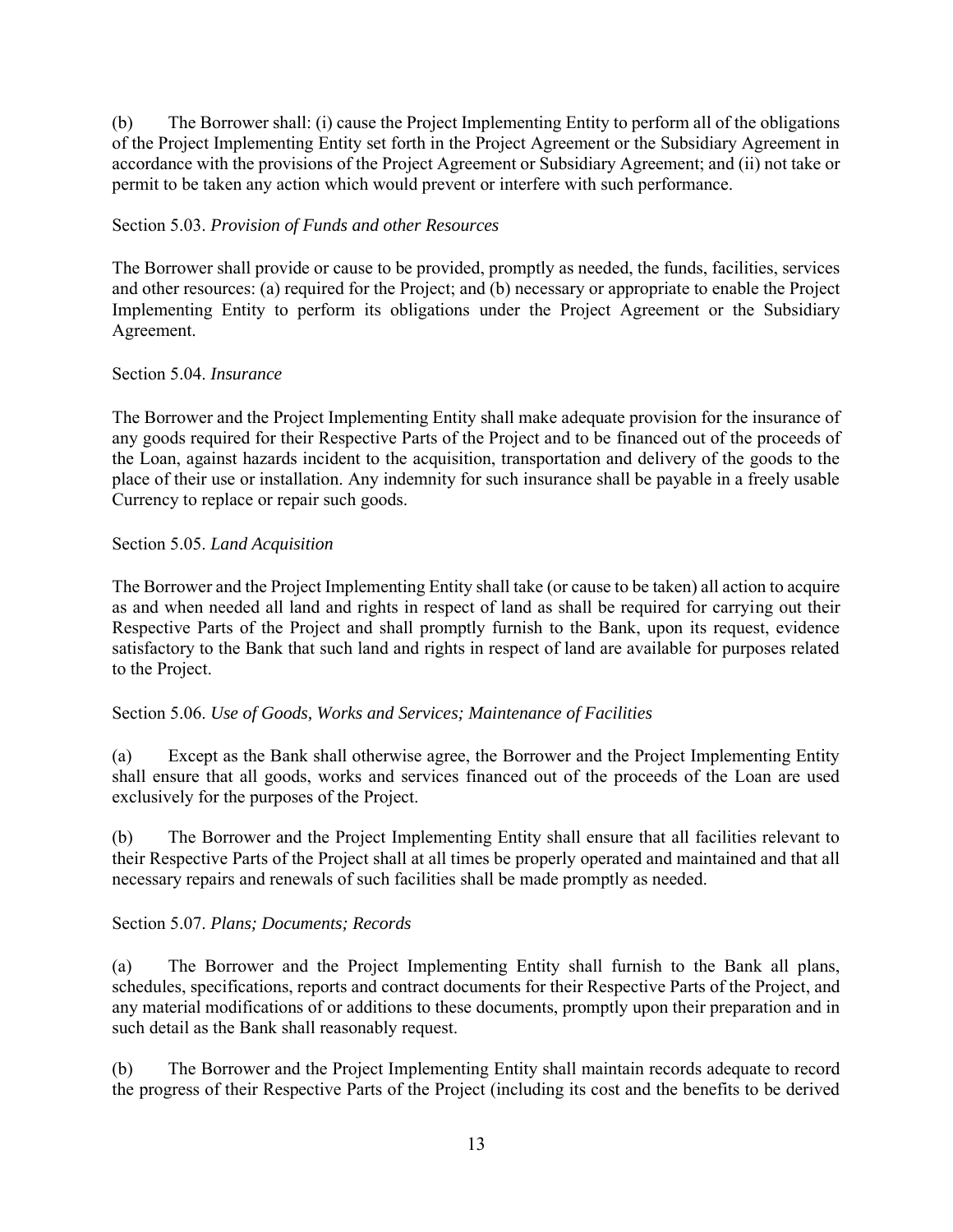from it), to identify the Eligible Expenditures financed out of the proceeds of the Loan and to disclose their use in the Project, and shall furnish such records to the Bank upon its request.

(c) The Borrower and the Project Implementing Entity shall retain all records (contracts, orders, invoices, bills, receipts and other documents) evidencing expenditures under their Respective Parts of the Project until at least the later of: (i) one (1) year after the Bank has received the audited Financial Statements covering the period during which the last withdrawal from the Loan Account was made; and (ii) two (2) years after the Closing Date. The Borrower and the Project Implementing Entity shall enable the Bank's representatives to examine such records.

#### <span id="page-18-0"></span>Section 5.08. *Project Monitoring and Evaluation*

(a) The Borrower and the Project Implementing Entity shall maintain or cause to be maintained policies and procedures adequate to enable it to monitor and evaluate on an ongoing basis, in accordance with indicators acceptable to the Bank, the progress of the Project and the achievement of its objectives.

(b) The Borrower shall prepare or cause to be prepared periodic reports ("Project Report"), in form and substance satisfactory to the Bank, integrating the results of such monitoring and evaluation activities and setting out measures recommended to ensure the continued efficient and effective execution of the Project and to achieve the Project's objectives. The Borrower shall furnish or cause to be furnished each Project Report to the Bank promptly upon its preparation, afford the Bank a reasonable opportunity to exchange views with the Borrower and the Project Implementing Entity on such report, and thereafter implement such recommended measures, taking into account the Bank's views on the matter.

(c) Except as the Bank may reasonably determine otherwise, the Borrower shall prepare, or cause to be prepared, and furnish to the Bank not later than six (6) months after the Closing Date: (i) a report of such scope and in such detail as the Bank shall reasonably request, on the execution of the Project, the performance by the Loan Parties, the Project Implementing Entity and the Bank of their respective obligations under the Legal Agreements and the accomplishment of the purposes of the Loan; and (ii) a plan designed to ensure the sustainability of the Project's achievements.

#### <span id="page-18-1"></span>Section 5.09. *Financial Management; Financial Statements; Audits*

(a) (i) The Borrower shall maintain or cause to be maintained a financial management system and prepare financial statements ("Financial Statements") in accordance with consistently applied accounting standards acceptable to the Bank, both in a manner adequate to reflect the operations, resources and expenditures related to the Project; and (ii) the Project Implementing Entity shall maintain or cause to be maintained a financial management system and prepare financial statements in accordance with consistently applied accounting standards acceptable to the Bank, in a manner adequate to reflect its operations, resources and expenditures, and/or those of the Project, as may be further specified in the Disbursement and Financial Information Letter.

- (b) The Borrower and the Project Implementing Entity shall:
	- (i) have the Financial Statements periodically audited by independent auditors acceptable to the Bank, in accordance with consistently applied auditing standards acceptable to the Bank;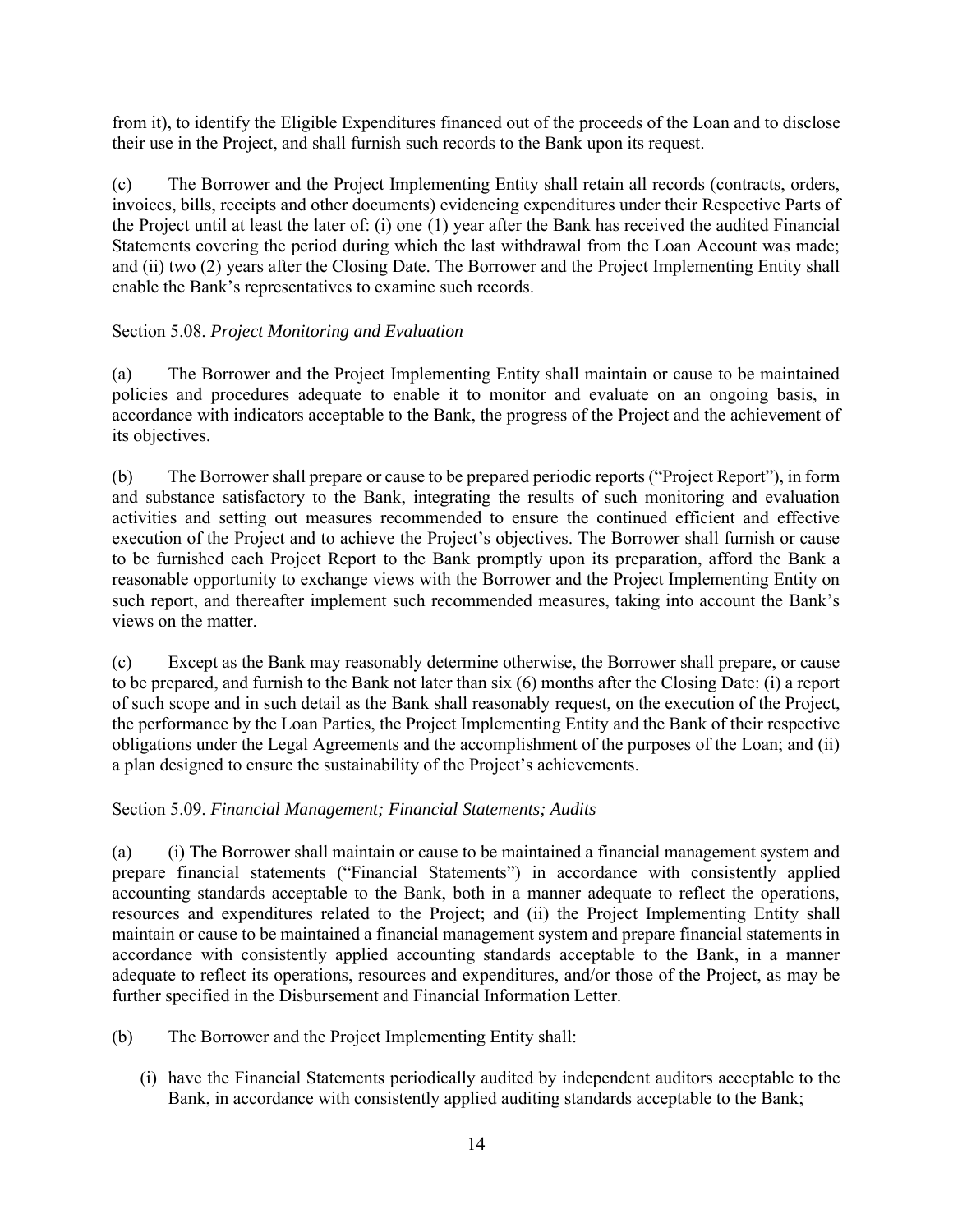- (ii) not later than the date specified in the Disbursement and Financial Information Letter, furnish or cause to be furnished to the Bank the Financial Statements as so audited, and such other information concerning the audited Financial Statements and such auditors, as the Bank may from time to time reasonably request;
- (iii) make the audited Financial Statements, or cause the audited Financial Statements to be made, publicly available in a timely fashion and in a manner acceptable to the Bank; and
- (iv) if requested by the Bank, periodically furnish or cause to be furnished to the Bank interim unaudited financial reports for the Project, in form and substance satisfactory to the Bank and as further specified in the Disbursement and Financial Information Letter.

#### <span id="page-19-0"></span>Section 5.10. *Cooperation and Consultation*

The Bank and the Loan Parties shall cooperate fully to assure that the purposes of the Loan and the objectives of the Project will be accomplished. To that end, the Bank and the Loan Parties shall:

(a) from time to time, at the request of any one of them, exchange views on the Project, the Loan, and the performance of their respective obligations under the Legal Agreements, and furnish to the other party all such information related to such matters as it shall reasonably request; and

(b) promptly inform each other of any condition which interferes with, or threatens to interfere with, such matters.

<span id="page-19-1"></span>Section 5.11. *Visits*

(a) The Member Country shall afford all reasonable opportunity for representatives of the Bank to visit any part of its territory for purposes related to the Loan or the Project.

(b) The Borrower and the Project Implementing Entity shall enable the Bank's representatives to: (i) visit any facilities and construction sites included in their Respective Parts of the Project; and (ii) to examine the goods financed out of the proceeds of the Loan for their Respective Parts of the Project, and any plants, installations, sites, works, buildings, property, equipment, records and documents relevant to the performance of their obligations under the Legal Agreements.

<span id="page-19-2"></span>Section 5.12. *Disputed Area*

In the event that the Project is in an area which is or becomes disputed, neither the Bank's financing of the Project, nor any designation of or reference to such area in the Legal Agreements, is intended to constitute a judgment on the part of the Bank as to the legal or other status of such area or to prejudice the determination of any claims with respect to such area.

#### <span id="page-19-3"></span>Section 5.13. *Procurement*

All goods, works, and services required for the Project and to be financed out of the proceeds of the Loan shall be procured in accordance with the requirements set forth or referred to in the Procurement Regulations and the provisions of the Procurement Plan.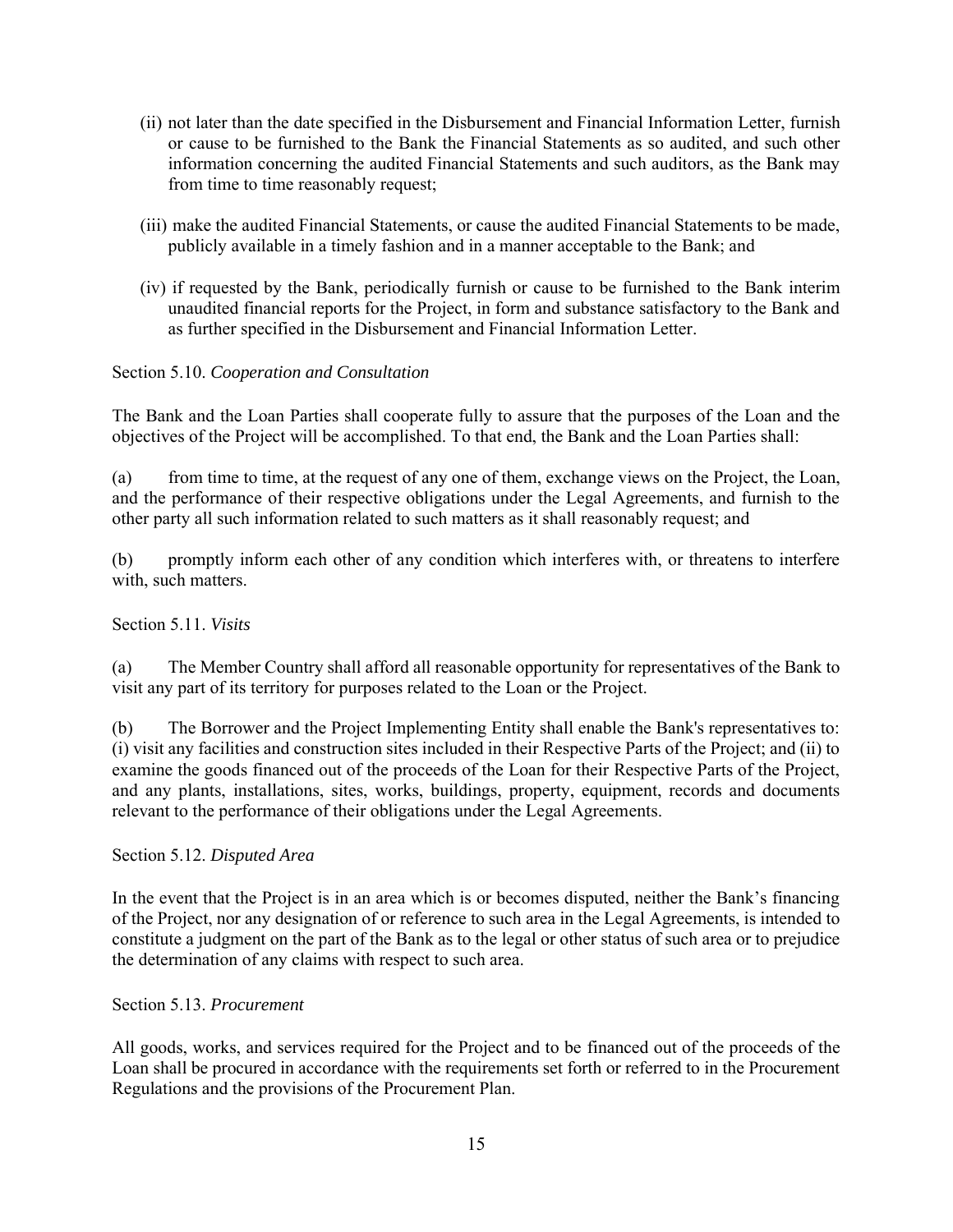<span id="page-20-0"></span>Section 5.14. *Anti-Corruption*

The Borrower and the Project Implementing Entity shall ensure that the Project is carried out in accordance with the provisions of the Anti-Corruption Guidelines.

#### **ARTICLE VI Financial and Economic Data; Negative Pledge; Financial Condition**

<span id="page-20-2"></span><span id="page-20-1"></span>Section 6.01. *Financial and Economic Data* 

(a) The Member Country shall furnish to the Bank all such information as the Bank shall reasonably request with respect to financial and economic conditions in its territory, including its balance of payments and its external debt as well as that of its political or administrative subdivisions and of any entity owned or controlled by, or operating for the account or benefit of, the Member Country or any such subdivision, and of any institution performing the functions of a central bank or exchange stabilization fund, or similar functions, for the Member Country.

(b) The Member Country shall report "long-term external debt" (as defined in the World Bank's Debtor Reporting System Manual, dated January 2000, as may be revised from time to time ("DRSM")), in accordance with the DRSM, and in particular, to notify the Bank of new "loan commitments" (as defined in the DRSM) not later than thirty (30) days after the end of the quarter during which the debt is incurred, and to notify the Bank of "transactions under loans" (as defined in the DRSM) annually, not later than March 31 of the year following the year covered by the report.

(c) The Member Country represents, as at the date of the Loan Agreement, that no defaults exist in respect of any "external public debt" (as defined in the DRSM) except those listed in a notification from the Member Country to the Bank.

#### <span id="page-20-3"></span>Section 6.02. *Negative Pledge*

(a) It is the policy of the Bank, in making loans to, or with the guarantee of, its member countries not to seek, in normal circumstances, special security from the member country concerned but to ensure that no other Covered Debt shall have priority over its loans in the allocation, realization or distribution of foreign exchange held under the control or for the benefit of such member country. To that end, if any Lien is created on any Public Assets as security for any Covered Debt, which will or might result in a priority for the benefit of the creditor of such Covered Debt in the allocation, realization or distribution of foreign exchange, such Lien shall, unless the Bank shall otherwise agree, *ipso facto* and at no cost to the Bank, equally and ratably secure all Loan Payments, and the Member Country, in creating or permitting the creation of such Lien, shall make express provision to that effect; provided, however, that if for any constitutional or other legal reason such provision cannot be made with respect to any Lien created on assets of any of its political or administrative subdivisions, the Member Country shall promptly and at no cost to the Bank secure all Loan Payments by an equivalent Lien on other Public Assets satisfactory to the Bank.

(b) The Borrower, which is not the Member Country undertakes that, except as the Bank shall otherwise agree: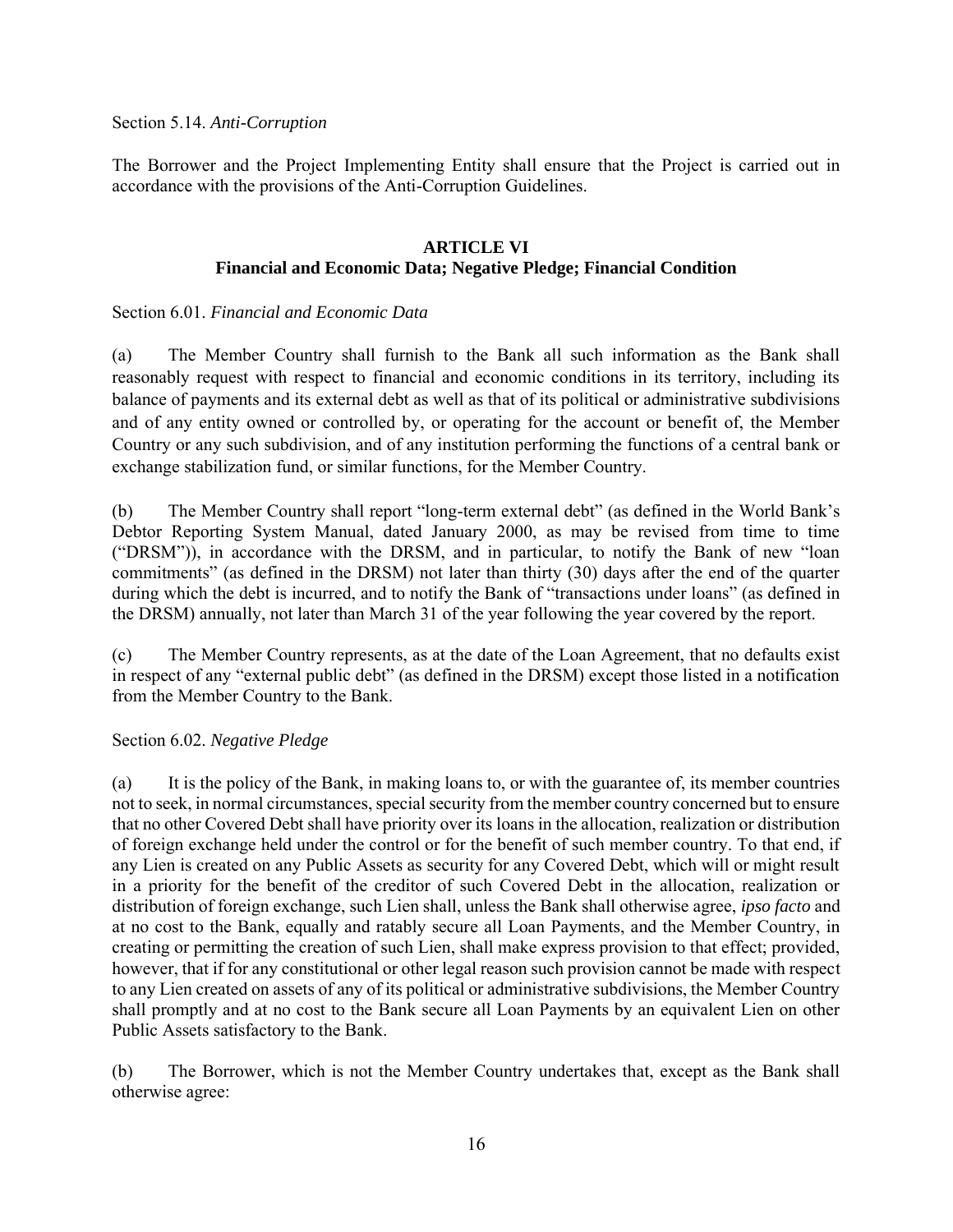- (i) if it creates any Lien on any of its assets as security for any debt, such Lien will equally and ratably secure the payment of all Loan Payments and in the creation of any such Lien express provision will be made to that effect, at no cost to the Bank; and
- (ii) if any statutory Lien is created on any of its assets as security for any debt, it shall grant at no cost to the Bank, an equivalent Lien satisfactory to the Bank to secure the payment of all Loan Payments.

(c) The provisions of paragraphs (a) and (b) of this Section shall not apply to: (i) any Lien created on property, at the time of purchase of such property, solely as security for the payment of the purchase price of such property or as security for the payment of debt incurred for the purpose of financing the purchase of such property; or (ii) any Lien arising in the ordinary course of banking transactions and securing a debt maturing not more than one year after the date on which it is originally incurred.

(d) The Member Country represents, as at the date of the Loan Agreement, that no Liens exist on any Public Assets, as security for any Covered Debt, except those listed in a notification from the Member Country to the Bank and those excluded pursuant to paragraph (c) of this Section 6.02.

#### <span id="page-21-0"></span>Section 6.03. *Financial Condition*

If the Bank has determined that the financial condition of the Borrower, which is not the Member Country, or the Project Implementing Entity, is a material factor in the Bank's decision to lend, the Bank shall have the right, as a condition to lend, to require that such Borrower or Project Implementing Entity provides the Bank with representations and warranties related to its financial and operating conditions, satisfactory to the Bank.

#### **ARTICLE VII Cancellation; Suspension; Refund; Acceleration**

#### <span id="page-21-2"></span><span id="page-21-1"></span>Section 7.01. *Cancellation by the Borrower*

The Borrower may, by notice to the Bank, cancel any amount of the Unwithdrawn Loan Balance, except that the Borrower may not cancel any such amount that is subject to a Special Commitment.

#### <span id="page-21-3"></span>Section 7.02. *Suspension by the Bank*

If any of the events specified in paragraphs (a) through (m) of this Section occurs and is continuing, the Bank may, by notice to the Loan Parties, suspend in whole or in part the right of the Borrower to make withdrawals from the Loan Account. Such suspension shall continue until the event (or events) which gave rise to the suspension has (or have) ceased to exist, unless the Bank has notified the Loan Parties that such right to make withdrawals has been restored.

- (a) *Payment Failure.* 
	- (i) The Borrower has failed to make payment (notwithstanding the fact that such payment may have been made by the Guarantor or a third party) of principal or interest or any other amount due to the Bank or the Association: (A) under the Loan Agreement; or (B) under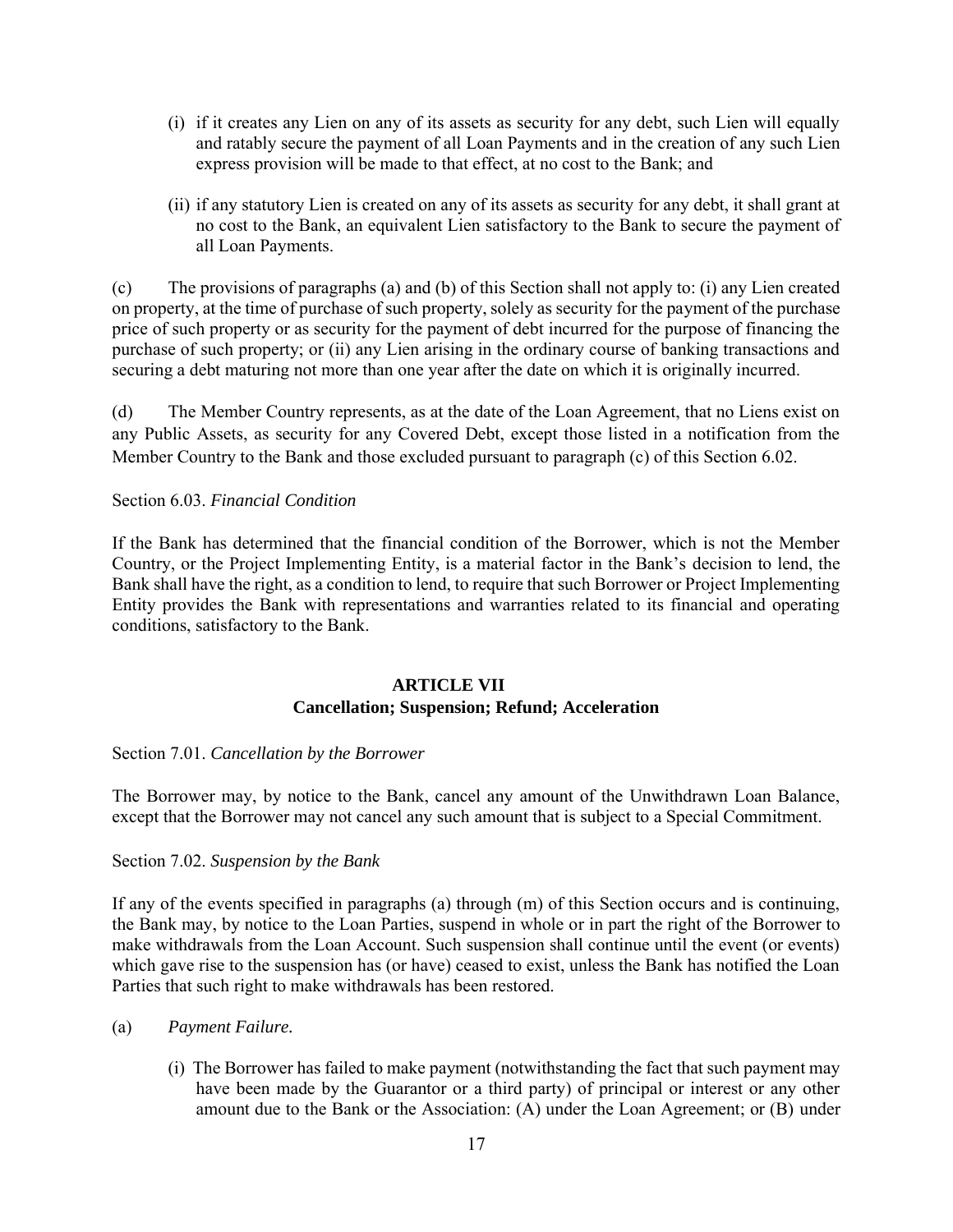any other agreement between the Bank and the Borrower; or (C) under any agreement between the Borrower and the Association; or (D) in consequence of any guarantee extended or other financial obligation of any kind assumed by the Bank or the Association to any third party with the agreement of the Borrower.

- (ii) The Guarantor has failed to make payment of principal or interest or any other amount due to the Bank or the Association: (A) under the Guarantee Agreement; or (B) under any other agreement between the Guarantor and the Bank; or (C) under any agreement between the Guarantor and the Association; or (D) in consequence of any guarantee extended or other financial obligation of any kind assumed by the Bank or the Association to any third party with the agreement of the Guarantor.
- (b) *Performance Failure.* 
	- (i) A Loan Party has failed to perform any other obligation under the Legal Agreement to which it is a party or under any Derivatives Agreement.
	- (ii) The Project Implementing Entity has failed to perform any obligation under the Project Agreement or the Subsidiary Agreement.

(c) *Fraud and Corruption*. At any time, the Bank determines that any representative of the Guarantor or the Borrower or the Project Implementing Entity (or any other recipient of any of the proceeds of the Loan) has engaged in corrupt, fraudulent, coercive or collusive practices in connection with the use of the proceeds of the Loan, without the Guarantor or the Borrower or the Project Implementing Entity (or any other such recipient) having taken timely and appropriate action satisfactory to the Bank to address such practices when they occur.

(d) *Cross Suspension.* The Bank or the Association has suspended in whole or in part the right of a Loan Party to make withdrawals under any agreement with the Bank or with the Association because of a failure by a Loan Party to perform any of its obligations under such agreement or any other agreement with the Bank.

- (e) *Extraordinary Situation.*
	- (i) As a result of events which have occurred after the date of the Loan Agreement, an extraordinary situation has arisen which makes it improbable that the Project can be carried out or that a Loan Party or the Project Implementing Entity will be able to perform its obligations under the Legal Agreement to which it is a party.
	- (ii) An extraordinary situation has arisen under which any further withdrawals under the Loan would be inconsistent with the provisions of Article III, Section 3 of the Bank's Articles of Agreement.

(f) *Event Prior to Effectiveness*. The Bank has determined after the Effective Date that prior to such date but after the date of the Loan Agreement, an event has occurred which would have entitled the Bank to suspend the Borrower's right to make withdrawals from the Loan Account if the Loan Agreement had been effective on the date such event occurred.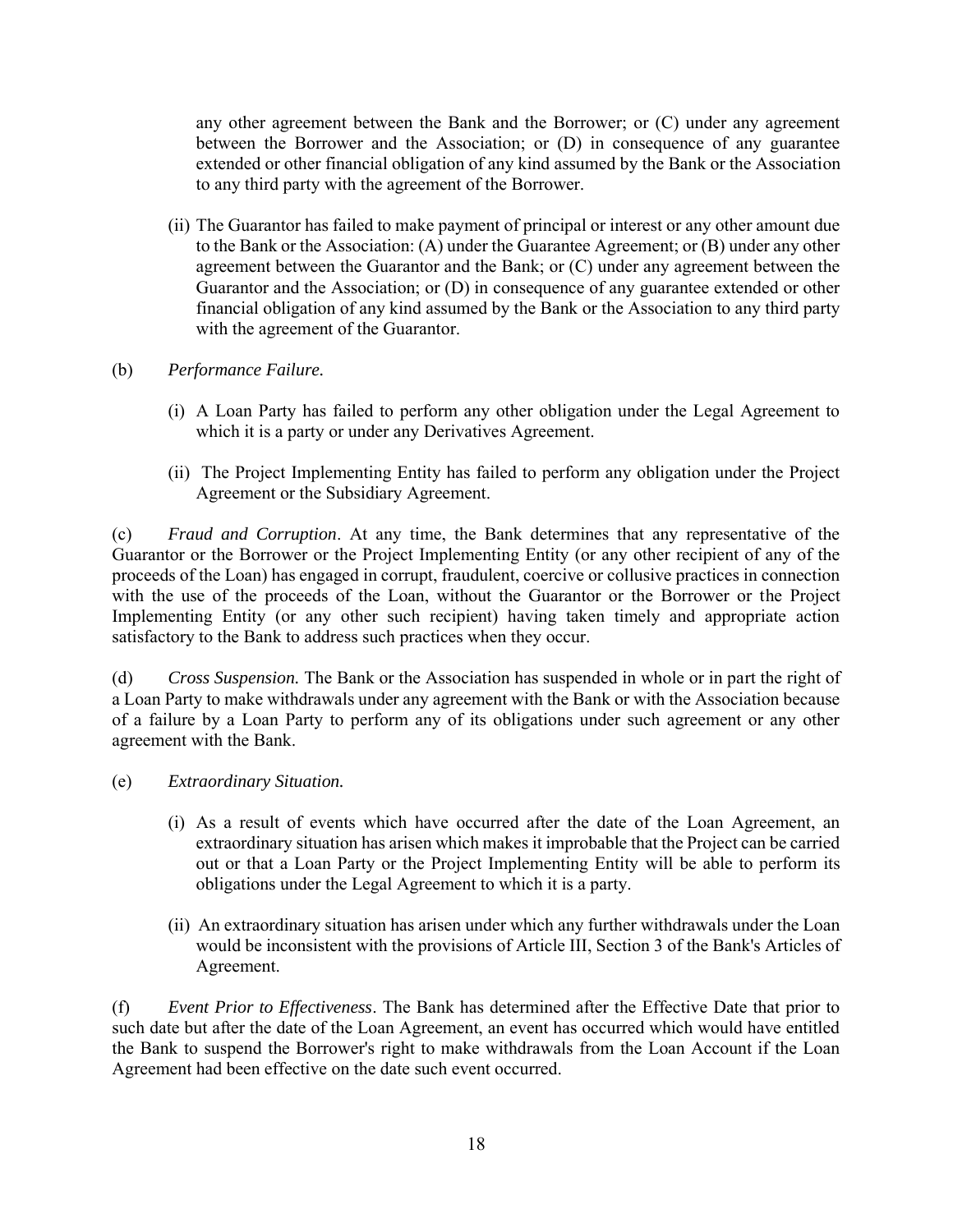(g) *Misrepresentation.* A representation made by a Loan Party in or pursuant to the Legal Agreements, or in or pursuant to any Derivatives Agreement, or any representation or statement furnished by a Loan Party, and intended to be relied upon by the Bank in making the Loan or executing a transaction under a Derivatives Agreement, was incorrect in any material respect.

(h) *Co-financing.* Any of the following events occurs with respect to any financing specified in the Loan Agreement to be provided for the Project ("Co-financing") by a financier (other than the Bank or the Association) ("Co-financier"):

- (i) If the Loan Agreement specifies a date by which the agreement with the Co-financier providing for the Co-financing ("Co-financing Agreement") is to become effective, the Cofinancing Agreement has failed to become effective by that date, or such later date as the Bank has established by notice to the Loan Parties ("Co-financing Deadline"); provided, however, that the provisions of this sub-paragraph shall not apply if the Loan Parties establish to the satisfaction of the Bank that adequate funds for the Project are available from other sources on terms and conditions consistent with the obligations of the Loan Parties under the Legal Agreements.
- (ii) Subject to sub-paragraph (iii) of this paragraph: (A) the right to withdraw the proceeds of the Co-financing has been suspended, canceled or terminated in whole or in part, pursuant to the terms of the Co-financing Agreement; or (B) the Co-financing has become due and payable prior to its agreed maturity.
- (iii) Sub-paragraph (ii) of this paragraph shall not apply if the Loan Parties establish to the satisfaction of the Bank that: (A) such suspension, cancellation, termination or prematuring was not caused by the failure of the recipient of the Co-financing to perform any of its obligations under the Co-financing Agreement; and (B) adequate funds for the Project are available from other sources on terms and conditions consistent with the obligations of the Loan Parties under the Legal Agreements.

(i) *Assignment of Obligations; Disposition of Assets.* The Borrower or the Project Implementing Entity (or any other entity responsible for implementing any part of the Project) has, without the consent of the Bank:

- (i) assigned or transferred, in whole or in part, any of its obligations arising under or entered into pursuant to the Legal Agreements; or
- (ii) sold, leased, transferred, assigned, or otherwise disposed of any property or assets financed wholly or in part out of the proceeds of the Loan; provided, however, that the provisions of this paragraph shall not apply with respect to transactions in the ordinary course of business which, in the opinion of the Bank: (A) do not materially and adversely affect the ability of the Borrower or of the Project Implementing Entity (or such other entity) to perform any of its obligations arising under or entered into pursuant to the Legal Agreements or to achieve the objectives of the Project; and (B) do not materially and adversely affect the financial condition or operation of the Borrower (other than the Member Country) or the Project Implementing Entity (or such other entity).

(j) *Membership.* The Member Country: (i) has been suspended from membership in or ceased to be a member of the Bank; or (ii) has ceased to be a member of the International Monetary Fund.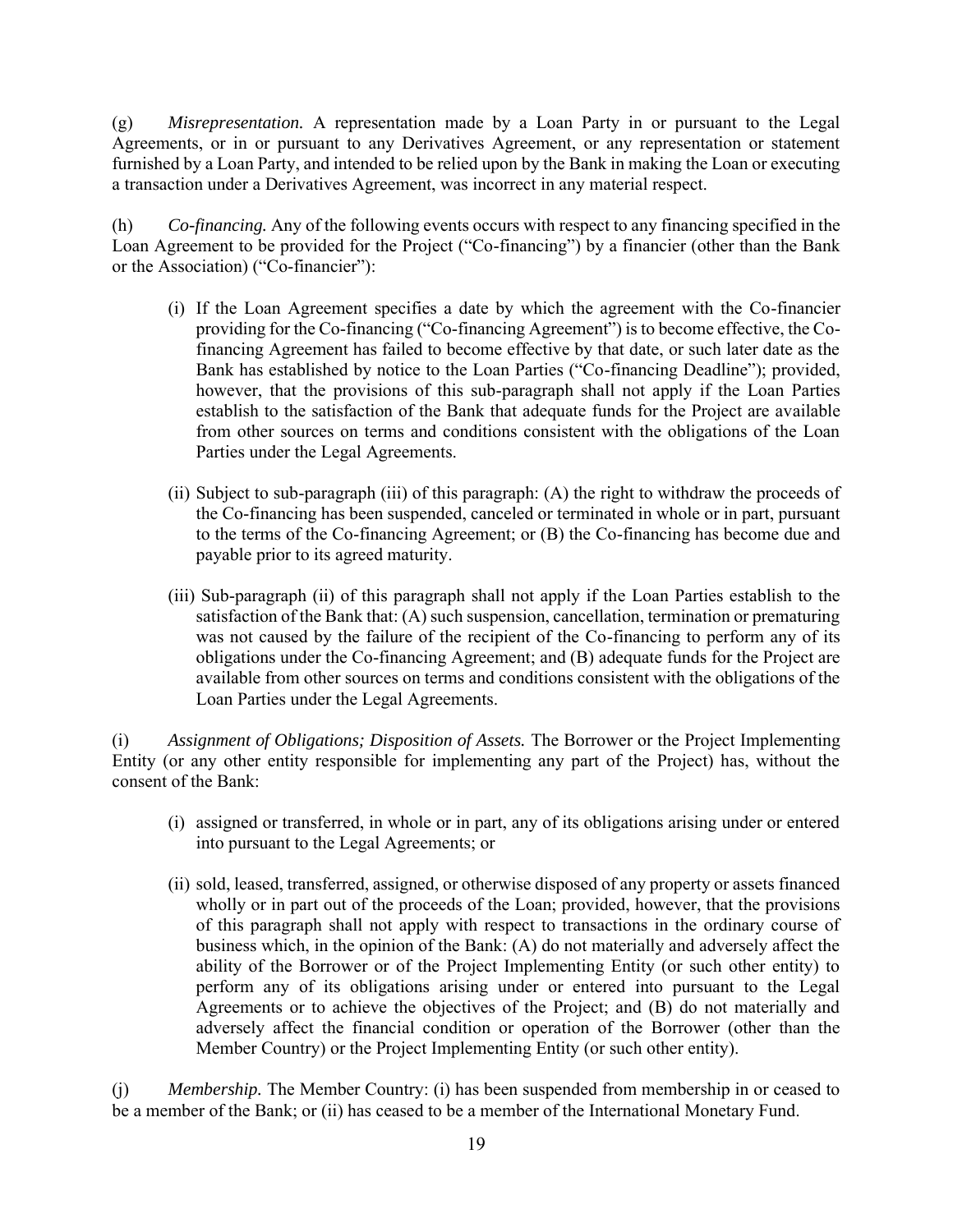- (k) *Condition of Borrower or Project Implementing Entity.*
	- (i) Any material adverse change in the condition of the Borrower (other than the Member Country), as represented by it, has occurred prior to the Effective Date.
	- (ii) The Borrower (other than the Member Country) has become unable to pay its debts as they mature or any action or proceeding has been taken by the Borrower or by others whereby any of the assets of the Borrower shall or may be distributed among its creditors.
	- (iii) Any action has been taken for the dissolution, disestablishment or suspension of operations of the Borrower (other than the Member Country) or of the Project Implementing Entity (or any other entity responsible for implementing any part of the Project).
	- (iv) The Borrower (other than the Member Country) or the Project Implementing Entity (or any other entity responsible for implementing any part of the Project) has ceased to exist in the same legal form as that prevailing as of the date of the Legal Agreements.
	- (v) In the opinion of the Bank, the legal character, ownership or control of the Borrower (other than the Member Country) or of the Project Implementing Entity (or of any other entity responsible for implementing any part of the Project) has changed from that prevailing as of the date of the Legal Agreements so as to materially and adversely affect the ability of the Borrower or of the Project Implementing Entity (or such other entity) to perform any of its obligations arising under or entered into pursuant to the Legal Agreements, or to achieve the objectives of the Project.

(l) *Ineligibility*. The Bank or the Association has declared the Borrower (other than the Member Country) or the Project Implementing Entity ineligible to receive proceeds of any financing made by the Bank or the Association or otherwise to participate in the preparation or implementation of any project financed in whole or in part by the Bank or the Association, as a result of: (i) a determination by the Bank or the Association that the Borrower or the Project Implementing Entity has engaged in fraudulent, corrupt, coercive or collusive practices in connection with the use of the proceeds of any financing made by the Bank or the Association; and/or (ii) a declaration by another financier that the Borrower or the Project Implementing Entity is ineligible to receive proceeds of any financing made by such financier or otherwise to participate in the preparation or implementation of any project financed in whole or in part by such financier as a result of a determination by such financier that the Borrower or the Project Implementing Entity has engaged in fraudulent, corrupt, coercive or collusive practices in connection with the use of the proceeds of any financing made by such financier.

(m) *Additional Event.* Any other event specified in the Loan Agreement for the purposes of this Section has occurred ("Additional Event of Suspension").

#### <span id="page-24-0"></span>Section 7.03. *Cancellation by the Bank*

If any of the events specified in paragraphs (a) through (f) of this Section occurs with respect to an amount of the Unwithdrawn Loan Balance, the Bank may, by notice to the Loan Parties, terminate the right of the Borrower to make withdrawals with respect to such amount. Upon the giving of such notice, such amount shall be cancelled.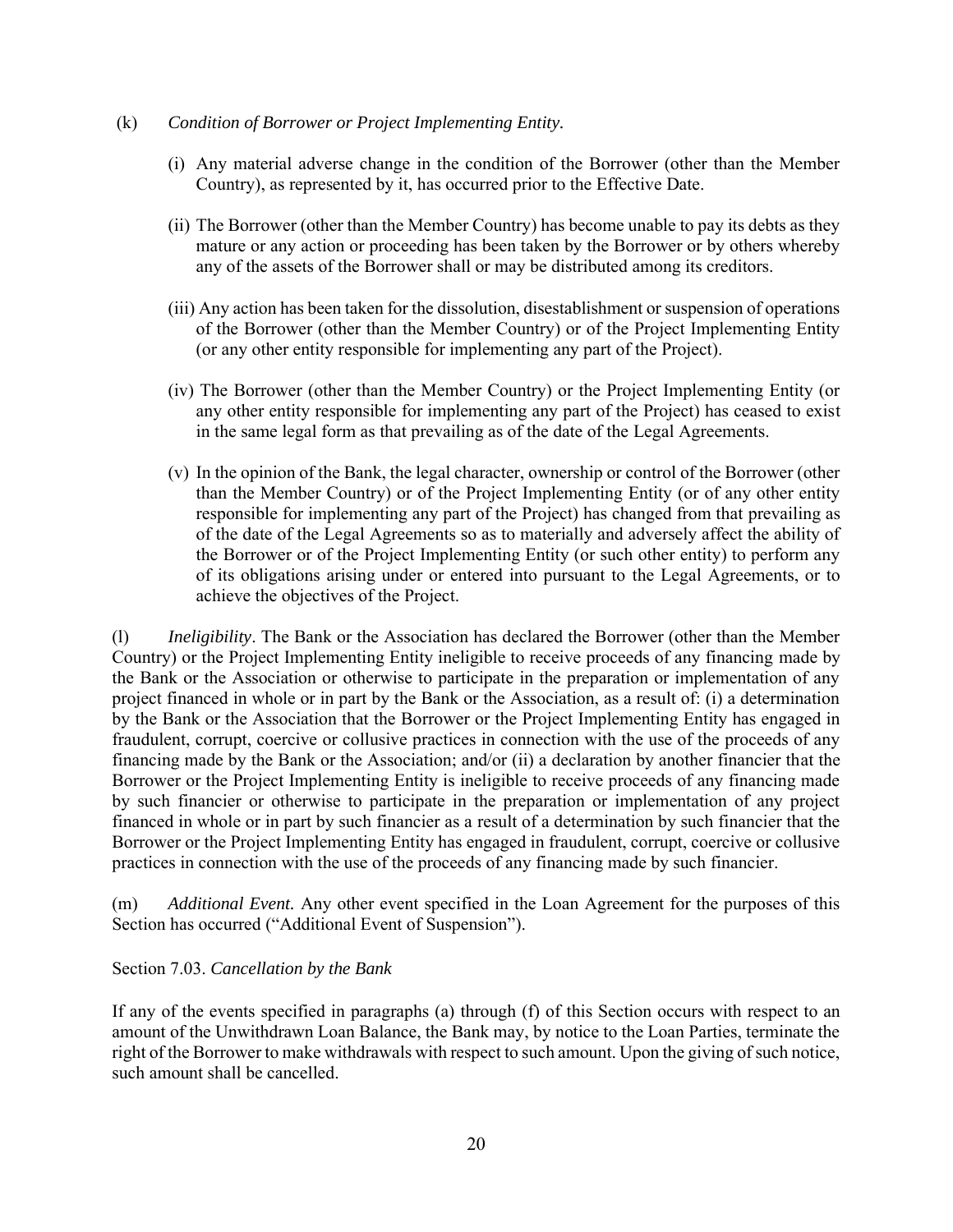(a) *Suspension.* The right of the Borrower to make withdrawals from the Loan Account has been suspended with respect to any amount of the Unwithdrawn Loan Balance for a continuous period of thirty (30) days.

(b) *Amounts not Required.* At any time, the Bank determines, after consultation with the Borrower, that an amount of the Unwithdrawn Loan Balance will not be required to finance Eligible Expenditures.

(c) *Fraud and Corruption.* At any time, the Bank determines, with respect to any amount of the proceeds of the Loan, that corrupt, fraudulent, collusive or coercive practices were engaged in by representatives of the Guarantor or the Borrower or the Project Implementing Entity (or other recipient of the proceeds of the Loan) without the Guarantor, the Borrower or the Project Implementing Entity (or other recipient of the proceeds of the Loan) having taken timely and appropriate action satisfactory to the Bank to address such practices when they occur.

(d) *Misprocurement.* At any time, the Bank: (i) determines that the procurement of any contract to be financed out of the proceeds of the Loan is inconsistent with the procedures set forth or referred to in the Legal Agreements; and (ii) establishes the amount of expenditures under such contract which would otherwise have been eligible for financing out of the proceeds of the Loan.

(e) *Closing Date.* After the Closing Date, there remains an Unwithdrawn Loan Balance.

(f) *Cancellation of Guarantee.* The Bank receives notice from the Guarantor pursuant to Section 7.06 with respect to an amount of the Loan.

<span id="page-25-0"></span>Section 7.04*. Amounts Subject to Special Commitment not Affected by Cancellation or Suspension by the Bank* 

No cancellation or suspension by the Bank shall apply to amounts of the Loan subject to any Special Commitment except as expressly provided in the Special Commitment.

#### <span id="page-25-1"></span>Section 7.05. *Loan Refund*

(a) If the Bank determines that an amount of the Withdrawn Loan Balance has been used in a manner inconsistent with the provisions of the Legal Agreements, the Borrower shall, upon notice by the Bank to the Borrower, promptly refund such amount to the Bank. Such inconsistent use shall include, without limitation:

- (i) use of such amount to make a payment for an expenditure that is not an Eligible Expenditure; or
- (ii) (A) engaging in corrupt, fraudulent, collusive or coercive practices in connection with the use of such amount; or (B) use of such amount to finance a contract during the procurement or execution of which such practices were engaged in by representatives of the Guarantor or the Borrower or the Project Implementing Entity (or the Member Country, if the Borrower is not the Member Country, or other recipient of such amount of the Loan), in either case without the Borrower (or Member Country, or other such recipient) having taken timely and appropriate action satisfactory to the Bank to address such practices when they occur.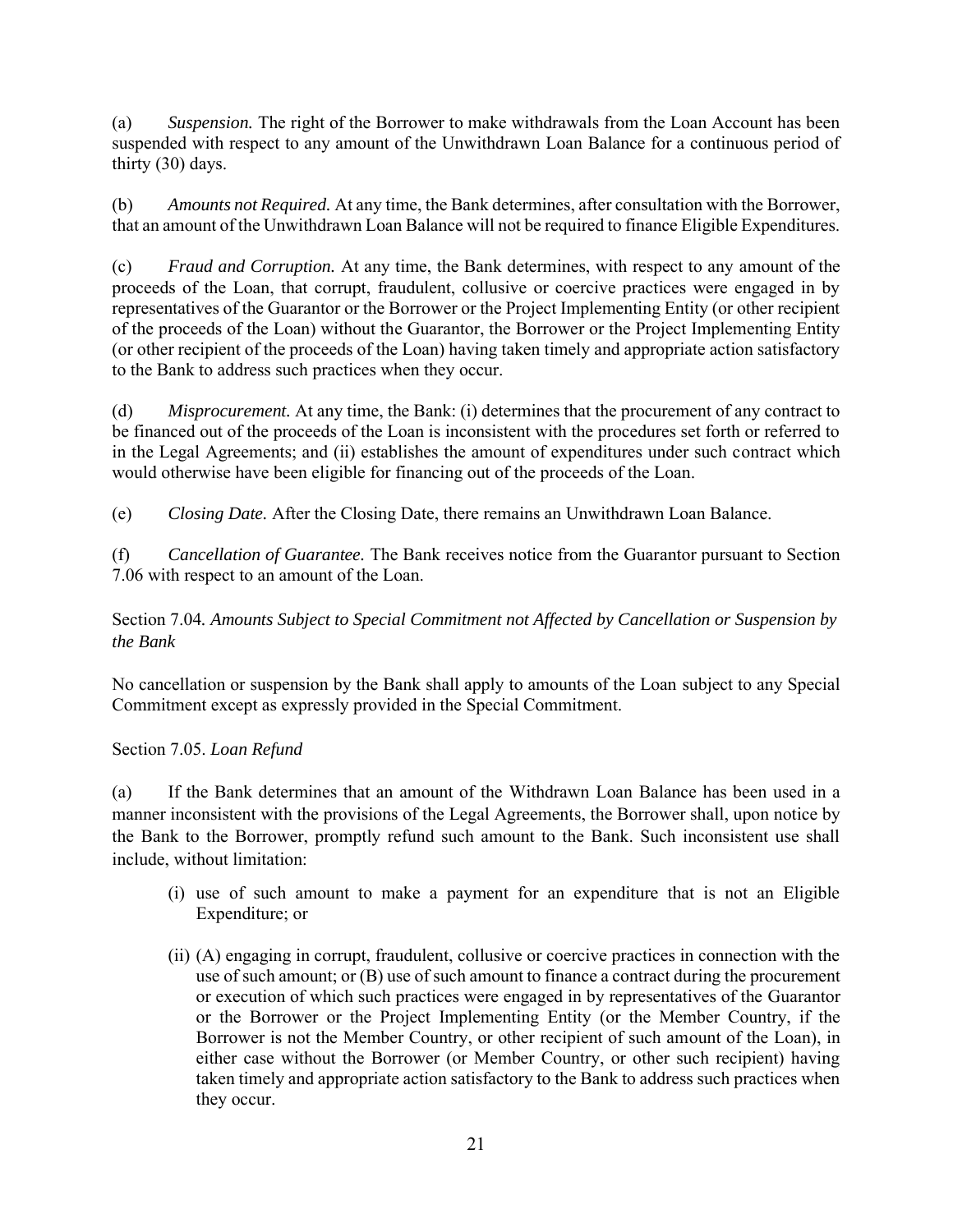(b) Except as the Bank may otherwise determine, the Bank shall cancel all amounts refunded pursuant to this Section.

(c) If any notice of refund is given pursuant to Section 7.05 (a) during the Conversion Period for any Conversion applicable to a Loan: (i) the Borrower shall pay a transaction fee in respect of any early termination of such Conversion, in such amount or at such rate as announced by the Bank from time to time and in effect on the date of such notice; and (ii) the Borrower shall pay any Unwinding Amount owed by it in respect of any early termination of the Conversion, or the Bank shall pay any Unwinding Amount owed by it in respect of any such early termination (after setting off any amounts owed by the Borrower under the Loan Agreement), in accordance with the Conversion Guidelines. Transaction fees and any Unwinding Amount payable by the Borrower shall be paid not later than sixty (60) days after the date of the refund.

#### <span id="page-26-0"></span>Section 7.06. *Cancellation of Guarantee*

If the Borrower has failed to pay any required Loan Payment (otherwise than as a result of any act or omission to act of the Guarantor) and such payment is made by the Guarantor, the Guarantor may, after consultation with the Bank, by notice to the Bank and the Borrower, terminate its obligations under the Guarantee Agreement with respect to any amount of the Unwithdrawn Loan Balance as at the date of receipt of such notice by the Bank; provided that such amount is not subject to any Special Commitment. Upon receipt of such notice by the Bank, such obligations in respect of such amount shall terminate.

#### <span id="page-26-1"></span>Section 7.07. *Events of Acceleration*

If any of the events specified in paragraphs (a) through (f) of this Section occurs and continues for the period specified (if any), then at any subsequent time during the continuance of the event, the Bank may, by notice to the Loan Parties, declare all or part of the Withdrawn Loan Balance as at the date of such notice to be due and payable immediately together with any other Loan Payments due under the Loan Agreement. Upon any such declaration, such Withdrawn Loan Balance and Loan Payments shall become immediately due and payable.

(a) *Payment Default.* A default has occurred in the payment by a Loan Party of any amount due to the Bank or the Association: (i) under any Legal Agreement; (ii) under any other agreement between the Bank and the Loan Party; or (iii) under any agreement between the Loan Party and the Association (in the case of an agreement between the Guarantor and the Association, under circumstances which would make it unlikely that the Guarantor would meet its obligations under the Guarantee Agreement); or (iv) in consequence of any guarantee extended or other financial obligation of any kind assumed by the Bank or the Association to any third party with the agreement of the Loan Party; and such default continues in each case for a period of thirty (30) days.

#### (b) *Performance Default.*

(i) A default has occurred in the performance by a Loan Party of any other obligation under the Legal Agreement to which it is a party or under any Derivatives Agreement, and such default continues for a period of sixty (60) days after notice of such default has been given by the Bank to the Loan Parties.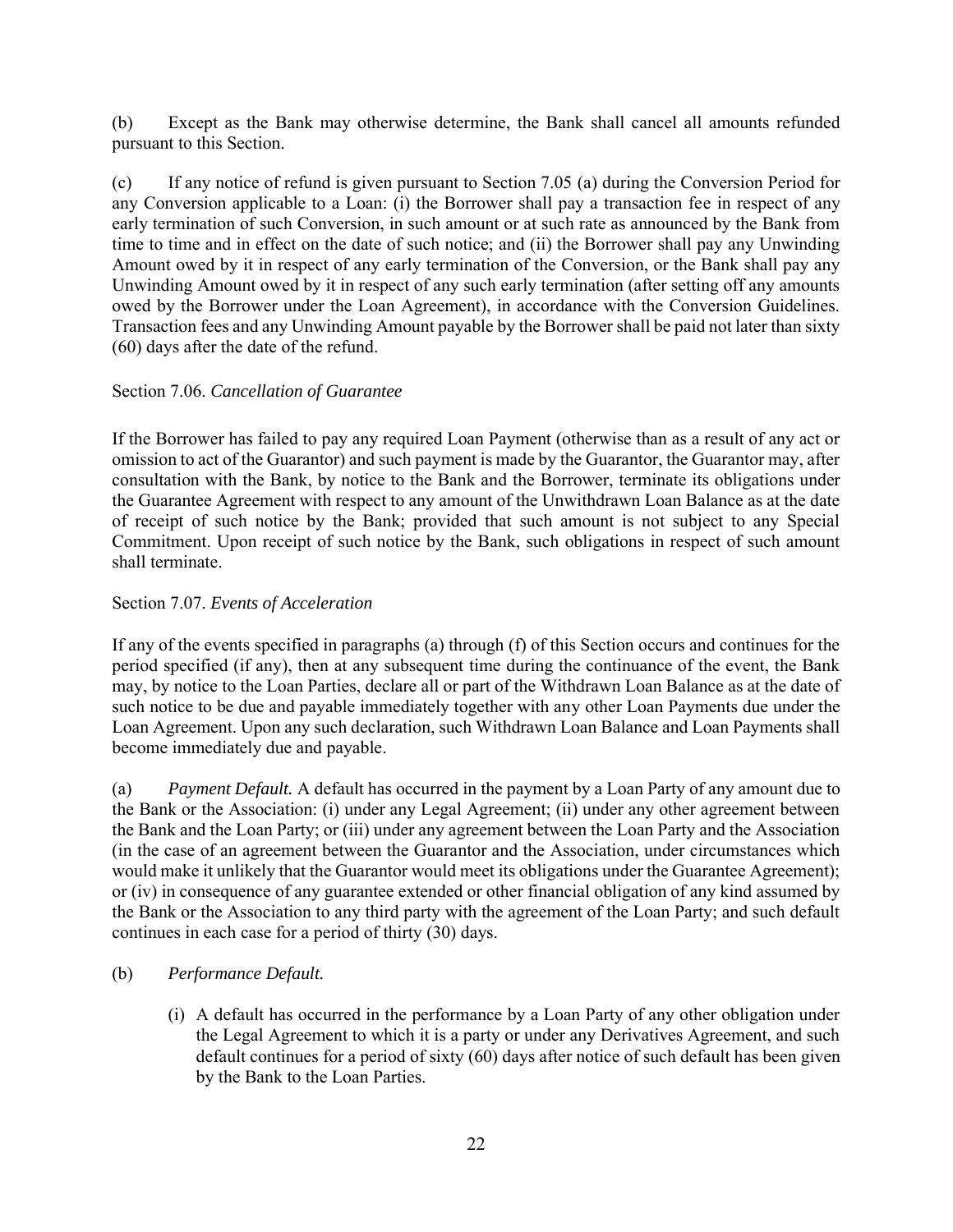(ii) A default has occurred in the performance by the Project Implementing Entity of any obligation under the Project Agreement or the Subsidiary Agreement, and such default continues for a period of sixty (60) days after notice of such default has been given by the Bank to the Project Implementing Entity and the Loan Parties.

(c) *Co-financing.* The event specified in sub-paragraph (h) (ii) (B) of Section 7.02 has occurred, subject to the provisions of paragraph (h) (iii) of that Section.

(d) *Assignment of Obligations; Disposition of Assets.* Any event specified in paragraph (i) of Section 7.02 has occurred.

(e) *Condition of Borrower or Project Implementing Entity.* Any event specified in sub-paragraph (k) (ii), (k) (iii), (k) (iv) or (k) (v) of Section 7.02 has occurred.

(f) *Additional Event.* Any other event specified in the Loan Agreement for the purposes of this Section has occurred and continues for the period, if any, specified in the Loan Agreement ("Additional Event of Acceleration").

<span id="page-27-0"></span>Section 7.08. *Acceleration during a Conversion Period* 

If the Loan Agreement provides for Conversions, and if any notice of acceleration is given pursuant to Section 7.07 during the Conversion Period for any Conversion applicable to a Loan: (a) the Borrower shall pay a transaction fee in respect of any early termination of the Conversion, in such amount or at such rate as announced by the Bank from time to time and in effect on the date of such notice; and (b) the Borrower shall pay any Unwinding Amount owed by it in respect of any early termination of the Conversion, or the Bank shall pay any Unwinding Amount owed by it in respect of any such early termination (after setting off any amounts owed by the Borrower under the Loan Agreement), in accordance with the Conversion Guidelines. Transaction fees and any Unwinding Amount payable by the Borrower shall be paid not later than sixty (60) days after the date of the effective date of the acceleration.

#### <span id="page-27-1"></span>Section 7.09. *Effectiveness of Provisions after Cancellation, Suspension, Refund, or Acceleration*

<span id="page-27-2"></span>Notwithstanding any cancellation, suspension, refund, or acceleration under this Article, all the provisions of the Legal Agreements shall continue in full force and effect except as specifically provided in these General Conditions.

#### **ARTICLE VIII Enforceability; Arbitration**

<span id="page-27-3"></span>Section 8.01. *Enforceability* 

The rights and obligations of the Bank and the Loan Parties under the Legal Agreements shall be valid and enforceable in accordance with their terms notwithstanding the law of any state or political subdivision thereof to the contrary. Neither the Bank nor any Loan Party shall be entitled in any proceeding under this Article to assert any claim that any provision of the Legal Agreements is invalid or unenforceable because of any provision of the Articles of Agreement of the Bank.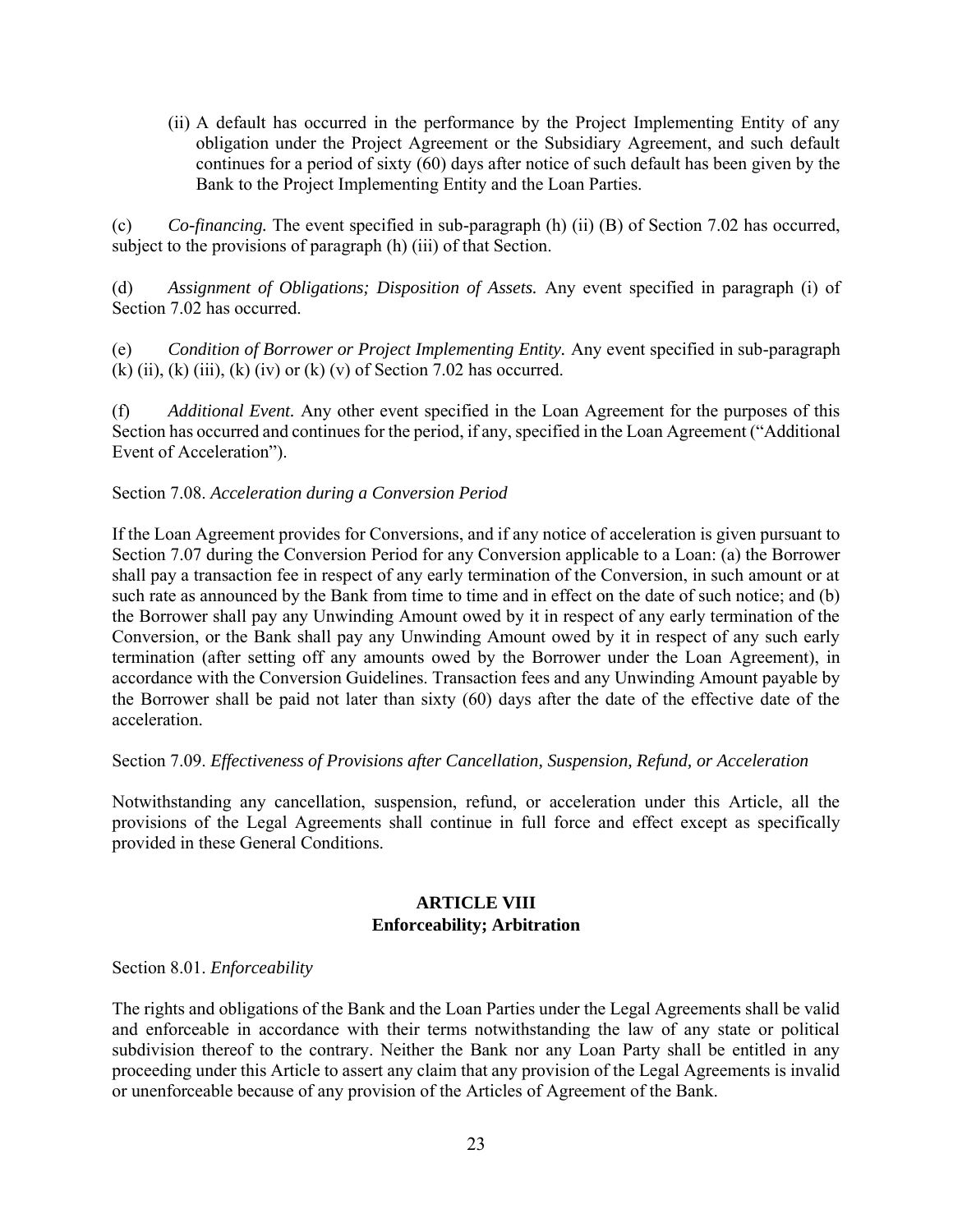#### <span id="page-28-0"></span>Section 8.02. *Obligations of the Guarantor*

Except as provided in Section 7.06, the obligations of the Guarantor under the Guarantee Agreement shall not be discharged except by performance, and then only to the extent of such performance. Such obligations shall not require any prior notice to, demand upon or action against the Borrower or any prior notice to or demand upon the Guarantor with regard to any default by the Borrower. Such obligations shall not be impaired by any of the following: (a) any extension of time, forbearance or concession given to the Borrower; (b) any assertion of, or failure to assert, or delay in asserting, any right, power or remedy against the Borrower or in respect of any security for the Loan; (c) any modification or amplification of the provisions of the Loan Agreement contemplated by its terms; or (d) any failure of the Borrower or of the Project Implementing Entity to comply with any requirement of any law of the Member Country.

#### <span id="page-28-1"></span>Section 8.03. *Failure to Exercise Rights*

No delay in exercising, or omission to exercise, any right, power or remedy accruing to any party under any Legal Agreement upon any default shall impair any such right, power or remedy or be construed to be a waiver thereof or an acquiescence in such default. No action of such party in respect of any default, or any acquiescence by it in any default, shall affect or impair any right, power or remedy of such party in respect of any other or subsequent default.

#### <span id="page-28-2"></span>Section 8.04. *Arbitration*

(a) Any controversy between the parties to the Loan Agreement or the parties to the Guarantee Agreement, and any claim by any such party against any other such party arising under the Loan Agreement or the Guarantee Agreement which has not been settled by agreement of the parties shall be submitted to arbitration by an arbitral tribunal as hereinafter provided ("Arbitral Tribunal").

(b) The parties to such arbitration shall be the Bank on the one side and the Loan Parties on the other side.

(c) The Arbitral Tribunal shall consist of three arbitrators appointed as follows: (i) one arbitrator shall be appointed by the Bank; (ii) a second arbitrator shall be appointed by the Loan Parties or, if they do not agree, by the Guarantor; and (iii) the third arbitrator ("Umpire") shall be appointed by agreement of the parties or, if they do not agree, by the President of the International Court of Justice or, failing appointment by said President, by the Secretary-General of the United Nations. If either side fails to appoint an arbitrator, such arbitrator shall be appointed by the Umpire. In case any arbitrator appointed in accordance with this Section resigns, dies or becomes unable to act, a successor arbitrator shall be appointed in the same manner as prescribed in this Section for the appointment of the original arbitrator and such successor shall have all the powers and duties of such original arbitrator.

(d) An arbitration proceeding may be instituted under this Section upon notice by the party instituting such proceeding to the other party. Such notice shall contain a statement setting forth the nature of the controversy or claim to be submitted to arbitration, the nature of the relief sought, and the name of the arbitrator appointed by the party instituting such proceeding. Within thirty (30) days after such notice, the other party shall notify to the party instituting the proceeding the name of the arbitrator appointed by such other party.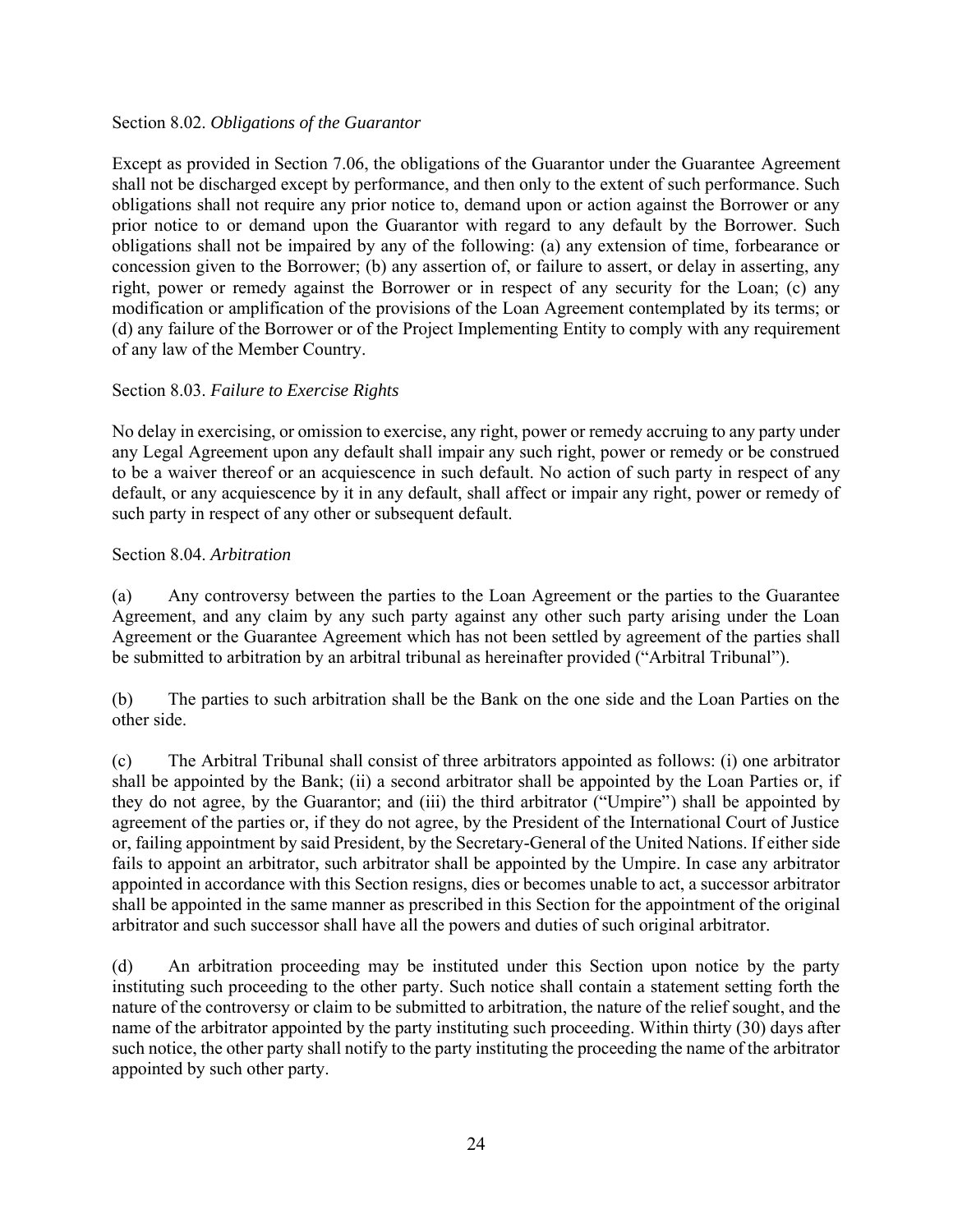(e) If within sixty (60) days after the notice instituting the arbitration proceeding, the parties have not agreed upon an Umpire, any party may request the appointment of an Umpire as provided in paragraph (c) of this Section.

(f) The Arbitral Tribunal shall convene at such time and place as shall be fixed by the Umpire. Thereafter, the Arbitral Tribunal shall determine where and when it shall sit.

(g) The Arbitral Tribunal shall decide all questions relating to its competence and shall, subject to the provisions of this Section and except as the parties shall otherwise agree, determine its procedure. All decisions of the Arbitral Tribunal shall be by majority vote.

(h) The Arbitral Tribunal shall afford to all parties a fair hearing and shall render its award in writing. Such award may be rendered by default. An award signed by a majority of the Arbitral Tribunal shall constitute the award of the Arbitral Tribunal. A signed counterpart of the award shall be transmitted to each party. Any such award rendered in accordance with the provisions of this Section shall be final and binding upon the parties to the Loan Agreement and the Guarantee Agreement. Each party shall abide by and comply with any such award rendered by the Arbitral Tribunal in accordance with the provisions of this Section.

(i) The parties shall fix the amount of the remuneration of the arbitrators and such other persons as are required for the conduct of the arbitration proceedings. If the parties do not agree on such amount before the Arbitral Tribunal convenes, the Arbitral Tribunal shall fix such amount as shall be reasonable under the circumstances. The Bank, the Borrower and the Guarantor shall each defray its own expenses in the arbitration proceedings. The costs of the Arbitral Tribunal shall be divided between and borne equally by the Bank on the one side and the Loan Parties on the other. Any question concerning the division of the costs of the Arbitral Tribunal or the procedure for payment of such costs shall be determined by the Arbitral Tribunal.

(j) The provisions for arbitration set forth in this Section shall be in lieu of any other procedure for the settlement of controversies between the parties to the Loan Agreement and Guarantee Agreement or of any claim by any such party against any other such party arising under such Legal Agreements.

(k) If, within thirty (30) days after counterparts of the award have been delivered to the parties, the award has not been complied with, any party may: (i) enter judgment upon, or institute a proceeding to enforce, the award in any court of competent jurisdiction against any other party; (ii) enforce such judgment by execution; or (iii) pursue any other appropriate remedy against such other party for the enforcement of the award and the provisions of the Loan Agreement or Guarantee Agreement. Notwithstanding the foregoing, this Section shall not authorize any entry of judgment or enforcement of the award against the Member Country except as such procedure may be available otherwise than by reason of the provisions of this Section.

(l) Service of any notice or process in connection with any proceeding under this Section or in connection with any proceeding to enforce any award rendered pursuant to this Section may be made in the manner provided in Section 10.01. The parties to the Loan Agreement and the Guarantee Agreement waive any and all other requirements for the service of any such notice or process.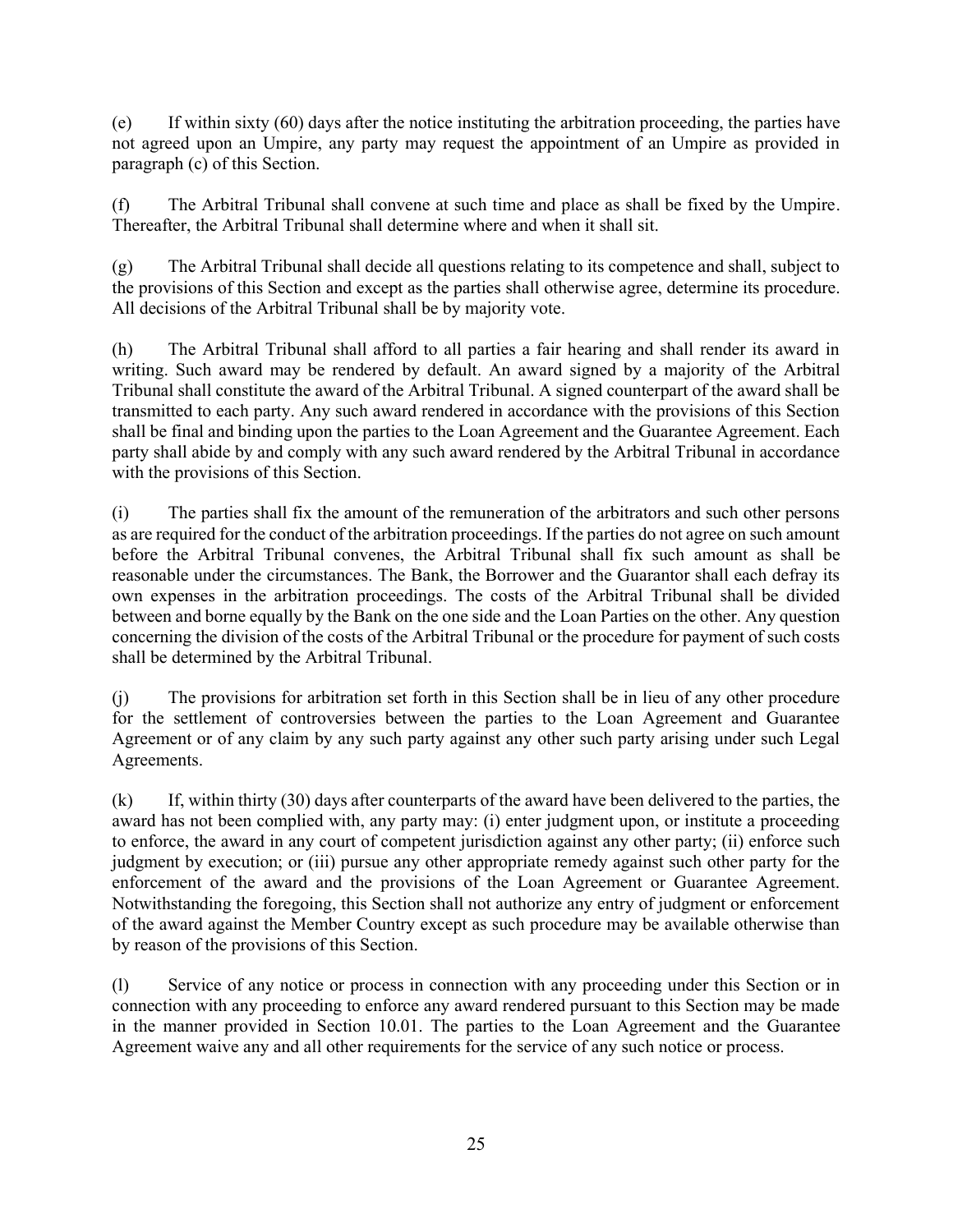#### **ARTICLE IX Effectiveness; Termination**

#### <span id="page-30-1"></span><span id="page-30-0"></span>Section 9.01. *Conditions of Effectiveness of Legal Agreements*

The Legal Agreements shall not become effective until the Loan Party and the Project Implementing Entity confirm and the Bank is satisfied that the conditions specified in paragraphs (a) through (c) of this Section are met.

(a) The execution and delivery of each Legal Agreement on behalf of the Loan Party or the Project Implementing Entity which is a party to such Legal Agreement have been duly authorized by all necessary actions and delivered on behalf of such party, and the Legal Agreement is legally binding upon such party in accordance with its terms.

(b) If the Bank so requests, the condition of the Borrower (other than the Member Country) or of the Project Implementing Entity, as represented and warranted to the Bank at the date of the Legal Agreements, has not undergone any material adverse change after such date.

(c) Each condition specified in the Loan Agreement as a condition of its effectiveness has occurred ("Additional Condition of Effectiveness").

#### <span id="page-30-2"></span>Section 9.02. *Legal Opinions or Certificates; Representation and Warranty*

For the purpose of confirming that the conditions specified in paragraph (a) of Section 9.01 above have been met:

(a) The Bank may require an opinion or certificate satisfactory to the Bank confirming: (i) on behalf of the Loan Party or the Project Implementing Entity that the Legal Agreement to which it is a party has been duly authorized by, and executed and delivered on behalf of, such party and is legally binding upon such party in accordance with its terms; and (ii) each other matter specified in the Legal Agreement or reasonably requested by the Bank in connection with the Legal Agreements for the purpose of this Section.

(b) If the Bank does not require an opinion or certificate pursuant to Section 9.02(a), by signing the Legal Agreement to which it is a party, the Loan Party or the Project Implementing Entity shall be deemed to represent and warrant that on the date of such Legal Agreement, the Legal Agreement has been duly authorized by, and executed and delivered on behalf of, such party and is legally binding upon such party in accordance with its terms, except where additional action is required to make such Legal Agreement legally binding. Where additional action is required following the date of the Legal Agreement, the Loan Party or the Project Implementing Entity shall notify the Bank when such additional action has been taken. By providing such notification, the Loan Party or the Project Implementing Entity shall be deemed to represent and warrant that on the date of such notification the Legal Agreement to which it is a party is legally binding upon it in accordance with its terms.

#### <span id="page-30-3"></span>Section 9.03. *Effective Date*

(a) Except as the Bank and the Borrower shall otherwise agree, the Legal Agreements shall enter into effect on the date upon which the Bank dispatches to the Loan Parties and the Project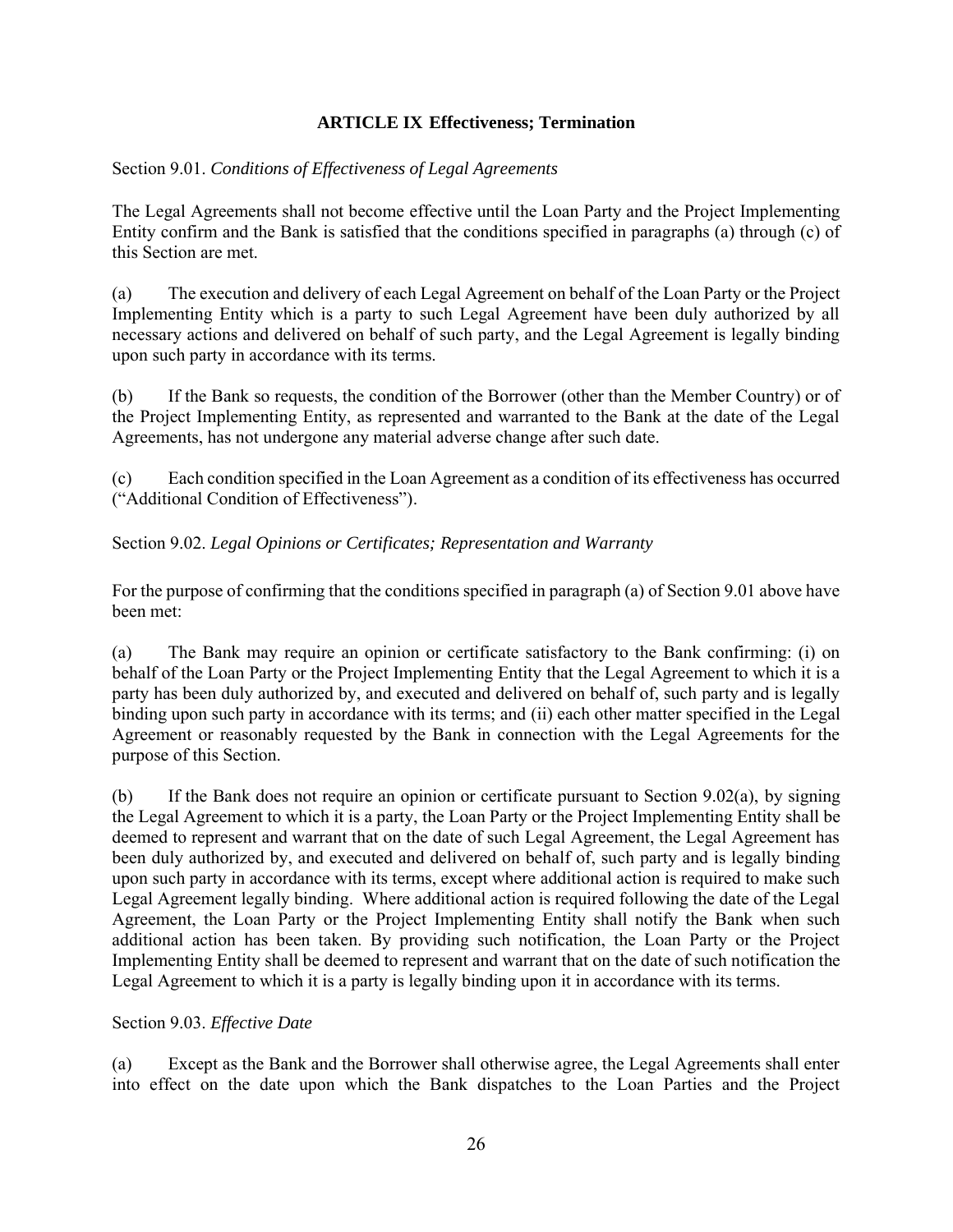Implementing Entity notice confirming it is satisfied that the conditions specified in Section 9.01 have been met ("Effective Date").

(b) If, before the Effective Date, any event has occurred which would have entitled the Bank to suspend the right of the Borrower to make withdrawals from the Loan Account if the Loan Agreement had been effective, or the Bank has determined that an extraordinary situation provided for under Section 3.08 (a) exists, the Bank may postpone the dispatch of the notice referred to in paragraph (a) of this Section until such event (or events) or situation has (or have) ceased to exist.

#### <span id="page-31-0"></span>Section 9.04. *Termination of Legal Agreements for Failure to Become Effective*

The Legal Agreements and all obligations of the parties under the Legal Agreements shall terminate if the Legal Agreements have not entered into effect by the date ("Effectiveness Deadline") specified in the Loan Agreement for the purpose of this Section, unless the Bank, after consideration of the reasons for the delay, establishes a later Effectiveness Deadline for the purpose of this Section. The Bank shall promptly notify the Loan Parties and Project Implementing Entity of such later Effectiveness Deadline.

#### <span id="page-31-1"></span>Section 9.05. *Termination of Legal Agreements on Performance of All Obligations*

(a) Subject to the provisions of paragraphs (b) and (c) of this Section, the Legal Agreements and all obligations of the parties under the Legal Agreements shall forthwith terminate upon full payment of the Withdrawn Loan Balance and all other Loan Payments due.

(b) If the Loan Agreement specifies a date by which certain provisions of the Loan Agreement (other than those providing for payment obligations) shall terminate, such provisions and all obligations of the parties under them shall terminate on the earlier of: (i) such date; and (ii) the date on which the Loan Agreement terminates in accordance with its terms.

(c) If the Project Agreement specifies a date on which the Project Agreement shall terminate, the Project Agreement and all obligations of the parties under the Project Agreement shall terminate on the earlier of: (i) such date; and (ii) the date on which the Loan Agreement terminates in accordance with its terms. The Bank shall promptly notify the Project Implementing Entity if the Loan Agreement terminates in accordance with its terms prior to the date so specified in the Project Agreement.

#### **ARTICLE X Miscellaneous Provisions**

#### <span id="page-31-3"></span><span id="page-31-2"></span>Section 10.01. *Execution of Legal Agreements; Notices and Requests*

(a) Each Legal Agreement executed by Electronic Means shall be deemed an original, and in the case of any Legal Agreement not executed by Electronic Means in several counterparts, each counterpart shall be an original.

(b) Any notice or request required or permitted to be made or given under any Legal Agreement or any other agreement between the parties contemplated by the Legal Agreement shall be in writing. Except as otherwise provided in Section 9.03 (a), such notice or request shall be deemed to have been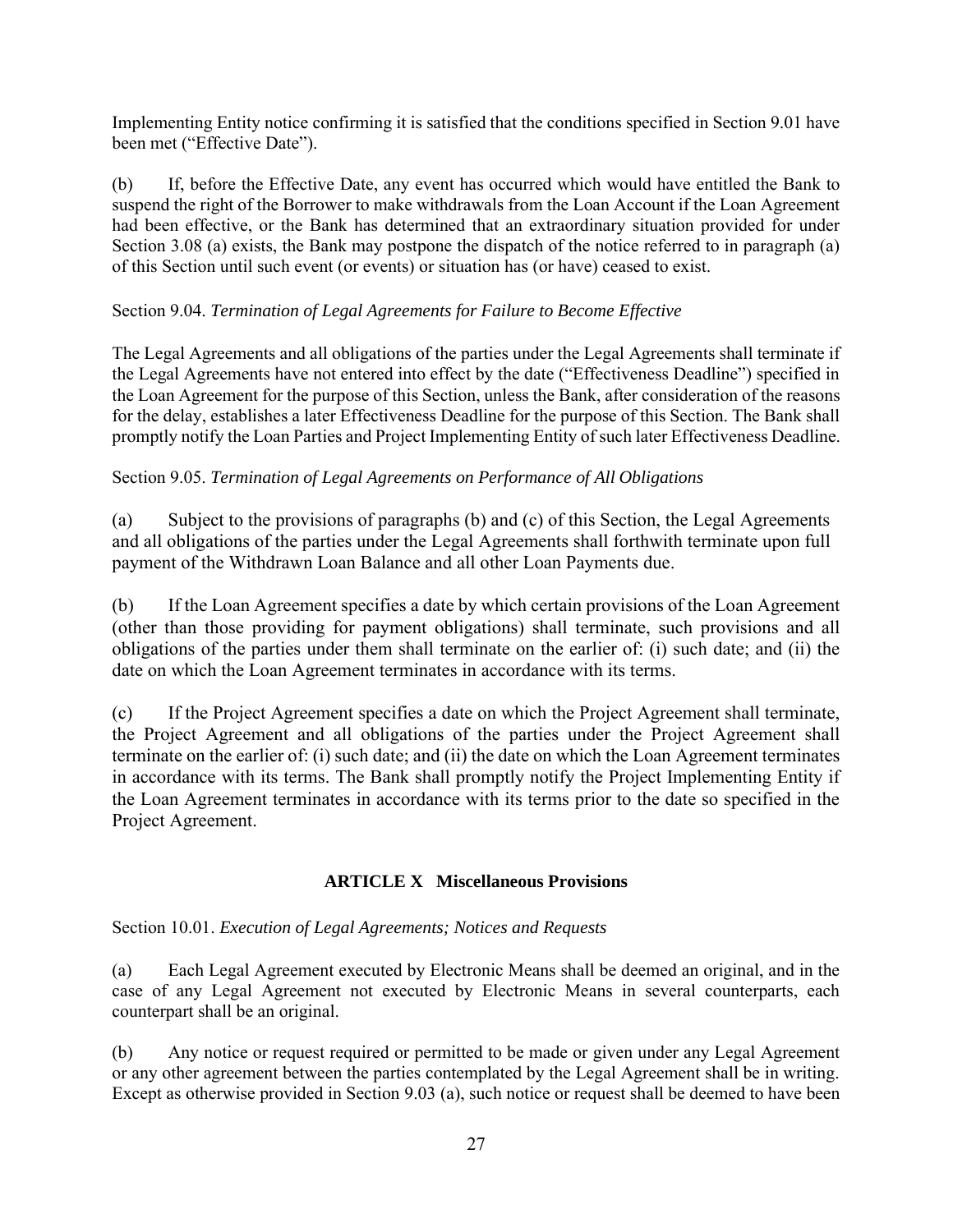duly given or made when it has been delivered by hand, mail, or Electronic Means, to the party to which it is to be given or made at such party's address or Electronic Address specified in the Legal Agreement or at such other address or Electronic Address as such party shall have designated by notice to the party giving such notice or making such request. Any notice or request delivered by Electronic Means shall be deemed dispatched by the sender from its Electronic Address when it leaves the Electronic Communications System of the sender and shall be deemed received by the other party at its Electronic Address when such notice or request becomes capable of being retrieved in machine readable format by the Electronic Communications System of the receiving party.

(c) Unless the Parties otherwise agree, Electronic Documents shall have the same legal force and effect as information contained in a Legal Agreement or a notice or request under a Legal Agreement that is not executed or transmitted by Electronic Means.

#### <span id="page-32-0"></span>Section 10.02. *Action on Behalf of the Loan Parties and the Project Implementing Entity*

(a) The representative designated by a Loan Party in the Legal Agreement to which it is a party (and the representative designated by the Project Implementing Entity in the Project Agreement or the Subsidiary Agreement) for the purpose of this Section, or any person authorized by such representative for that purpose, may take any action required or permitted to be taken pursuant to such Legal Agreement, and execute any documents or dispatch any Electronic Document required or permitted to be executed pursuant to such Legal Agreement, on behalf of such Loan Party (or the Project Implementing Entity).

(b) The representative so designated by the Loan Party or person so authorized by such representative may agree to any modification or amplification of the provisions of such Legal Agreement on behalf of such Loan Party by Electronic Document or by written instrument executed by such representative or authorized person; provided that, in the opinion of such representative, the modification or amplification is reasonable in the circumstances and will not substantially increase the obligations of the Loan Parties under the Legal Agreements. The Bank may accept the execution by such representative or other authorized person of any such instrument as conclusive evidence that such representative is of such opinion.

#### <span id="page-32-1"></span>Section 10.03. *Evidence of Authority*

The Loan Parties and the Project Implementing Entity shall furnish to the Bank: (a) sufficient evidence of the authority of the person or persons who will, on behalf of such party, take any action or execute any documents, including Electronic Documents, required or permitted to be taken or executed by it under the Legal Agreement to which it is a party; and (b) the authenticated specimen signature of each such person as well as the Electronic Address referred to in Section 10.01 (b).

#### <span id="page-32-2"></span>Section 10.04. *Disclosure*

The Bank may disclose the Legal Agreements to which it is a party and any information related to such Legal Agreements in accordance with its policy on access to information, in effect at the time of such disclosure.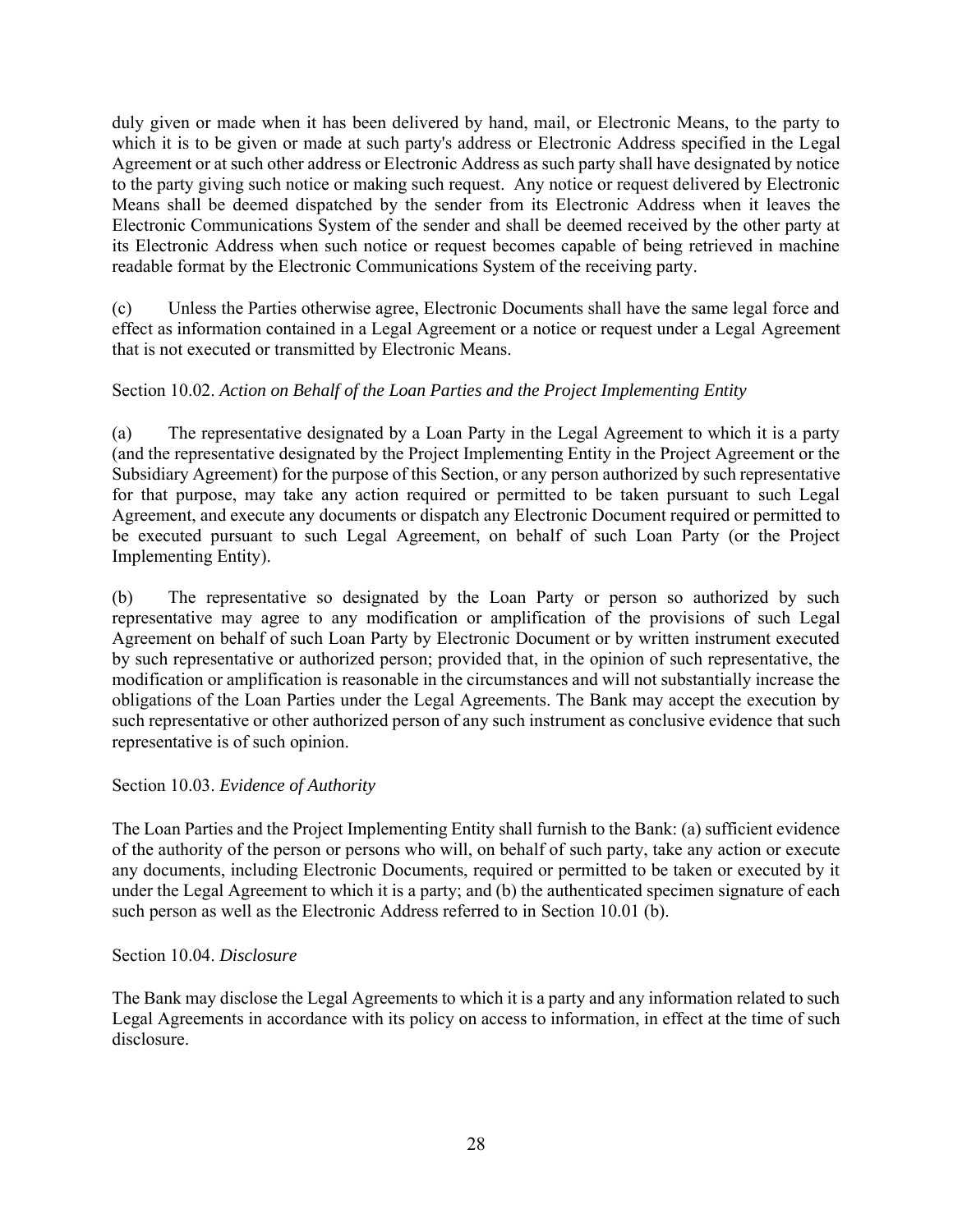#### **APPENDIX Definitions**

- <span id="page-33-0"></span>1. "Additional Condition of Effectiveness" means any condition of effectiveness specified in the Loan Agreement for the purpose of Section 9.01 (c).
- 2. "Additional Event of Acceleration" means any event of acceleration specified in the Loan Agreement for the purpose of Section 7.07 (f).
- 3. "Additional Event of Suspension" means any event of suspension specified in the Loan Agreement for the purpose of Section 7.02 (m).
- 4. "Allocated Excess Exposure Amount" means, for each day during which the Total Exposure exceeds the Standard Exposure Limit, (A) (i) the total amount of said excess, multiplied by (ii) a ratio corresponding to the proportion that all (or, if the Bank so determines, a portion) of the Loan bears to the aggregate amount of all (or, if the Bank so determines, the relevant portions) of the loans made by the Bank to, or guaranteed by, the Member Country that are also subject to an exposure surcharge, as said excess and ratio are reasonably determined from time to time by the Bank, or (B) such other amount as reasonably determined from time to time by the Bank with respect to the Loan; and notified to the Loan Parties pursuant to Section 3.01 (c).
- 5. "Amortization Schedule" means the schedule for repayment of principal amount specified in the Loan Agreement for purposes of Section 3.03.
- 6. "Anti-Corruption Guidelines" means the "Guidelines on Preventing and Combating Fraud and Corruption in Projects Financed by IBRD Loans and IDA Credits and Grants", as further defined in the Loan Agreement.
- 7. "Approved Currency" means, for a Currency Conversion, any Currency approved by the Bank, which, upon the Conversion, becomes the Loan Currency.
- 8. "Arbitral Tribunal" means the arbitral tribunal established pursuant to Section 8.04.
- 9. "Association" means the International Development Association.
- 10. "Automatic Conversion to Local Currency" means, with respect to any portion of the Withdrawn Loan Balance, a Currency Conversion from the Loan Currency to a Local Currency for either the full maturity or the longest maturity available for the Conversion of such amount with effect from the Conversion Date upon withdrawals of amounts of the Loan from the Loan Account.
- 11. "Automatic Rate Fixing Conversion" means an Interest Rate Conversion whereby either: (a) the initial Reference Rate component of the interest rate for a Loan based on a Variable Spread is converted to a Fixed Reference Rate; or (b) the initial Variable Rate for a Loan with a Fixed Spread is converted to a Fixed Rate,<sup>5</sup> in either case for the aggregate principal amount of the Loan withdrawn from the Loan Account during any Interest Period or any of the two or more consecutive Interest Periods that equals or exceeds a specified threshold, and for the full

<sup>5</sup> Not available due to the suspension of the Fixed Spread terms until further notice.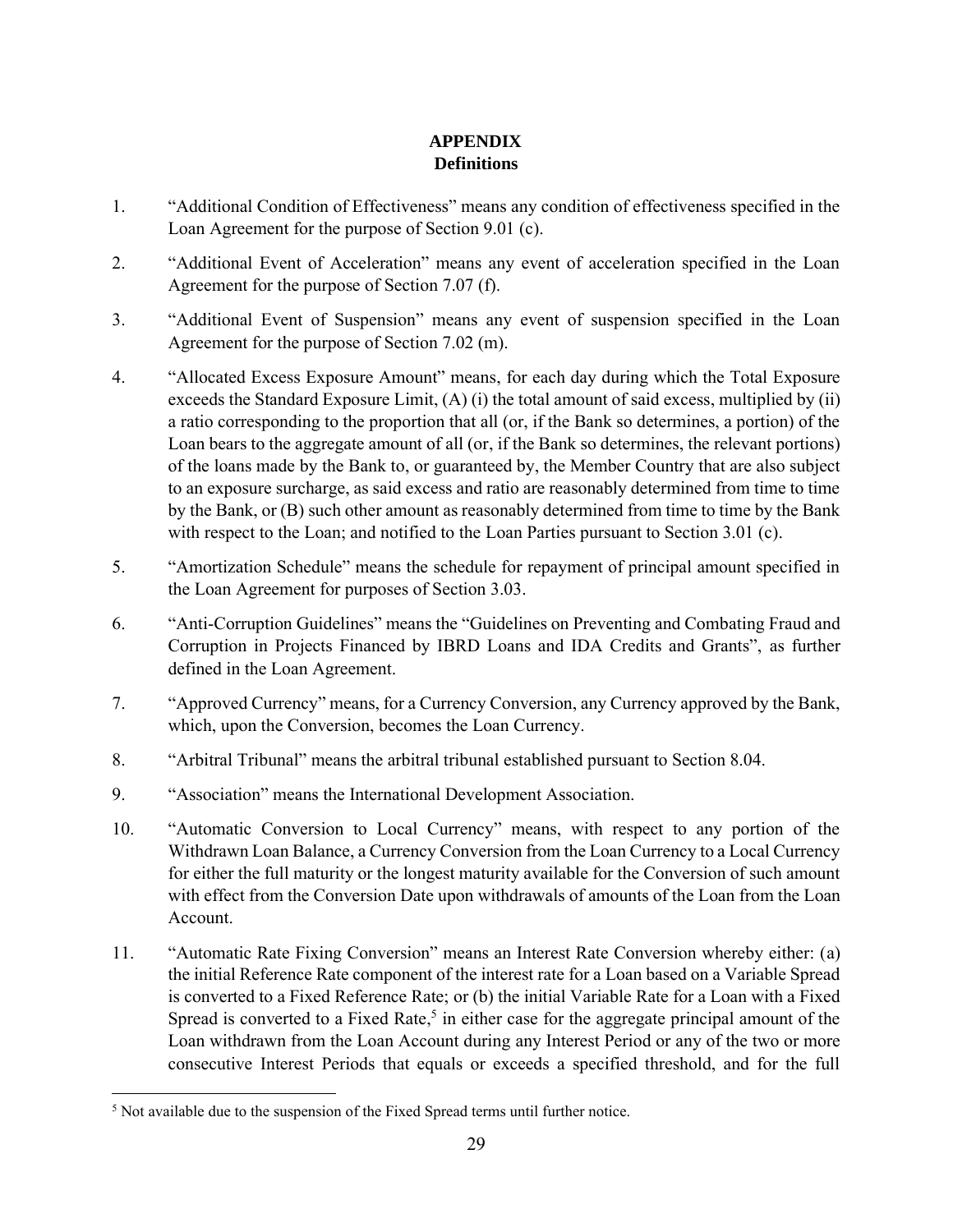maturity of such amount, as specified in the Loan Agreement or in a separate request from the Borrower.

- 12. "Bank" means the International Bank for Reconstruction and Development.
- 13. "Borrower" means the party to the Loan Agreement to which the Loan is extended.
- 14. "Borrower's Representative" means the Borrower's representative specified in the Loan Agreement for the purpose of Section 10.02.
- 15. "Closing Date" means the date specified in the Loan Agreement (or such other date as the Bank shall establish, upon a request from the Borrower, by notice to the Loan Parties) after which the Bank may, by notice to the Loan Parties, terminate the right of the Borrower to withdraw from the Loan Account.
- 16. "Co-financier" means the financier (other than the Bank or the Association) referred to in Section 7.02 (h) providing the Co-financing. If the Loan Agreement specifies more than one such financier, "Co-financier" refers separately to each of such financiers.
- 17. "Co-financing" means the financing referred to in Section 7.02 (h) and specified in the Loan Agreement provided or to be provided for the Project by the Co-financier. If the Loan Agreement specifies more than one such financing, "Co-financing" refers separately to each of such financings.
- 18. "Co-financing Agreement" means the agreement referred to in Section 7.02 (h) providing for the Co-financing.
- 19. "Co-financing Deadline" means the date referred to in Section 7.02 (h) (i) and specified in the Loan Agreement by which the Co-financing Agreement is to become effective. If the Loan Agreement specifies more than one such date, "Co-financing Deadline" refers separately to each of such dates.
- 20. "Commitment Charge" means the commitment charge specified in the Loan Agreement for the purpose of Section 3.01(b).
- 21. "Commitment-linked Amortization Schedule" means an Amortization Schedule in which timing and amount of principal repayments is determined by reference to the date of approval of the Loan by the Bank and calculated as a portion of the Withdrawn Loan Balance, as specified in the Loan Agreement.
- 22. "Conversion" means any of the following modifications of the terms of all or any portion of the Loan that has been requested by the Borrower and accepted by the Bank: (a) an Interest Rate Conversion; (b) a Currency Conversion; or (c) the establishment of an Interest Rate Cap or Interest Rate Collar on the Variable Rate; each as provided herein, in the Loan Agreement and in the Conversion Guidelines.
- 23. "Conversion Date" means, for a Conversion, such date as the Bank shall determine on which the Conversion enters into effect, as further specified in the Conversion Guidelines; provided that in case of an Automatic Conversion to Local Currency, the Conversion Date shall be the date of withdrawal from the Loan Account of the amount in respect of which the Conversion has been requested.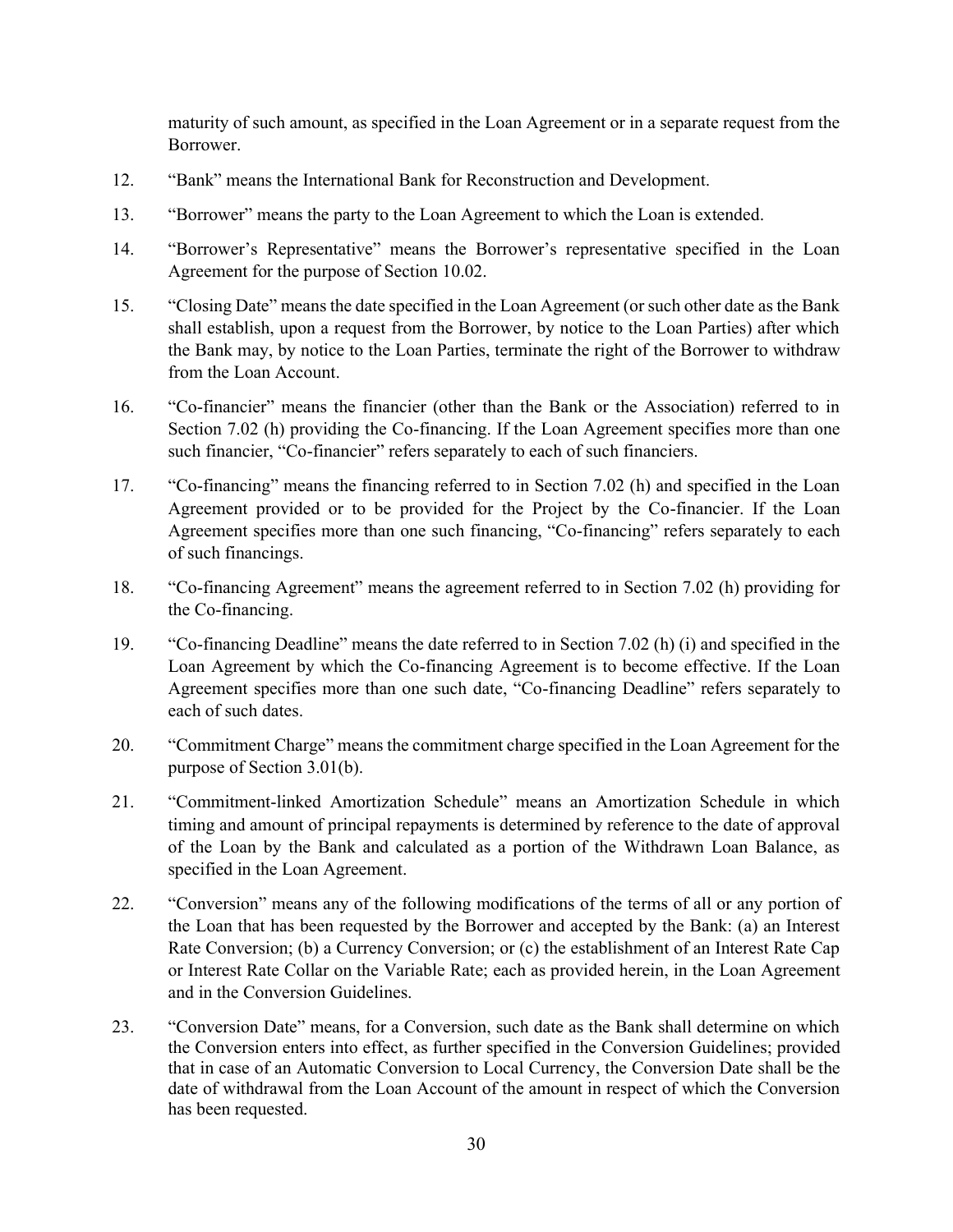- 24. "Conversion Guidelines" means, for a Conversion, the Directive "Conversion of Financial Terms of IBRD and IDA Loans and Financing Instruments" issued and revised from time to time, by the Bank and the Association, in effect at the time of the Conversion.
- 25. "Conversion Period" means, for a Conversion, the period from and including the Conversion Date to and including the last day of the Interest Period in which the Conversion terminates by its terms; provided, that solely for the purpose of enabling the final payment of interest and principal under a Currency Conversion to be made in the Approved Currency, such period shall end on the Payment Date immediately following the last day of said final applicable Interest Period.
- 26. "Counterparty" means a party with whom the Bank enters into a hedging arrangement for purposes of executing a Conversion.
- 27. "Covered Debt" means any debt which is or may become payable in a Currency other than the Currency of the Member Country.
- 28. "Currency" means the currency of a country and the Special Drawing Right of the International Monetary Fund. "Currency of a country" means the currency which is legal tender for the payment of public and private debts in that country.
- 29. "Currency Conversion" means a change of the Loan Currency of all or any amount of the Unwithdrawn Loan Balance or the Withdrawn Loan Balance to an Approved Currency.
- 30. "Currency Hedge Notes Transaction" means one or more notes issues by the Bank and denominated in an Approved Currency for purposes of executing a Currency Conversion.
- 31. "Currency Hedge Transaction" means either: (a) a Currency Hedge Swap Transaction; or (b) a Currency Hedge Notes Transaction.
- 32. "Currency Hedge Swap Transaction" means one or more Currency derivatives transactions entered into by the Bank with a Counterparty as of the Execution Date for purposes of executing a Currency Conversion.
- 33. "Default Interest Period" means for any overdue amount of the Withdrawn Loan Balance, each Interest Period during which such overdue amount remains unpaid; provided, however, that the first such Default Interest Period shall commence on the  $31<sup>st</sup>$  day following the date on which such amount becomes overdue, and the final such Default Interest Period shall end on the date at which such amount is fully paid.
- 34. "Default Interest Rate" means for any Default Interest Period: (a) in respect of any amount of the Withdrawn Loan Balance to which the Default Interest Rate applies and for which interest was payable at a Variable Rate immediately prior to the application of the Default Interest Rate: the Default Variable Rate plus one half of one percent (0.5%); and (b) in respect of any amount of the Withdrawn Loan Balance to which the Default Interest Rate applies and for which interest was payable at a Fixed Rate immediately prior to the application of the Default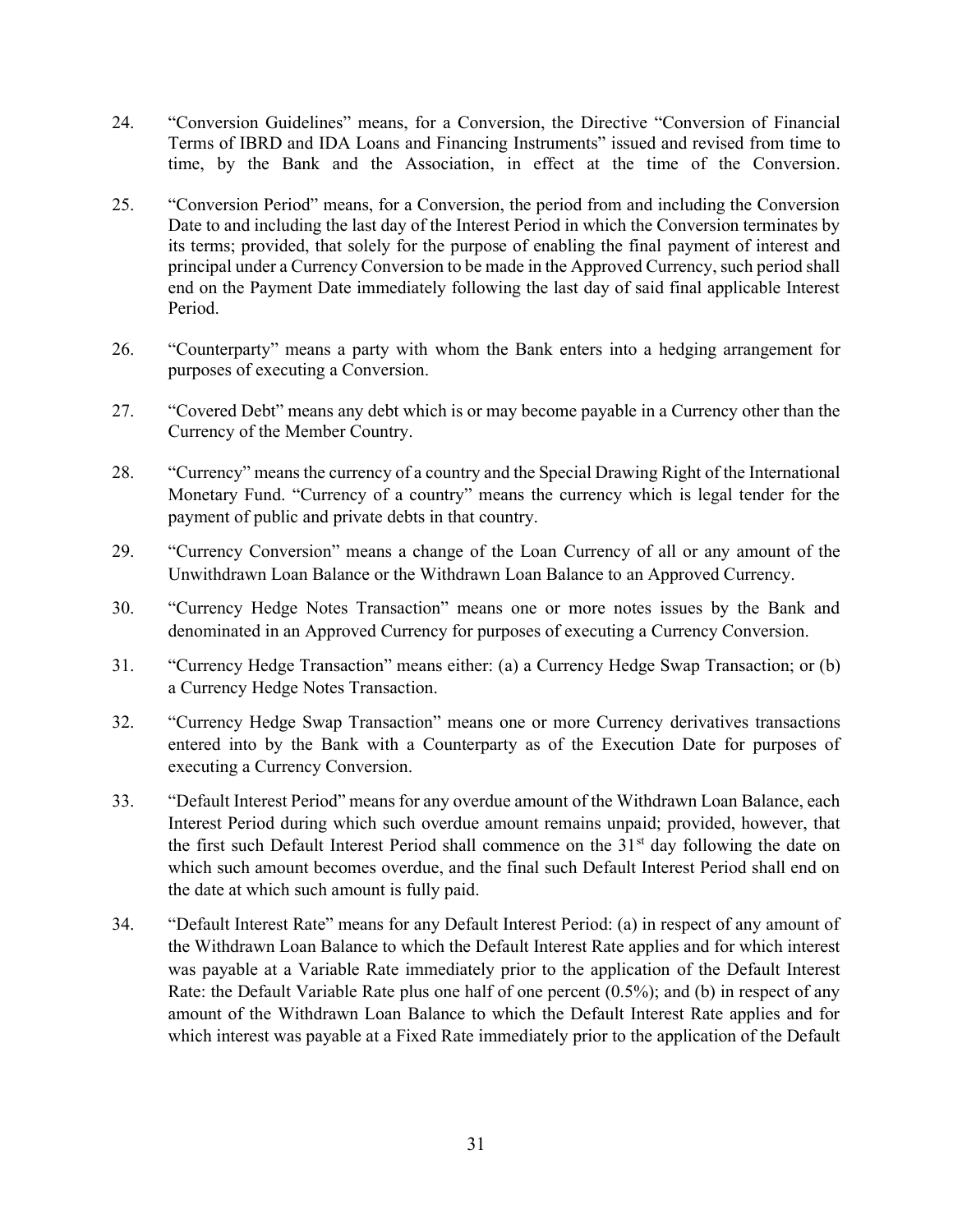Interest Rate: Default Reference Rate plus the Fixed Spread plus one half of one percent  $(0.5\%)$ .<sup>6</sup>

- 35. "Default Reference Rate" means the Reference Rate for the relevant Interest Period; it being understood that for the initial Default Interest Period, Default Reference Rate shall be equal to Reference Rate for the Interest Period in which the amount referred to in Section 3.02 (e) first becomes overdue.
- 36. "Default Variable Rate" means the Variable Rate for the relevant Interest Period; provided that: (a) for the initial Default Interest Period, Default Variable Rate shall be equal to the Variable Rate for the Interest Period in which the amount referred to in Section 3.02 (e) first becomes overdue; and (b) for an amount of the Withdrawn Loan Balance to which the Default Interest Rate applies and for which interest was payable at a Variable Rate based on a Fixed Reference Rate and the Variable Spread immediately prior to the application of the Default Interest Rate, "Default Variable Rate" shall be equal to the Default Reference Rate plus the Variable Spread.
- 37. "Derivatives Agreement" means any derivatives agreement between the Bank and a Loan Party (or any of its sub-sovereign entities) for the purpose of documenting and confirming one or more derivatives transactions between the Bank and such Loan Party (or any of its subsovereign entities), as such agreement may be amended from time to time. "Derivatives Agreement" includes all schedules, annexes and agreements supplemental to the Derivatives Agreement.
- 38. "Disbursed Amount" means, for each Interest Period, the aggregate principal amount of the Loan withdrawn from the Loan Account during such Interest Period, in Section 3.03 (a).
- 39. "Disbursement-Linked Amortization Schedule" means an Amortization Schedule in which principal amount repayments are determined by reference to the date of disbursement and the Disbursed Amount and calculated as a portion of the Withdrawn Loan Balance, as specified in the Loan Agreement.
- 40. "Disbursement and Financial Information Letter" means the letter transmitted by the Bank to the Borrower as part of the additional instructions to be issued under Section 2.01 (b).
- 41. "Dollar", "\$" and "USD" each means the lawful currency of the United States of America.
- 42. "Effective Date" means the date on which the Legal Agreements enter into effect pursuant to Section 9.03 (a).
- 43. "Effectiveness Deadline" means the date referred to in Section 9.04 after which the Legal Agreements shall terminate if they have not entered into effect as provided in that Section.
- 44. "Electronic Address" means the designation of a party that uniquely identifies a person within a defined Electronic Communications System for purposes of authenticating the dispatch and receipt of Electronic Documents.

<sup>&</sup>lt;sup>6</sup> Not available due to suspension of the Fixed Spread terms until further notice.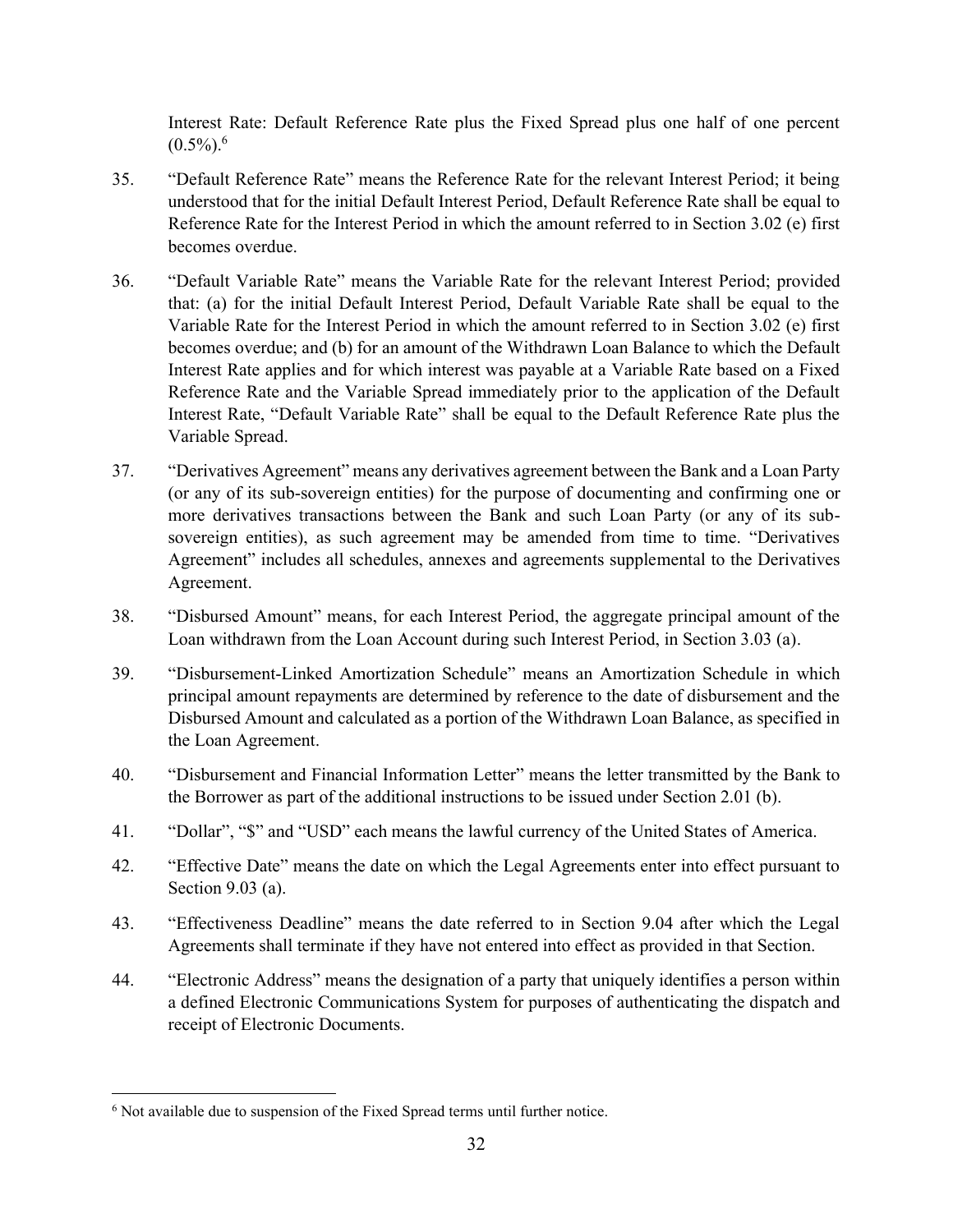- 45. "Electronic Communications System" means the collection of computers, servers, systems, equipment, network elements and other hardware and software used for the purposes of generating, sending, receiving or storing or otherwise processing Electronic Documents, acceptable to the Bank and in accordance with any such additional instructions as the Bank may specify from time to time by notice to the Borrower.
- 46. "Electronic Document" means information contained in a Legal Agreement or a notice or request under a Legal Agreement that is transmitted by Electronic Means.
- 47. "Electronic Means" means the generation, sending, receiving, storing or otherwise processing of an Electronic Document by electronic, magnetic, optical or similar means, including, but not limited to, electronic data interchange, electronic mail, telegram, telex or telecopy, acceptable to the Bank.
- 48. "Eligible Expenditure" means an expenditure which meets the requirements of Section 2.05.
- 49. "EURIBOR" means for any Interest Period, the EUR interbank offered rate for deposits in EUR for six months, expressed as a percentage per annum, that appears on the Relevant Rate Page at the customary publication time as specified by the EURIBOR benchmark administrator in the EURIBOR benchmark methodology, as reasonably determined by the Bank for the relevant Interest Period.
- 50. "Euro", "€" and "EUR" each means the lawful currency of the Euro Area.
- 51. "Euro Area" means the economic and monetary union of member states of the European Union that adopt the single currency in accordance with the Treaty establishing the European Community, as amended by the Treaty on European Union.
- 52. "Execution Date" means, for a Conversion, the date on which the Bank has undertaken all actions necessary to effect the Conversion, as reasonably determined by the Bank.
- 53. "Exposure Surcharge" means the surcharge at the rate established by the Bank in accordance with its policies, and periodically published by the Bank, which may be applicable to the Borrower pursuant to Section 3.01 (c).
- 54. "Financial Statements" means the financial statements referred to in Section 5.09 (a).
- 55. "Fixed Rate" means a fixed rate of interest applicable to the amount of the Loan to which a Conversion applies, as determined by the Bank in accordance with the Conversion Guidelines and notified to the Borrower pursuant to Section 4.01 (c).<sup>7</sup>
- 56. "Fixed Reference Rate" means a fixed reference rate component of the interest applicable to the amount of the Loan to which a Conversion applies, as determined by the Bank in accordance with the Conversion Guidelines and notified to the Borrower pursuant to Section 4.01 (c).
- 57. "Fixed Spread" means the Bank's fixed spread for the Original Loan Currency established by the Bank in accordance with its policies in effect at 12:01 a.m. Washington, D.C. time, one

<sup>7</sup> Interest Rate Conversions to Fixed Rate are not available due to the suspension of the Fixed Spread terms until further notice. Some rate fixing Currency Conversions are available, subject to the Conversion Guidelines.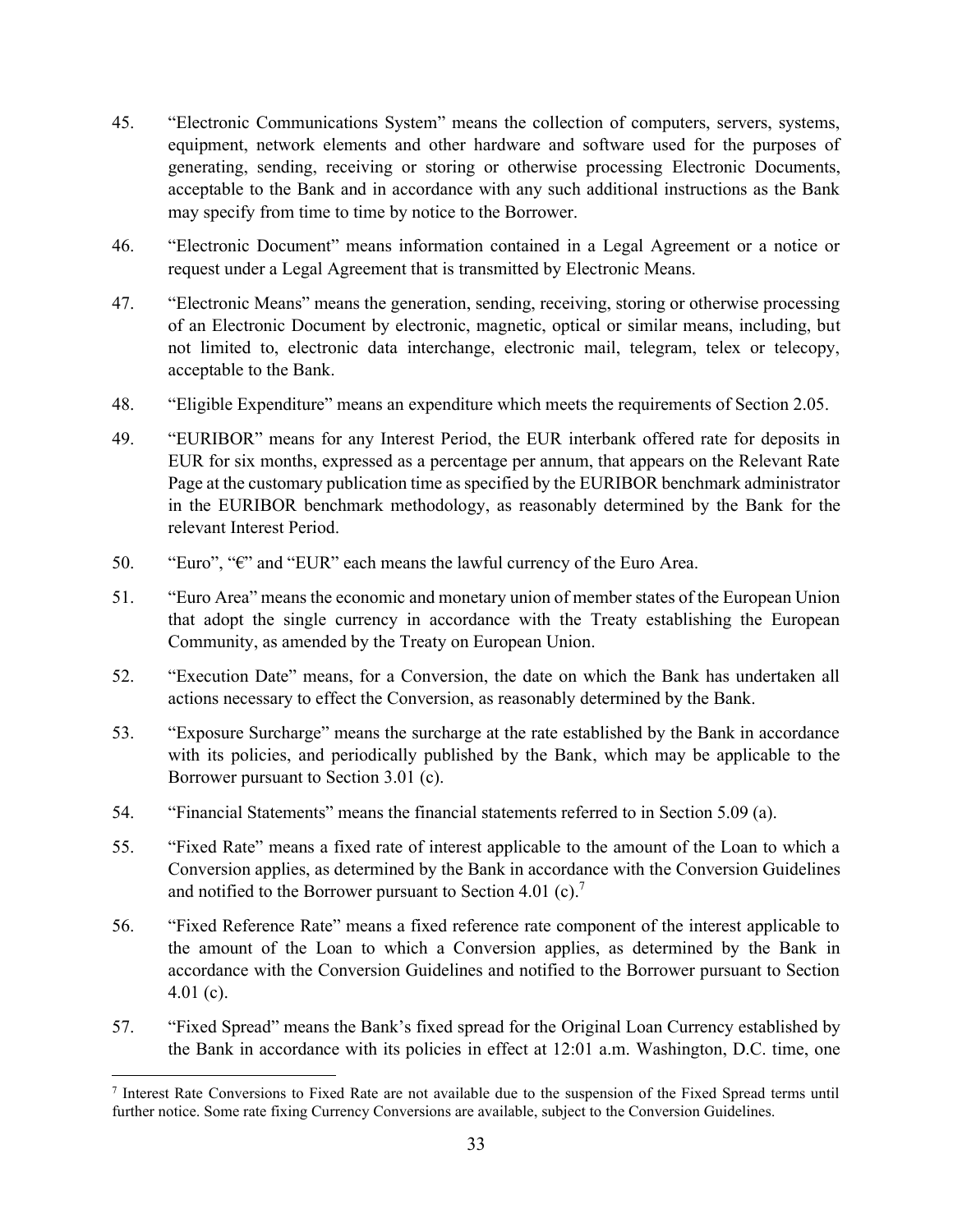calendar day prior to the date of the Loan Agreement, expressed as a percentage per annum and as periodically published by the Bank; provided, that: (a) for purposes of determining the Default Interest Rate, pursuant to Section 3.02 (e), that is applicable to an amount of the Withdrawn Loan Balance on which interest is payable at a Fixed Rate, the "Fixed Spread" means the Bank's fixed spread in effect at 12:01 a.m. Washington, D.C. time, one calendar day prior to the date of the Loan Agreement, for the Currency of denomination of such amount; (b) for purposes of a Conversion of the Variable Rate based on a Variable Spread to a Variable Rate based on a Fixed Spread, and for purposes of fixing the Variable Spread pursuant to Section 4.02, "Fixed Spread" means the Bank's fixed spread for the Loan Currency as reasonably determined by the Bank on the Conversion Date; and (c) upon a Currency Conversion of all or any amount of the Unwithdrawn Loan Balance, the Fixed Spread shall be adjusted on the Execution Date in the manner specified in the Conversion Guidelines.<sup>8</sup>

- 58. "Front-end Fee" means the fee specified in the Loan Agreement for the purpose of Section 3.01 (a).
- 59. "Guarantee Agreement" means the agreement between the Member Country and the Bank providing for the guarantee of the Loan, as such agreement may be amended from time to time. "Guarantee Agreement" includes these General Conditions as applied to the Guarantee Agreement, and all appendices, schedules and agreements supplemental to the Guarantee Agreement.
- 60. "Guarantor" means the Member Country which is a party to the Guarantee Agreement.
- 61. "Guarantor's Representative" means the Guarantor's representative specified in the Loan Agreement for the purpose of Section 10.02.
- 62. "Installment Share" means the percentage of the total principal amount of the Loan payable on each Principal Payment Date as specified in a Commitment-linked Amortization Schedule.
- 63. "Interest Hedge Transaction" means, for an Interest Rate Conversion, one or more interest rate swap transactions entered into by the Bank with a Counterparty as of the Execution Date and in accordance with the Conversion Guidelines, in connection with the Interest Rate Conversion.
- 64. "Interest Period" means the initial period from and including the date of the Loan Agreement to but excluding the first Payment Date occurring thereafter, and after the initial period, each period from and including a Payment Date to but excluding the next following Payment Date.
- 65. "Interest Rate Cap" means, with respect to all or any amount of the Withdrawn Loan Balance, a ceiling that sets an upper limit: (a) in respect of any portion of the Loan that accrues interest at a Variable Rate based on a Reference Rate and the Fixed Spread, for the Variable Rate<sup>9</sup>; or (b) in respect of any portion of the Loan that accrues interest at a Variable Rate based on a Reference Rate and the Variable Spread, for the Reference Rate.

<sup>8</sup> Suspended until further notice.

<sup>&</sup>lt;sup>9</sup> Not available due to the suspension of the Fixed Spread terms until further notice.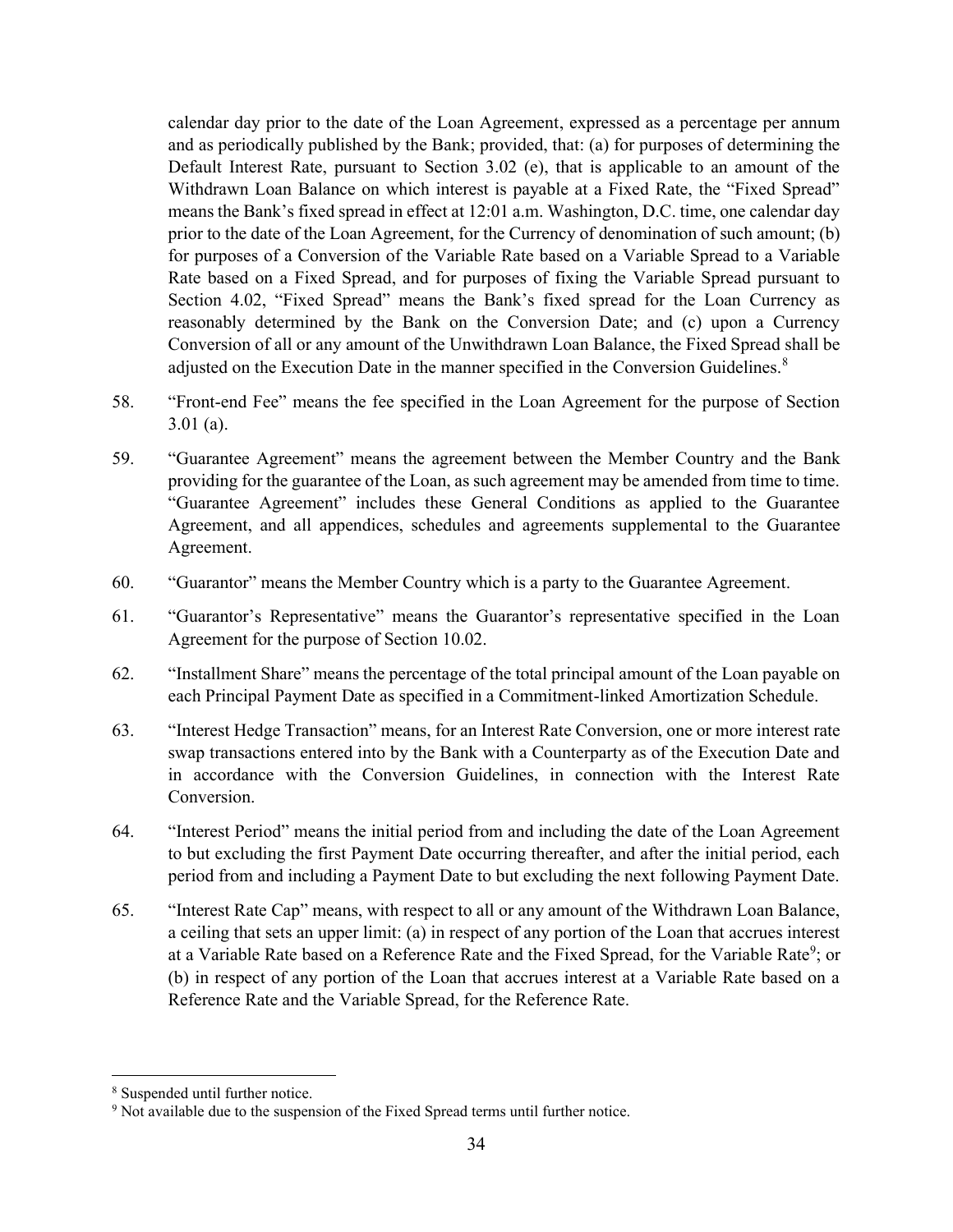- 66. "Interest Rate Collar" means, with respect to all or any amount of the Withdrawn Loan Balance, a combination of a ceiling and a floor that sets an upper and a lower limit: (a) in respect of any portion of the Loan that accrues interest at a Variable Rate based on a Reference Rate and the Fixed Spread, for the Variable Rate<sup>10</sup>; or (b) in respect of any portion of the Loan that accrues interest at a Variable Rate based on a Reference Rate and the Variable Spread, for the Reference Rate.
- 67. "Interest Rate Conversion" means a change of the interest rate basis applicable to all or any amount of the Withdrawn Loan Balance: (a) from the Variable Rate to the Fixed Rate or vice versa; <sup>11</sup> (b) from a Variable Rate based on a Variable Spread to a Variable Rate based on a Fixed Spread;<sup>12</sup> (c) from a Variable Rate based on a Reference Rate and the Variable Spread to a Variable Rate based on a Fixed Reference Rate and the Variable Spread or vice versa; or (d) Automatic Rate Fixing Conversion.
- 68. "Legal Agreement" means any of the Loan Agreement, the Guarantee Agreement, the Project Agreement, or the Subsidiary Agreement. "Legal Agreements" means collectively, all of such agreements.
- 69. "Lien" includes mortgages, pledges, charges, privileges and priorities of any kind.
- 70. "Loan" means the loan provided for in the Loan Agreement.
- 71. "Loan Account" means the account opened by the Bank in its books in the name of the Borrower to which the amount of the Loan is credited.
- 72. "Loan Agreement" means the loan agreement between the Bank and the Borrower providing for the Loan, as such agreement may be amended from time to time. "Loan Agreement" includes these General Conditions as applied to the Loan Agreement, and all appendices, schedules and agreements supplemental to the Loan Agreement.
- 73. "Loan Currency" means the Currency in which the Loan is denominated; provided that if the Loan Agreement provides for Conversions, "Loan Currency" means the Currency in which the Loan is denominated from time to time. If the Loan is denominated in more than one currency, "Loan Currency" refers separately to each of such Currencies.
- 74. "Loan Party" means the Borrower or the Guarantor. "Loan Parties" means collectively, the Borrower and the Guarantor.
- 75. "Loan Payment" means any amount payable by the Loan Parties to the Bank pursuant to the Legal Agreements, including (but not limited to) any amount of the Withdrawn Loan Balance, interest, the Front-end Fee, the Commitment Charge, interest at the Default Interest Rate (if any), any prepayment premium, any surcharge, any transaction fee for a Conversion or early termination of a Conversion, any premium payable upon the establishment of an Interest Rate Cap or Interest Rate Collar, and any Unwinding Amount payable by the Borrower.

<sup>&</sup>lt;sup>10</sup> Not available due to the suspension of the Fixed Spread terms until further notice.

 $11$  Not available due to the suspension of the Fixed Spread terms until further notice.

<sup>&</sup>lt;sup>12</sup> Not available due to the suspension of the Fixed Spread terms until further notice.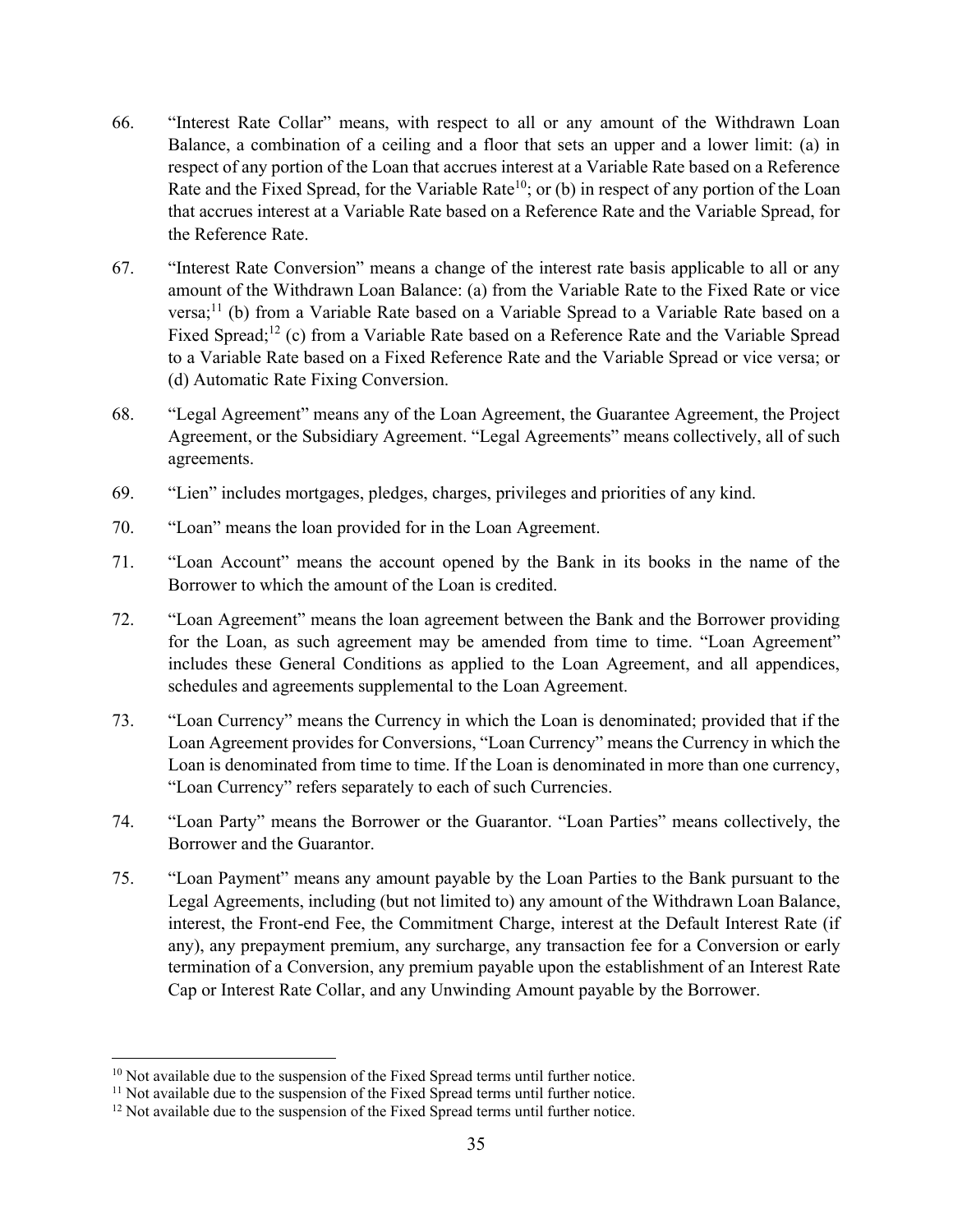- 76. "Local Currency" means an Approved Currency that is not a major currency, as reasonably determined by the Bank.
- 77. "Maturity Fixing Date" means, for each Disbursed Amount, the first day of the Interest Period next following the Interest Period in which the Disbursed Amount is withdrawn.
- 78. "Member Country" means the member of the Bank which is the Borrower or the Guarantor.
- 79. "Original Loan Currency" means the currency of denomination of the Loan as defined in Section 3.08.
- 80. "Payment Date" means each date specified in the Loan Agreement occurring on or after the date of the Loan Agreement on which interest and Commitment Charge are payable.
- 81. "Preparation Advance" means the advance referred to in the Loan Agreement and repayable in accordance with Section 2.07 (a).
- 82. "Principal Payment Date" means each date specified in the Loan Agreement on which all or any portion of the principal amount of the Loan is payable.
- 83. "Procurement Plan" means the Borrower's procurement plan for the Project, provided for under Section IV of the Procurement Regulations, as such plan may be updated from time to time with the Bank's approval.
- 84. "Procurement Regulations" means the "World Bank Procurement Regulations for Borrowers under Investment Project Financing", as further defined in the Loan Agreement.
- 85. "Project" means the project described in the Loan Agreement for which the Loan is extended, as the description of such project may be amended from time to time by agreement between the Bank and the Borrower.
- 86. "Project Agreement" means the agreement between the Bank and the Project Implementing Entity relating to the implementation of all or part of the Project, as such agreement may be amended from time to time. "Project Agreement" includes these General Conditions as applied to the Project Agreement, and all appendices, schedules and agreements supplemental to the Project Agreement.
- 87. "Project Implementing Entity" means a legal entity (other than the Borrower or the Guarantor) which is responsible for implementing all or a part of the Project and which is a party to the Project Agreement or the Subsidiary Agreement.
- 88. "Project Implementing Entity's Representative" means the Project Implementing Entity's representative specified in the Project Agreement for the purpose of Section 10.02 (a).
- 89. "Project Report" means each report on the Project to be prepared and furnished to the Bank pursuant to Section 5.08 (b).
- 90. "Public Assets" means assets of the Member Country, of any of its political or administrative subdivisions and of any entity owned or controlled by, or operating for the account or benefit of, the Member Country or any such subdivision, including gold and foreign exchange assets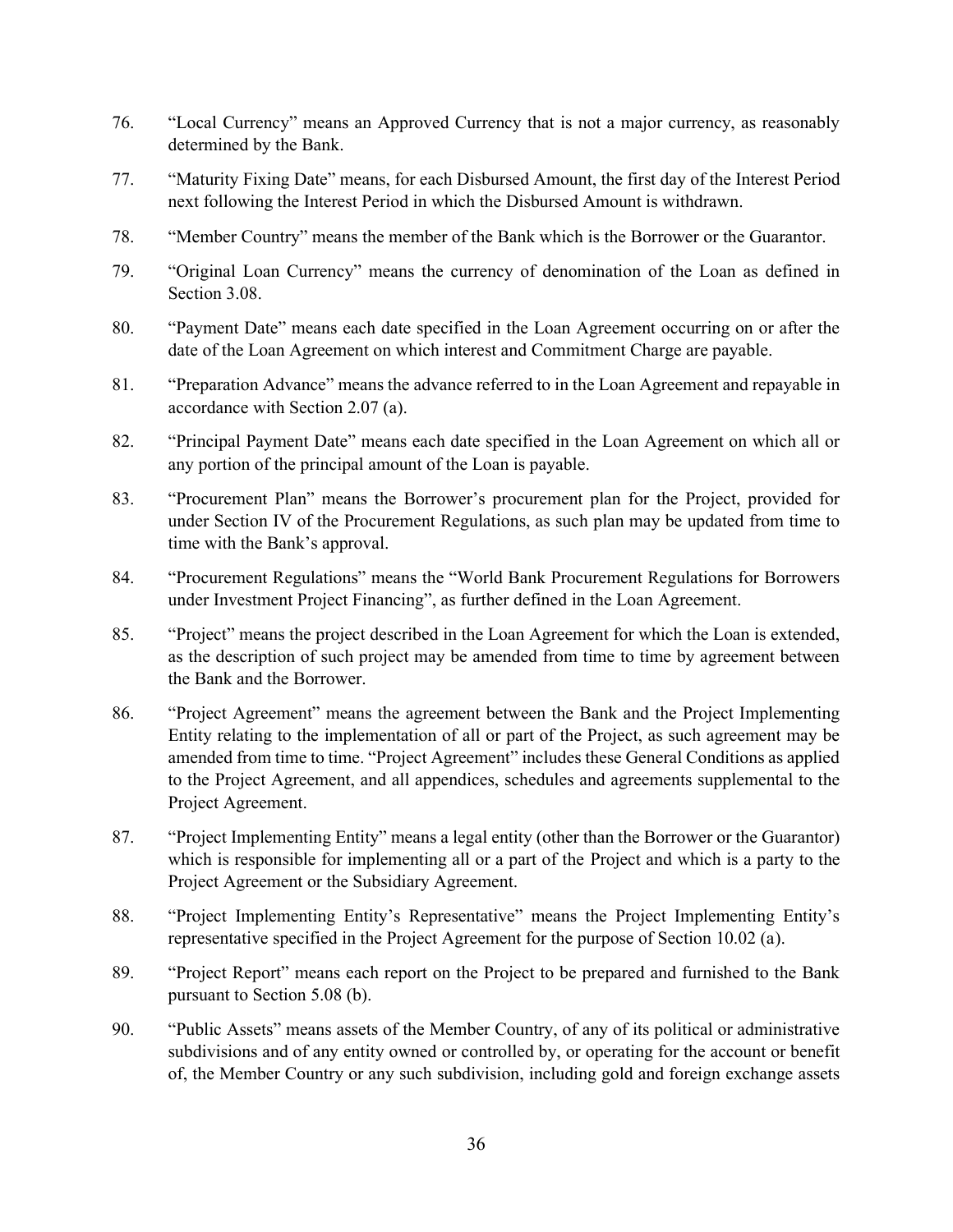held by any institution performing the functions of a central bank or exchange stabilization fund, or similar functions, for the Member Country.

91. "Reference Rate" means, for any Interest Period:

(a) (i) for USD, SOFR; (ii) for EUR, EURIBOR; (iii) for GBP, SONIA; and (iv) for JPY, TONA; provided that if the relevant Reference Rate is not available through the normal sources of information at the customary publication times in respect of the relevant Interest Period, the Bank shall reasonably determine such Reference Rate taking into account the prevailing market practice with respect to alternative methods for calculating the Reference Rate, their market representativeness and acceptability to the Bank for purposes of its asset and liability management, and notify the Borrower accordingly;

(b) if the Bank determines that (i) the Reference Rate for the relevant Loan Currency has permanently ceased to be quoted for such currency, or (ii) the Bank is no longer able, or it is no longer commercially acceptable for the Bank, to continue to use such Reference Rate, for purposes of its asset and liability management, such other comparable reference rate for the relevant currency, including any applicable spread, as the Bank shall determine, and notify to the Borrower pursuant to Section 3.02 (c); and

(c) for any currency other than USD, EUR, JPY and GBP: (i) such reference rate for the Original Loan Currency as shall be specified or referred to in the Loan Agreement; or (ii) in the case of a Currency Conversion to such other currency, such reference rate as shall be determined by the Bank in accordance with the Conversion Guidelines and notice thereof given to the Borrower in accordance with Section 4.01(c).

- 92. "Relevant Rate Page" means the display page designated by an established financial market data provider selected by the Bank as the page for the purpose of displaying at customary publication times the Reference Rate (including any applicable spread to the relevant prior benchmark rate) for the Loan Currency.
- 93. "Respective Part of the Project" means, for the Borrower and for any Project Implementing Entity, the part of the Project specified in the Legal Agreements to be carried out by it.
- 94. "Screen Rate" means with respect to a Conversion, such rate as determined by the Bank on the Execution Date taking into account the applicable interest rate, or a component thereof, and market rates displayed by established information vendors in accordance with the Conversion Guidelines.
- 95. "SOFR" means for any Interest Period, the Secured Overnight Financing Rate (SOFR) for the relevant Interest Period (whether calculated on a term basis, or other basis designed to replicate a term structure, and which may include an applicable spread to the relevant prior benchmark rate), expressed as a percentage per annum, that appears on the Relevant Rate Page at customary publication times specified by the applicable benchmark administrator, as reasonably determined by the Bank for the relevant Interest Period.
- 96. "SONIA" means for any Interest Period, the Sterling Overnight Index Average (SONIA) rate for the relevant Interest Period (whether calculated on a term basis, or other basis designed to replicate a term structure, and which may include an applicable spread to the relevant prior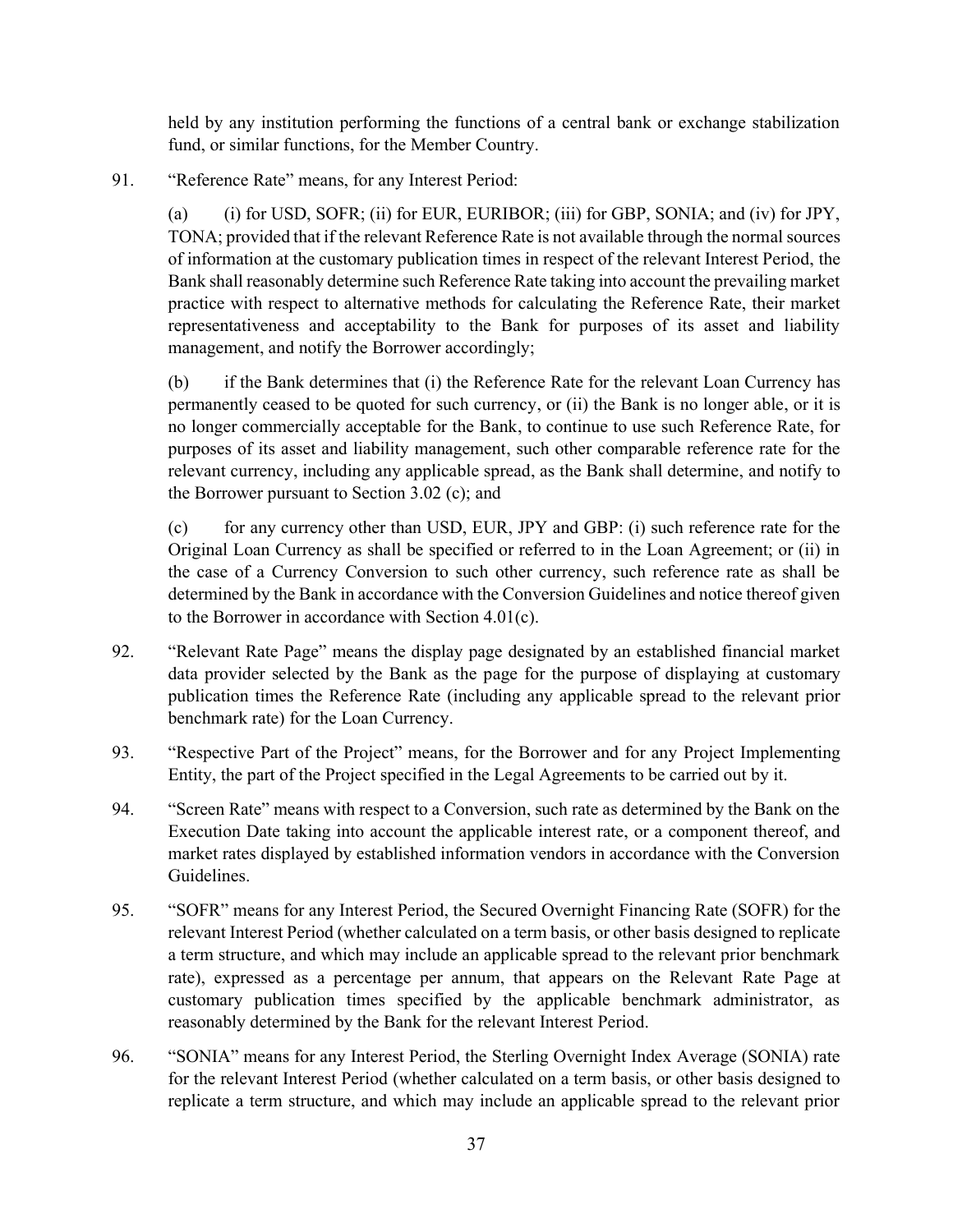benchmark rate), expressed as a percentage per annum, that appears on the Relevant Rate Page at customary publication times specified by the applicable benchmark administrator, as reasonably determined by the Bank for the relevant Interest Period.

- 97. "Special Commitment" means any special commitment entered into or to be entered into by the Bank pursuant to Section 2.02.
- 98. "Standard Exposure Limit" means the standard limit on the Bank's financial exposure to the Member Country, as determined from time to time by the Bank which, if exceeded, would subject the Borrower to the Exposure Surcharge, pursuant to Section 3.01 (c).
- 99. "Sterling", "£" or "GBP" each means the lawful currency of the United Kingdom.
- 100. "Subsidiary Agreement" means the agreement that the Borrower enters into with the Project Implementing Entity setting forth the respective obligations of the Borrower and the Project Implementing Entity with respect to the Project.
- 101. "Substitute Loan Currency" means the substitute currency of denomination of a Loan as defined in Section 3.08.
- 102. "Taxes" includes imposts, levies, fees and duties of any nature whether in effect at the date of the Legal Agreements or imposed after that date.
- 103. "TONA" means for any Interest Period, the Tokyo Overnight Average Rate (TONA) for the relevant Interest Period (whether calculated on a term basis, or other basis designed to replicate a term structure, and which may include an applicable spread to the relevant prior benchmark rate), expressed as a percentage per annum, that appears on the Relevant Rate Page at customary publication times specified by the applicable benchmark administrator, as reasonably determined by the Bank for the relevant Interest Period.
- 104. "Total Exposure" means, for any given day, the Bank's total financial exposure to the Member Country, as reasonably determined by the Bank.
- 105. "Umpire" means the third arbitrator appointed pursuant to Section 8.04 (c).
- 106. "Unwinding Amount" means, for the early termination of a Conversion: (a) an amount payable by the Borrower to the Bank equal to the net aggregate amount payable by the Bank under transactions undertaken by the Bank to terminate the Conversion, or if no such transactions are undertaken, an amount determined by the Bank on the basis of the Screen Rate, to represent the equivalent of such net aggregate amount; or (b) an amount payable by the Bank to the Borrower equal to the net aggregate amount receivable by the Bank under transactions undertaken by the Bank to terminate the Conversion, or if no such transactions are undertaken, an amount determined by the Bank on the basis of the Screen Rate, to represent the equivalent of such net aggregate amount.
- 107. "Unwithdrawn Loan Balance" means the amount of the Loan remaining unwithdrawn from the Loan Account from time to time.
- 108. "Variable Rate" means: (a) a variable rate of interest equal to the sum of: (1) the Reference Rate for the Original Loan Currency; plus (2) the Variable Spread, if interest accrues at a rate